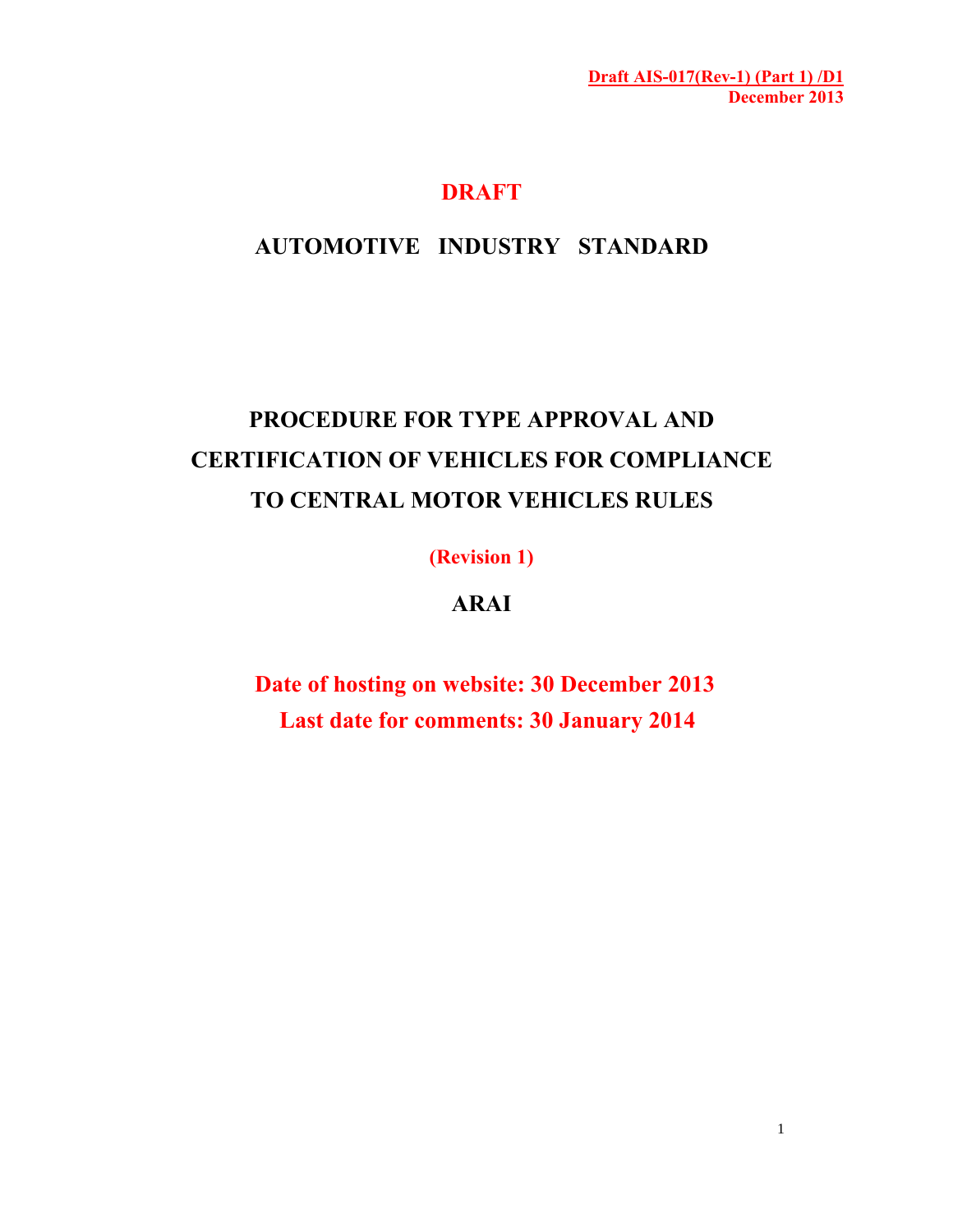#### **Annex Contents**

| Cl. No.  | Subject                                                  |  |  |
|----------|----------------------------------------------------------|--|--|
| $\Omega$ | List of abbreviations                                    |  |  |
| 1.0      | Scope:                                                   |  |  |
| 2.0      | Definitions                                              |  |  |
| 3.0      | Applicability of provisions                              |  |  |
| 4.0      | Application for Type Approval:                           |  |  |
| 5.0      | Methods of Establishing Compliance:                      |  |  |
| 6        | Incompletely built vehicles:                             |  |  |
| 7        | chu                                                      |  |  |
| 8.0      | Non-compliances observed during the verification process |  |  |
| 9.0      | Certificate of Compliance:                               |  |  |
| 10.0     | Extensions of Type Approval:                             |  |  |
| 11.      | Amendments/Revisions of notified standards:              |  |  |
| 12.0     | Withdrawal of TA                                         |  |  |
| 13.0     | <b>Transitional provision</b>                            |  |  |
| 14.0     | Resolving of operational difficulties:                   |  |  |

# **Tables**

| Table No               | Subject                                                                                                                                                                                  |  |  |  |
|------------------------|------------------------------------------------------------------------------------------------------------------------------------------------------------------------------------------|--|--|--|
| Table 1:               | Typical examples of "check fitment"                                                                                                                                                      |  |  |  |
| Table 2                | Provision for which vehicle manufacturer's declaration are to be accepted                                                                                                                |  |  |  |
| Table 3                | Provision for which Virtual testing are permitted                                                                                                                                        |  |  |  |
| Table 4                |                                                                                                                                                                                          |  |  |  |
| Table B1               | Provisions for which test report from the manufacturer considered to be proof<br>of compliance                                                                                           |  |  |  |
| Table B <sub>2</sub>   | Table B2 (See B-3) Provisions for which the manufacturer shall demonstrate<br>to the satisfaction of the Test Agency that the essential requirements of the<br>provisions are fulfilled. |  |  |  |
| Table B3               | Provisions for are exempted                                                                                                                                                              |  |  |  |
| Table C1               | motor-caravans, ambulances and hearses                                                                                                                                                   |  |  |  |
| Table C <sub>2</sub>   | Armoured vehicles                                                                                                                                                                        |  |  |  |
| Table C <sub>3</sub>   | Wheelchair accessible vehicles                                                                                                                                                           |  |  |  |
| Table C <sub>4</sub>   | Other special purpose vehicles (including trailer caravans)                                                                                                                              |  |  |  |
| Table C <sub>5</sub>   | Mobile cranes                                                                                                                                                                            |  |  |  |
| Table C6               | The meaning of letters shown in tables C1 to C5                                                                                                                                          |  |  |  |
| Table D1               | Format For Certificate of Compliance to the Central Motor Vehicles Rules.                                                                                                                |  |  |  |
| Table D <sub>2.1</sub> | Format For Extension Certificate of Compliance to the Central Motor<br>Vehicles Rules. (For changes in Brief Technical Specification other than<br>inclusion of variants)                |  |  |  |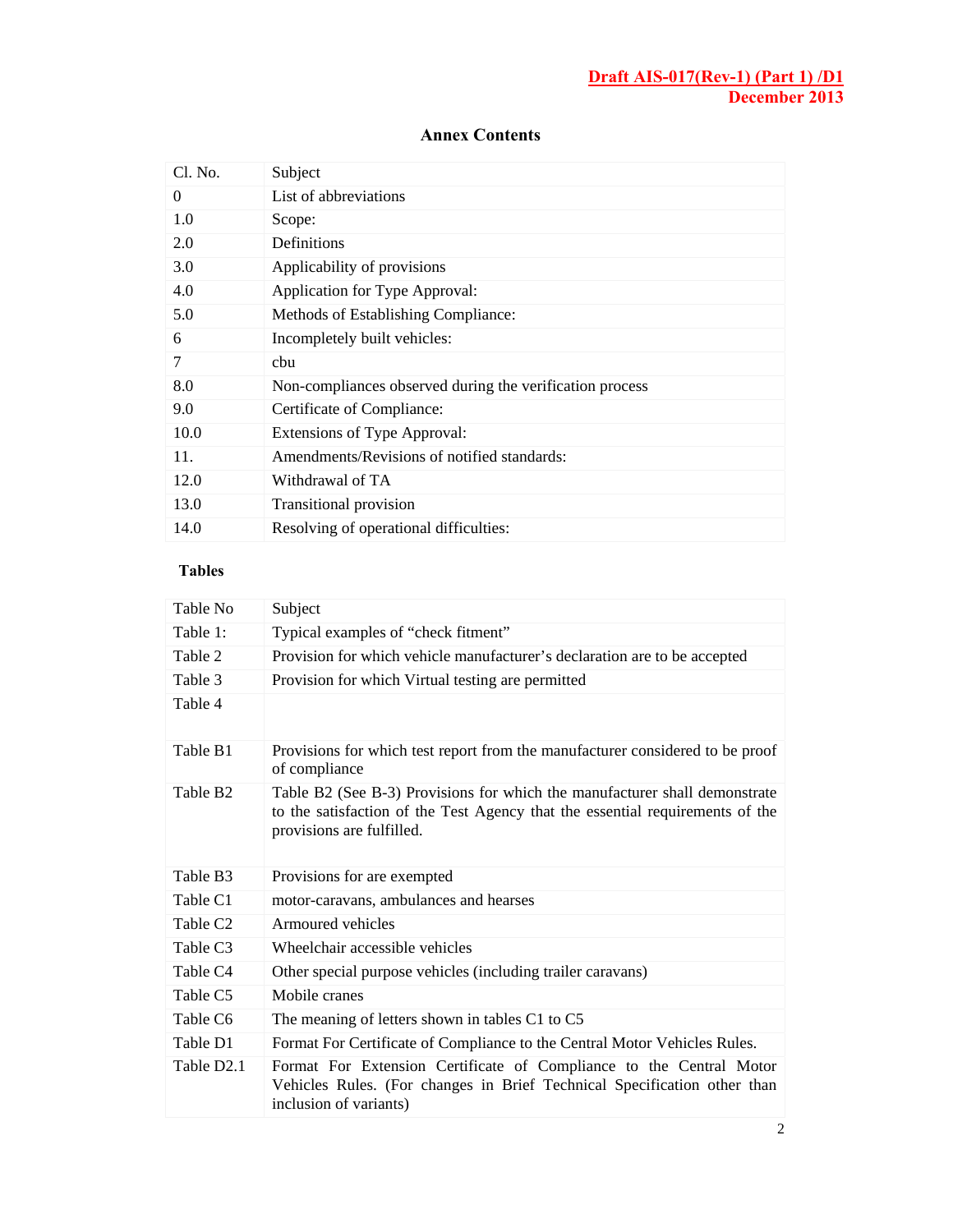| Table D2.2  | Format For Extension Certificate of Compliance to the Central Motor<br>Vehicles Rules. (For inclusion of variant/s)        |
|-------------|----------------------------------------------------------------------------------------------------------------------------|
| Table D2.3  | Format For Extension Certificate of Compliance to the Central Motor<br>Vehicles Rules. (For changes in provisions of CMVR) |
| Table D 3.1 | Format for Annexure I referred in Table D1 and Table D2.2                                                                  |
| Table D3.2  | Format for Annexure II referred in Table D1 and Table D2.                                                                  |
| Table D3.3  | Format for Annexure I referred in Table D2.3                                                                               |

#### **Annexes**

| Annex A | Definition of Type/Version/Variant      |
|---------|-----------------------------------------|
| Annex B | Exemptions for small volume vehicles    |
| Annex C | Exemptions for special purpose vehicles |
| Annex D | Formats for Certificate of Compliance   |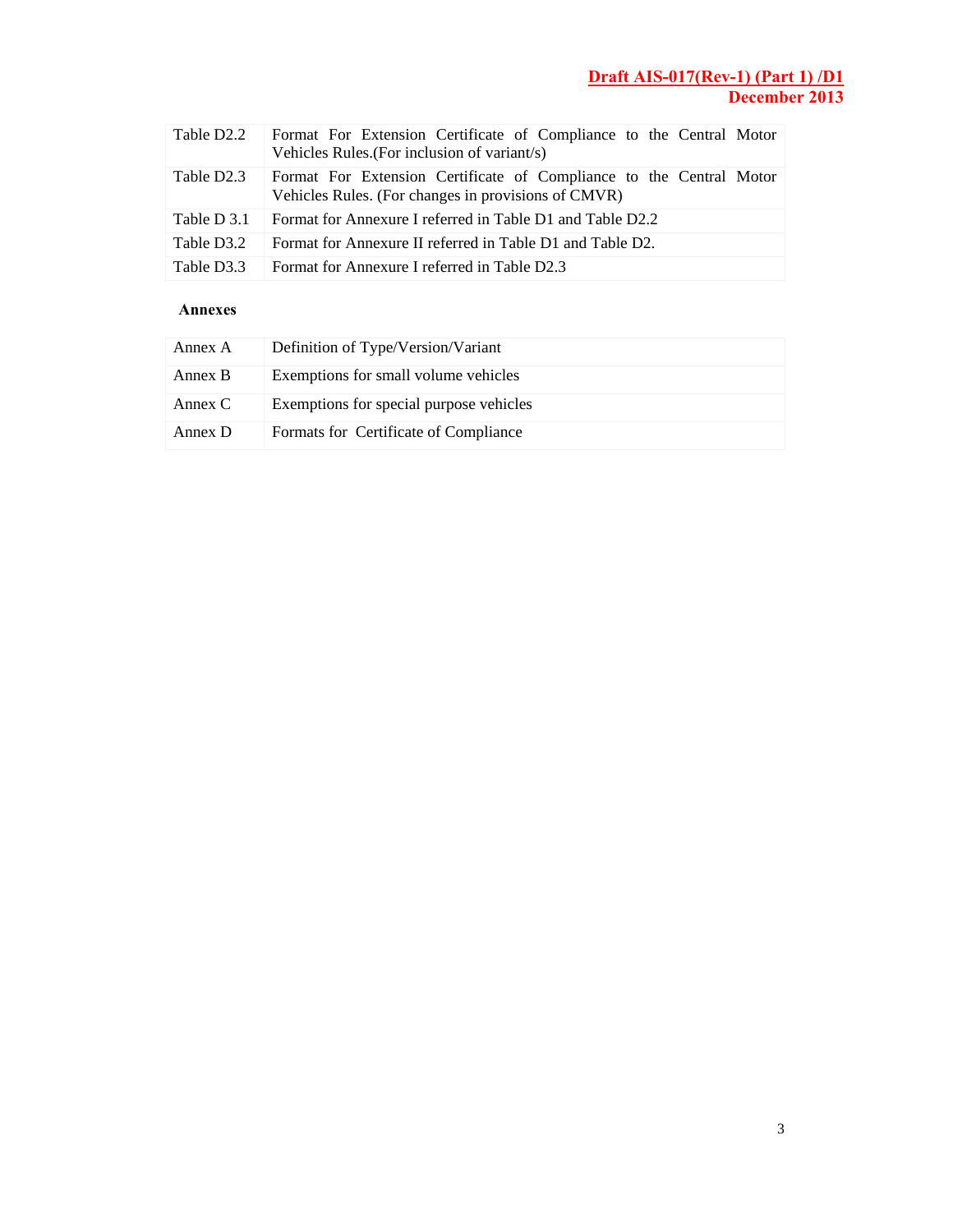# **PROCEDURE FOR TYPE APPROVAL AND CERTIFICATION OF VEHICLES FOR COMPLIANCE TO CENTRAL MOTOR VEHICLES RULES.**

| Following are the abbreviations used in this document: |                                                 |  |
|--------------------------------------------------------|-------------------------------------------------|--|
| <b>AIS</b>                                             | <b>Automotive Industry Standards</b>            |  |
| <b>AISC</b>                                            | Automotive Industry Standards Committee         |  |
| <b>ARAI</b>                                            | <b>Automotive Research Association of India</b> |  |
| <b>BIS</b>                                             | Bureau of Indian Standards                      |  |
| <b>CEA</b>                                             | Criterion for Extension of Approval             |  |
| <b>COP</b>                                             | Conformity of Production                        |  |
| <b>CMVR</b>                                            | <b>Central Motor Vehicles Rules</b>             |  |
| <b>CMVR-TSC</b>                                        | <b>CMVR</b> Technical Standing Committee        |  |
| ECE                                                    | Economic Commission for Europe                  |  |
| <b>GCW</b>                                             | <b>Gross Combination Weight</b>                 |  |
| <b>GVW</b>                                             | Gross Vehicle Weight                            |  |
| MoRT&H                                                 | Ministry of Road Transport & Highways           |  |
| <b>SCOE</b>                                            | <b>Standing Committee on Emission</b>           |  |
| <b>SIAM</b>                                            | Society of Indian Automobile Manufacturers      |  |
| <b>TA</b>                                              | Type Approval                                   |  |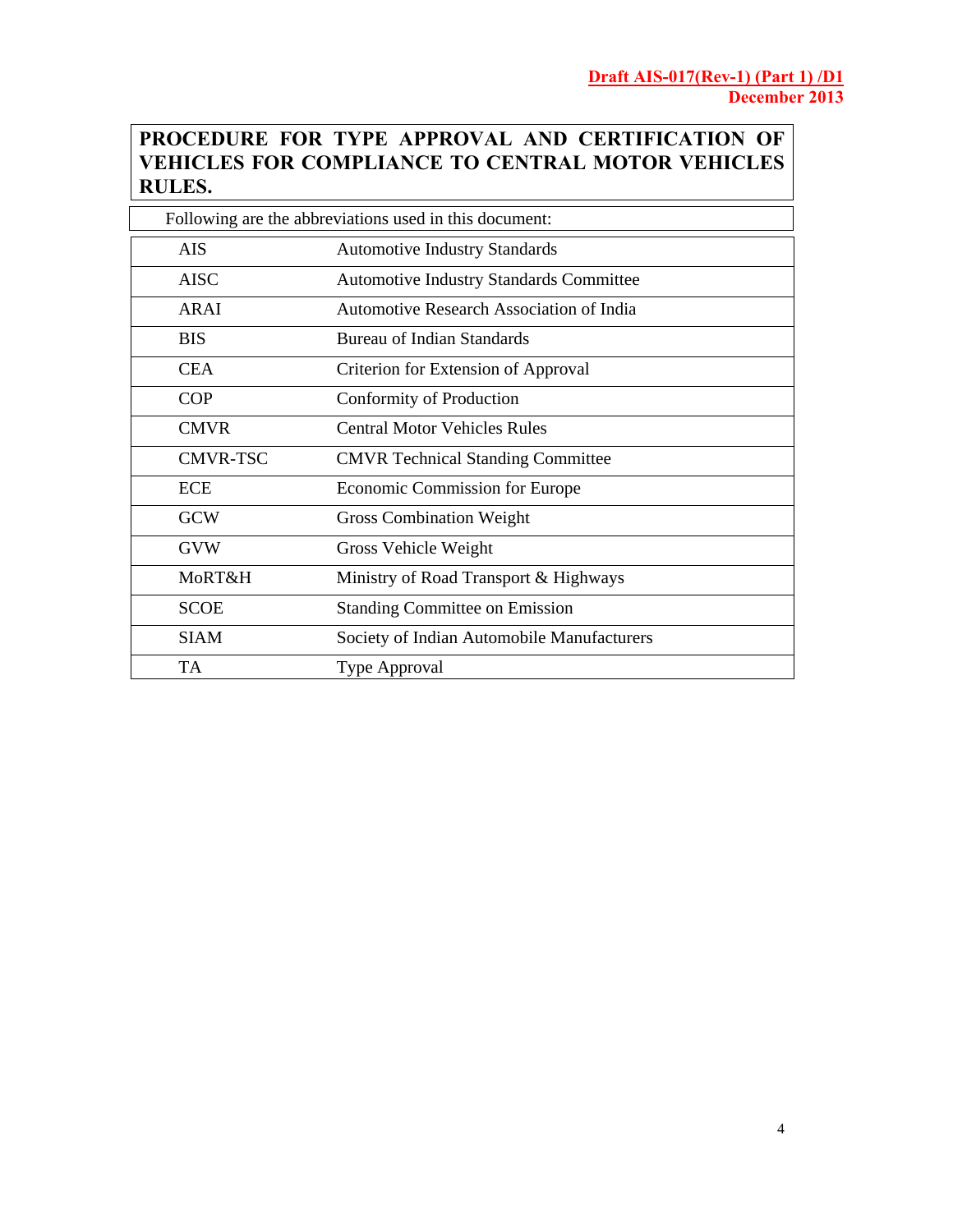| 1.0    |                                                                                                                                                                                                       | Scope:                                                                                                                                                                                                                                                                          |  |  |  |
|--------|-------------------------------------------------------------------------------------------------------------------------------------------------------------------------------------------------------|---------------------------------------------------------------------------------------------------------------------------------------------------------------------------------------------------------------------------------------------------------------------------------|--|--|--|
| 1.1    |                                                                                                                                                                                                       | This document describes the procedure to be followed for evaluating the<br>vehicle model and its variant(s) / version (s) for issue of a Certificate of<br>Compliance as notified by Rule No. 126 of the CMVR for L, M, and N<br>categories of vehicles                         |  |  |  |
| Note 1 |                                                                                                                                                                                                       | Procedure for agricultural tractors is detailed in AIS 017 part 2. Procedure<br>for Construction Equipment Vehicles is planned as AIS 017 Part 3.                                                                                                                               |  |  |  |
| 2.0    |                                                                                                                                                                                                       | <b>Definitions</b>                                                                                                                                                                                                                                                              |  |  |  |
|        |                                                                                                                                                                                                       | For the purpose of this standard, in addition to the definitions given in AIS<br>000 and AIS 053, the following definitions shall apply                                                                                                                                         |  |  |  |
| 2.1    | <b>Base model</b> is the model/variant(s)/version (s) whose performance results<br>can be used to represent a range of model/variant(s)/version (s) considering<br>the CEA for any of the provisions. |                                                                                                                                                                                                                                                                                 |  |  |  |
|        |                                                                                                                                                                                                       | To represent an entire range of model/variant(s)/version(s), declared by the<br>manufacturer, for all the provisions of CMVR, tests on more than one base<br>model may be necessary, considering the CEA. Also, there could be different<br>base models for each CMVR test (s). |  |  |  |
| 2.2    |                                                                                                                                                                                                       | 'Base vehicle' means any vehicle which is used at the first stage of a multi-<br>stage type-approval process.                                                                                                                                                                   |  |  |  |
| 2.3    |                                                                                                                                                                                                       | 'CMVR certificate' means the document whereby the approval authority<br>officially certifies-that a type of vehicle model / variant (s) / version (s) with<br>its', system (s), component (s) or separate technical unit (s) is approved.                                       |  |  |  |
| 2.4    |                                                                                                                                                                                                       | 'Complete vehicle' means any vehicle which need not be completed in<br>order to meet the relevant-technical requirements of CMVR.                                                                                                                                               |  |  |  |
| 2.5    |                                                                                                                                                                                                       | 'Component' means a device subjected to a provision intended to be part of<br>a vehicle, which may be type-approved independently of a vehicle.                                                                                                                                 |  |  |  |
| 2.6    |                                                                                                                                                                                                       | Criterion for Extension of Approval (CEA) is the guidelines to be<br>followed:                                                                                                                                                                                                  |  |  |  |
|        |                                                                                                                                                                                                       | (a) For considering whether a change in the Technical Specifications affects the<br>compliance adversely or not, and                                                                                                                                                            |  |  |  |
|        | (b)                                                                                                                                                                                                   | If the change affects the compliance adversely, to decide the tests to be<br>carried out for establishing compliance.                                                                                                                                                           |  |  |  |
|        | (c)                                                                                                                                                                                                   | Criterion for Extension of Approval is also to be used for:                                                                                                                                                                                                                     |  |  |  |
|        | (i)                                                                                                                                                                                                   | Selection of the base model(s) for establishing compliance from a number of<br>models/variants at the time of Type Approval                                                                                                                                                     |  |  |  |
|        | (ii)                                                                                                                                                                                                  | Deciding on the extension of Type Approval when changes are made in the<br>Technical Specification.                                                                                                                                                                             |  |  |  |
|        | (iii)                                                                                                                                                                                                 | Deciding on approval for new variants                                                                                                                                                                                                                                           |  |  |  |
| 2.7    |                                                                                                                                                                                                       | 'Incomplete vehicle' means any vehicle which must undergo at least one                                                                                                                                                                                                          |  |  |  |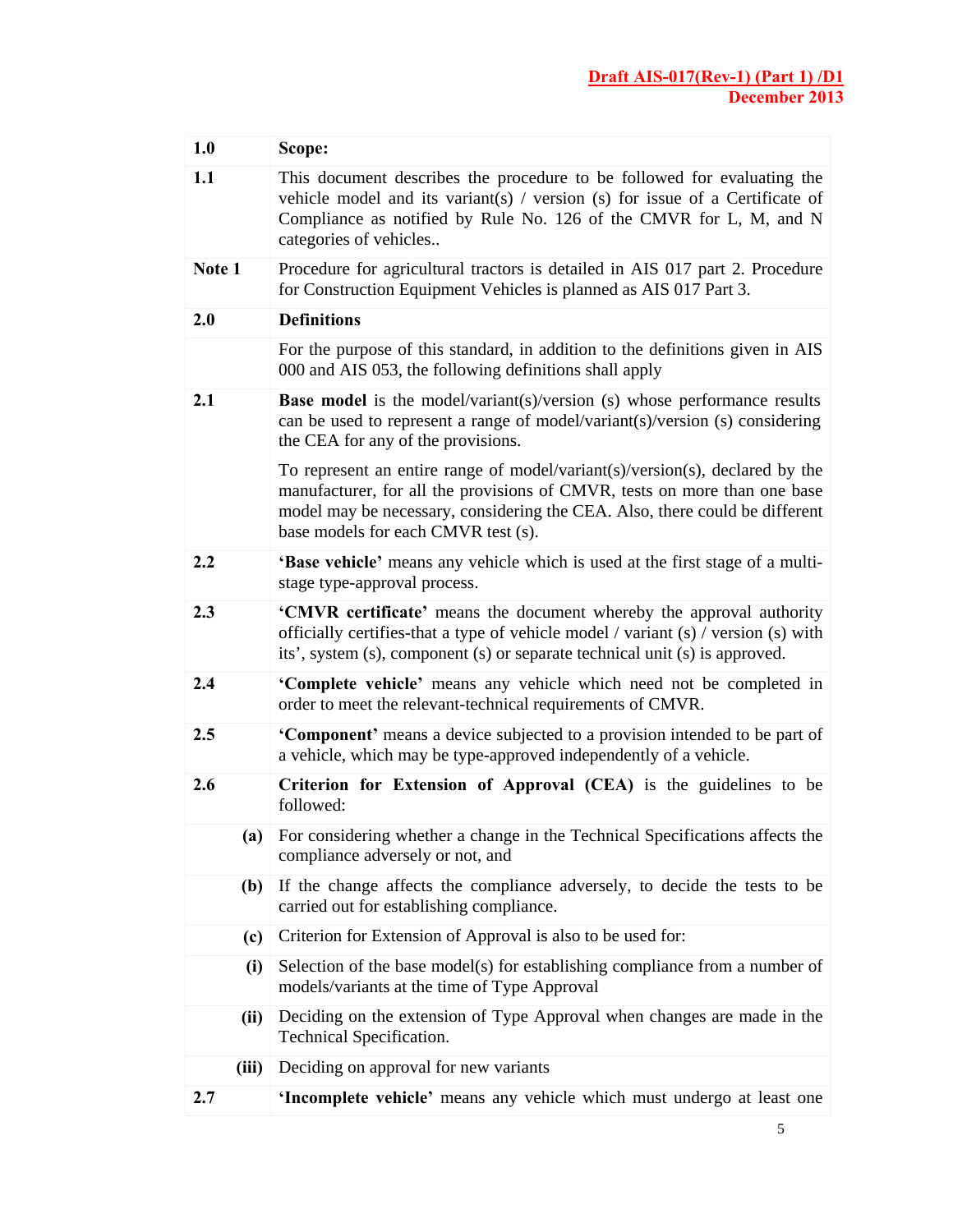|      | further stage of completion in order to meet the relevant provisions<br>of<br><b>CMVR</b>                                                                                                                                                                                                                                                                                                          |
|------|----------------------------------------------------------------------------------------------------------------------------------------------------------------------------------------------------------------------------------------------------------------------------------------------------------------------------------------------------------------------------------------------------|
|      | Incomplete vehicle is also referred to as "Drive Away Chassis" or "DAC"                                                                                                                                                                                                                                                                                                                            |
| 2.8  | 'Manufacturer' means the person or body who is responsible to the<br>approval authority for all-aspects of the type-approval and for ensuring<br>conformity of production. It is not essential that the person or body be<br>directly involved in all stages of the construction of the-vehicle, system,<br>component or separate technical unit which is the subject of the approval-<br>process. |
| 2.9  | 'Mixed type-approval' means a step-by-step type-approval procedure for<br>which one or more-system approvals are achieved during the final stage of<br>the approval of the whole vehicle, without-it being necessary to issue the<br>type-approval certificates for those systems.                                                                                                                 |
| 2.10 | 'Model (Type of vehicle)' means of a particular category which do not<br>differ in at least the essential respects specified in <b>Annex A</b> .                                                                                                                                                                                                                                                   |
|      | A type of vehicle may contain variants and versions as defined in <b>Annex A</b>                                                                                                                                                                                                                                                                                                                   |
|      | 'Multi-stage type-approval' means the procedure whereby, depending on<br>the state of completion, an incomplete or completed type of vehicle satisfies<br>the relevant provisions applicable to that category of vehicle.                                                                                                                                                                          |
|      | Note: Approvals for different stages may be granted by different test<br>agencies.                                                                                                                                                                                                                                                                                                                 |
| 2.11 | 'Notified Standard' means a standard, referred to in CMVR or notified<br>separately under the provisions of CMVR, which specifies details of<br>requirements to be complied with.                                                                                                                                                                                                                  |
| 2.12 | Provisions mean the requirements related to the construction of motor<br>vehicles notified in the CMVR, either directly or through a reference to<br>Notified Standards.                                                                                                                                                                                                                           |
| 2.13 | (STU) means a device subject to the<br>'Separate technical unit'<br>requirements of a provision and intended to be part of a vehicle, which may<br>be type-approved separately, but only in relation to one-or more specified<br>types of vehicle where the provision makes express permission for doing so.                                                                                       |
| 2.14 | 'Small volume production models' mean models of same type, (including<br>variants and versions) whose annual production is less than 2500 vehicles<br>per financial year                                                                                                                                                                                                                           |
| 2.15 | 'Single-step type-approval' means a procedure consisting in the approval<br>of a vehicle as a whole-by means of a single step.                                                                                                                                                                                                                                                                     |
| 2.16 | 'Step-by-step type-approval' means a vehicle approval procedure<br>consisting in the step-by-step-collection of the whole set of type-approval<br>certificates for the systems, components and-separate technical units relating                                                                                                                                                                   |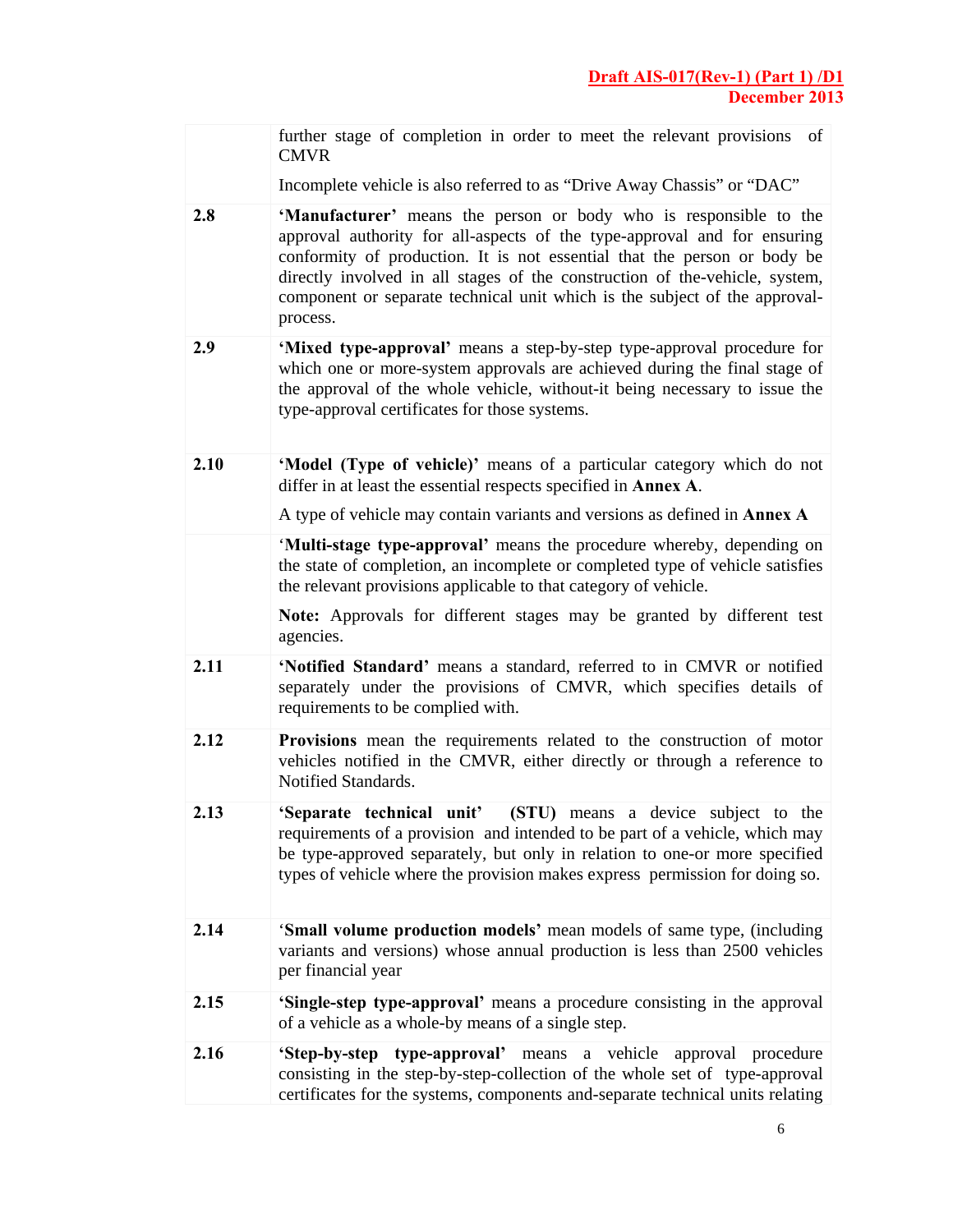|             | to the vehicle, and which leads, at the final stage, to the approval of the<br>whole vehicle.                                                                                                                                                                                                                                                             |  |  |
|-------------|-----------------------------------------------------------------------------------------------------------------------------------------------------------------------------------------------------------------------------------------------------------------------------------------------------------------------------------------------------------|--|--|
| 2.17        | 'System' means an assembly of devices combined to perform one or more<br>specific functions in a-vehicle and which is subject to provision.                                                                                                                                                                                                               |  |  |
| 2.18        | <b>Testing Agency</b> is an organization.                                                                                                                                                                                                                                                                                                                 |  |  |
|             | Specified in Rule 126 of CMVR for certification of compliance to the<br>provisions or any other testing agency approved by the CMVR Technical<br>Standing Committee for the purpose of testing of parts / components /<br>STU/systems / vehicles.                                                                                                         |  |  |
| 2.19        | 'Twinned wheels' means, in the case of L category vehicles, two wheels<br>mounted on the same axle, the distance between the centers of their areas of<br>contact with the ground being less than 460 mm. Twinned wheels shall be<br>considered as one wheel.                                                                                             |  |  |
| 2.20        | 'Type-approval' means the procedure whereby a testing agency certifies<br>that a type of vehicle, system, component or separate technical unit satisfies<br>the relevant provisions of CMVR.                                                                                                                                                              |  |  |
|             | Type Approval can be established by the following methods:                                                                                                                                                                                                                                                                                                |  |  |
|             | (i) Mixed Type-Approval                                                                                                                                                                                                                                                                                                                                   |  |  |
|             | (ii) Single Step Type-Approval                                                                                                                                                                                                                                                                                                                            |  |  |
|             | (iii) Step-by-Step Type-Approval                                                                                                                                                                                                                                                                                                                          |  |  |
| 2.21        | 'Virtual testing method' means<br>computer simulations<br>including<br>calculations which demonstrate-whether a vehicle, a system, a component or<br>an STU fulfils the technical-requirements of a provision. For testing<br>purposes, a virtual method does not require the use-of a physical vehicle,<br>system, component or separate technical unit. |  |  |
| 3.0         | <b>Applicability of provisions</b>                                                                                                                                                                                                                                                                                                                        |  |  |
| 3.1         | Subject to conditions of 3.5 and 3.6, all provisions, notified in CMVR,<br>applicable to the category of vehicle, effective as on the date of issue of the<br>CMVR certificate shall be applicable.                                                                                                                                                       |  |  |
| 3.2         | However, at manufacturer's option, the provisions<br>whose<br>notified<br>implementation date is after the date of the issue of the certificate may also<br>be verified for compliance and be certified so.                                                                                                                                               |  |  |
| <b>Note</b> | In such cases, COP, where applicable will start as per the new provision<br>from the date of manufacture as per the so type approved specification.                                                                                                                                                                                                       |  |  |
| 3.3         | In the case of modifications of notified standard, or conversion of an AIS to<br>BIS, provisions of AIS 000 shall be applicable                                                                                                                                                                                                                           |  |  |
| 3.3.1       | In cases, where the applicant opts to implement the changed standard<br>between the Effective date and implementation date (As defined in AIS<br>0000), the CMVR certificate will indicate compliance to the notified                                                                                                                                     |  |  |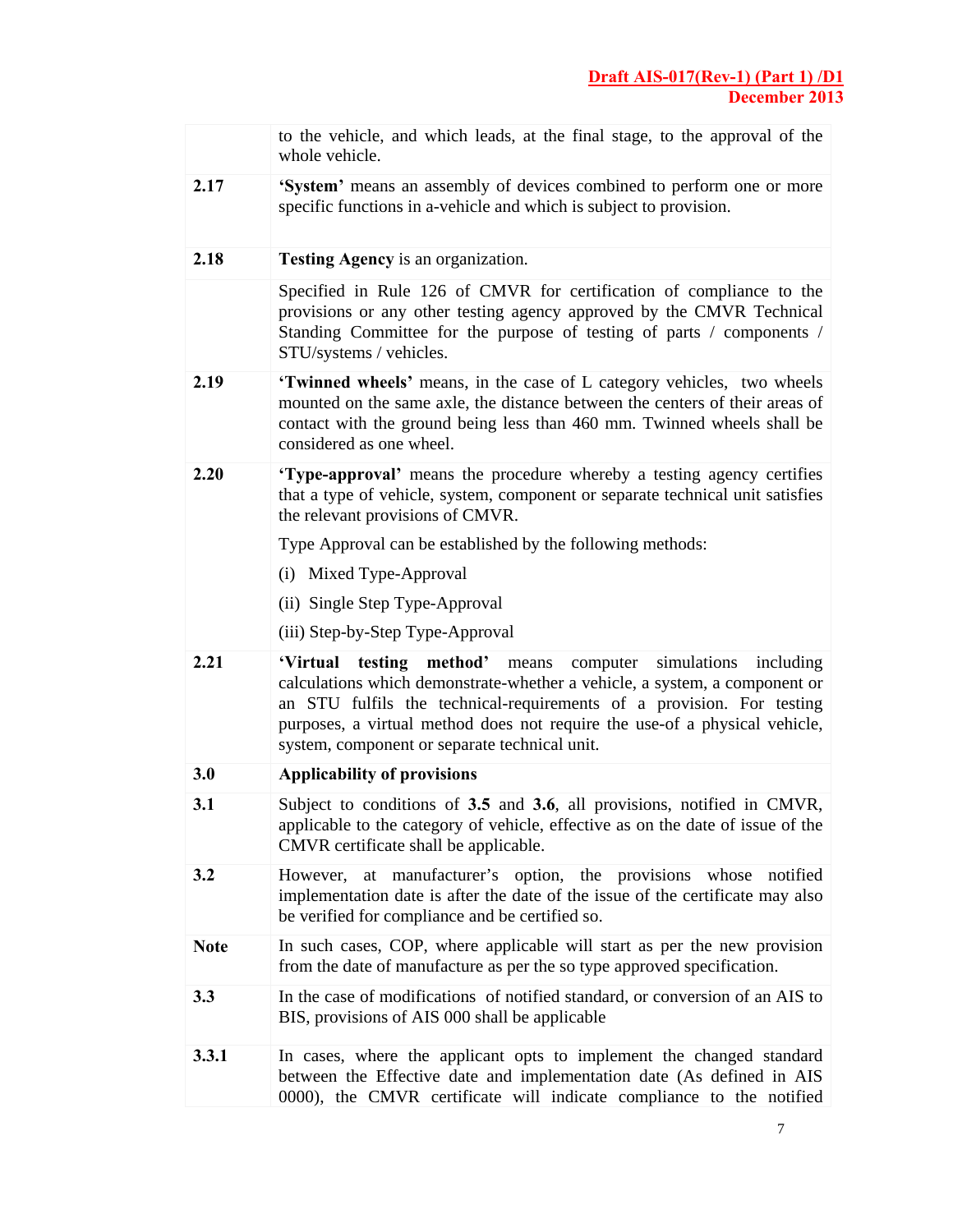|         | standard. After revised standard is notified, the CMVR certificate shall be<br>extended to the revised standard, at any convenient time, prior to the notified<br>date of implementation of the revised standard.                                                                                |  |  |
|---------|--------------------------------------------------------------------------------------------------------------------------------------------------------------------------------------------------------------------------------------------------------------------------------------------------|--|--|
|         | In such cases no additional verification or testing is needed, unless there is a<br>change in the specification of the affected model (s) / version (s) / variant (s)<br>/ component.                                                                                                            |  |  |
| 3.4     | Dates of implementation:                                                                                                                                                                                                                                                                         |  |  |
| 3.4.1   | Unless otherwise specified in the provision, the date of implementation of<br>the provision shall be date of manufacture of the vehicle.                                                                                                                                                         |  |  |
| 3.4.2   | If the date of implementation is the first day of the calendar month, the date<br>of manufacture shall be ascertained from the month of production inscribed<br>on the Chassis number (Vehicle Identification Number as per AIS 065).                                                            |  |  |
| 3.4.3   | Where different dates of implementation are prescribed in the provision for<br>"new models" or "existing models":                                                                                                                                                                                |  |  |
| 3.4.3.1 | The date of implementation for "new models" shall be applicable to vehicles<br>of same type, as defined in 2.10, which has not been certified earlier than the<br>date specified in the provision for new models.                                                                                |  |  |
| 3.4.3.2 | The date of implementation for "all models" shall be applicable to vehicles<br>of same type, as defined in 2.10, for which the date of CMVR Certificate is<br>earlier than the date specified in the provision for new models, subject to the<br>transitional provisions prescribed in ###       |  |  |
| 3.5     | Exemptions for small volume vehicles have been removed from this draft<br>as another AISC panel is working on this.                                                                                                                                                                              |  |  |
|         |                                                                                                                                                                                                                                                                                                  |  |  |
|         | Consequential changes to clause numbers will be carried out later                                                                                                                                                                                                                                |  |  |
| 3.6     | <b>Exemptions for special purpose vehicles:</b>                                                                                                                                                                                                                                                  |  |  |
| 3.6.1   | The exemptions specified in Provision/notified standard shall be applicable.                                                                                                                                                                                                                     |  |  |
| 3.6.2   | The other exemptions of applicability of provisions and methods of<br>verification are given in Annex C.                                                                                                                                                                                         |  |  |
| 3.6.3   | If any exemptions are incorporated in the provision notified standard at a<br>later date, for which details are prescribed in Annex C, the corresponding<br>provision in Annex C are automatically invalidated, when the exemptions<br>incorporated in provision/notified standard takes effect. |  |  |
| 4.0     | <b>Application for Type Approval:</b>                                                                                                                                                                                                                                                            |  |  |
| 4.1     | While applying for the Type Approval, the application shall be accompanied<br>by the following documents, as applicable to the provisions for which such<br>compliance is sought:                                                                                                                |  |  |
| 4.2     | All the relevant information specified in the applicable version of AIS 007,<br>"Information on Technical Specifications to be submitted by Manufacturer".                                                                                                                                       |  |  |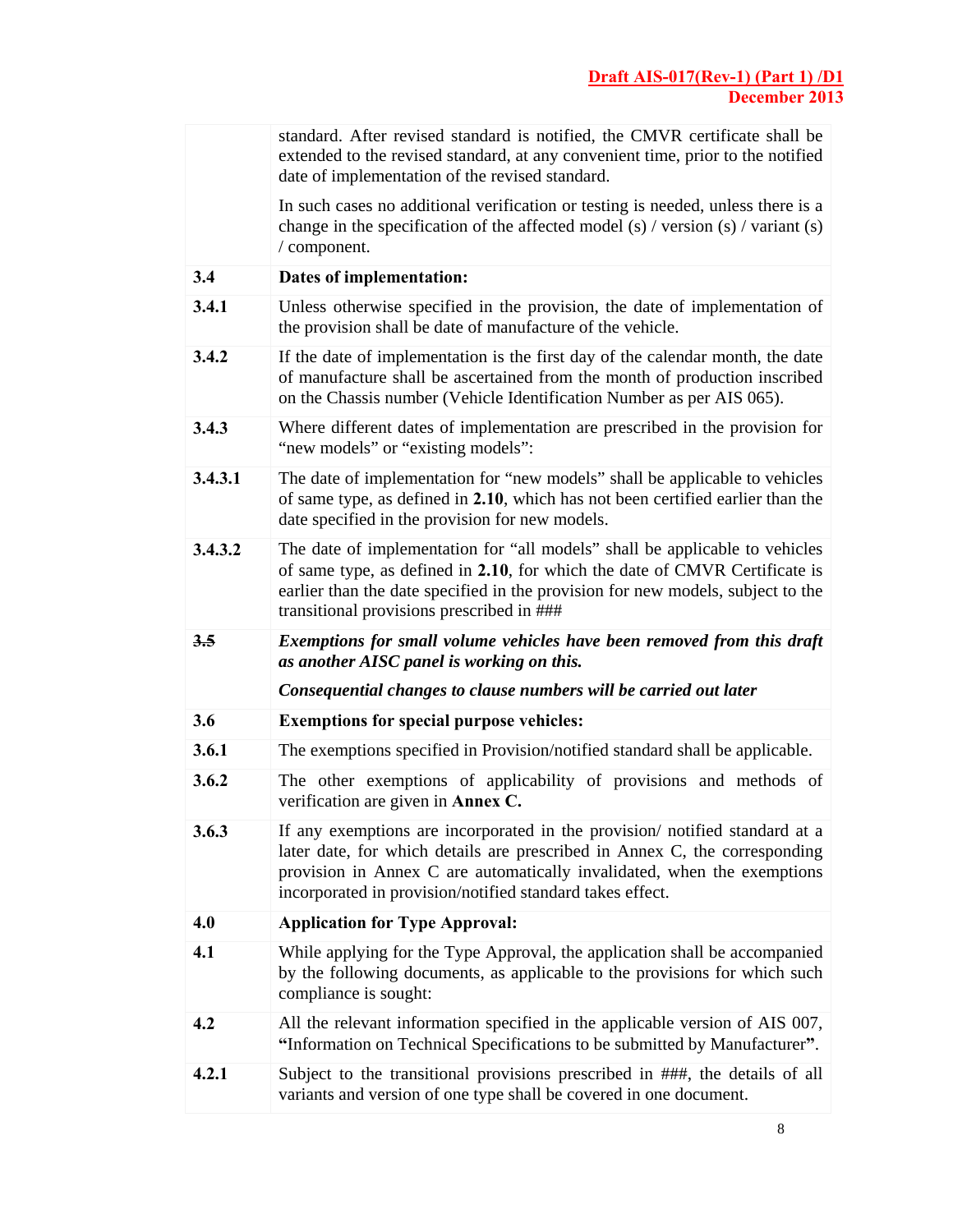| 4.2.2 | Identification of the type, variants either in the VDS section or by<br>commercial name is left to the choice of the manufacturer.                                                                                        |  |  |
|-------|---------------------------------------------------------------------------------------------------------------------------------------------------------------------------------------------------------------------------|--|--|
| 4.3   | Copies of certificates, copies of licenses in case of ISI marked parts or test<br>reports of compliance to various provisions, which may have already been<br>obtained from other recognized (see 2.18) Testing Agencies. |  |  |
| 4.4   | Copies of test reports for other models/variants, if any, which can be used for<br>establishing compliance of the model to be type approved, with a note<br>explaining the details.                                       |  |  |
| 4.5   | Copy of certificate of incorporation of the manufacturer, if not already<br>submitted.                                                                                                                                    |  |  |
| 4.6.  | If the process is by step-by-step type approval, in addition to the above, the<br>documents referred to in 9.2.2 or 5.3.2 to all applicable provisions                                                                    |  |  |
| 4.7   | In the case of a mixed type-approval procedure the documents referred to in<br>9.2.2 or 5.3.2 to those provisions for which approval already exists.                                                                      |  |  |
| 4.8   | In the case of multi-stage type-approval, for the first stage, documents<br>referred to above, are required only for the provisions that are to be verified<br>at first stage and the documents referred to in 6.1.3.     |  |  |
| 5.0   | <b>Methods of Establishing Compliance:</b>                                                                                                                                                                                |  |  |
|       | Depending upon the provision, the compliance can be established by the<br>following methods:                                                                                                                              |  |  |
|       | Documents verification                                                                                                                                                                                                    |  |  |
|       | Check fitment                                                                                                                                                                                                             |  |  |
|       | Testing                                                                                                                                                                                                                   |  |  |
| 5.1   | <b>Document verification</b>                                                                                                                                                                                              |  |  |
|       |                                                                                                                                                                                                                           |  |  |
|       | Comparison of details given in the documents submitted with those specified<br>in the provisions:                                                                                                                         |  |  |
|       | Typical examples where this method is applicable are:                                                                                                                                                                     |  |  |
|       | Overall dimensions                                                                                                                                                                                                        |  |  |
|       | Seating layouts                                                                                                                                                                                                           |  |  |
|       | Provisions related to locations and dimensions of doors, windows etc.                                                                                                                                                     |  |  |
|       | Ply rating, AIS 50, 51 etc.                                                                                                                                                                                               |  |  |
|       | Those which are so specified in the notified standard.                                                                                                                                                                    |  |  |
|       | Verification of test reports as detailed in this standard                                                                                                                                                                 |  |  |
| 5.2   | <b>Check fitment:</b>                                                                                                                                                                                                     |  |  |
| 5.2.1 | This is applicable where the provision requires fitment of certain devices<br>(component or STU). Typical examples are shown in Table 1                                                                                   |  |  |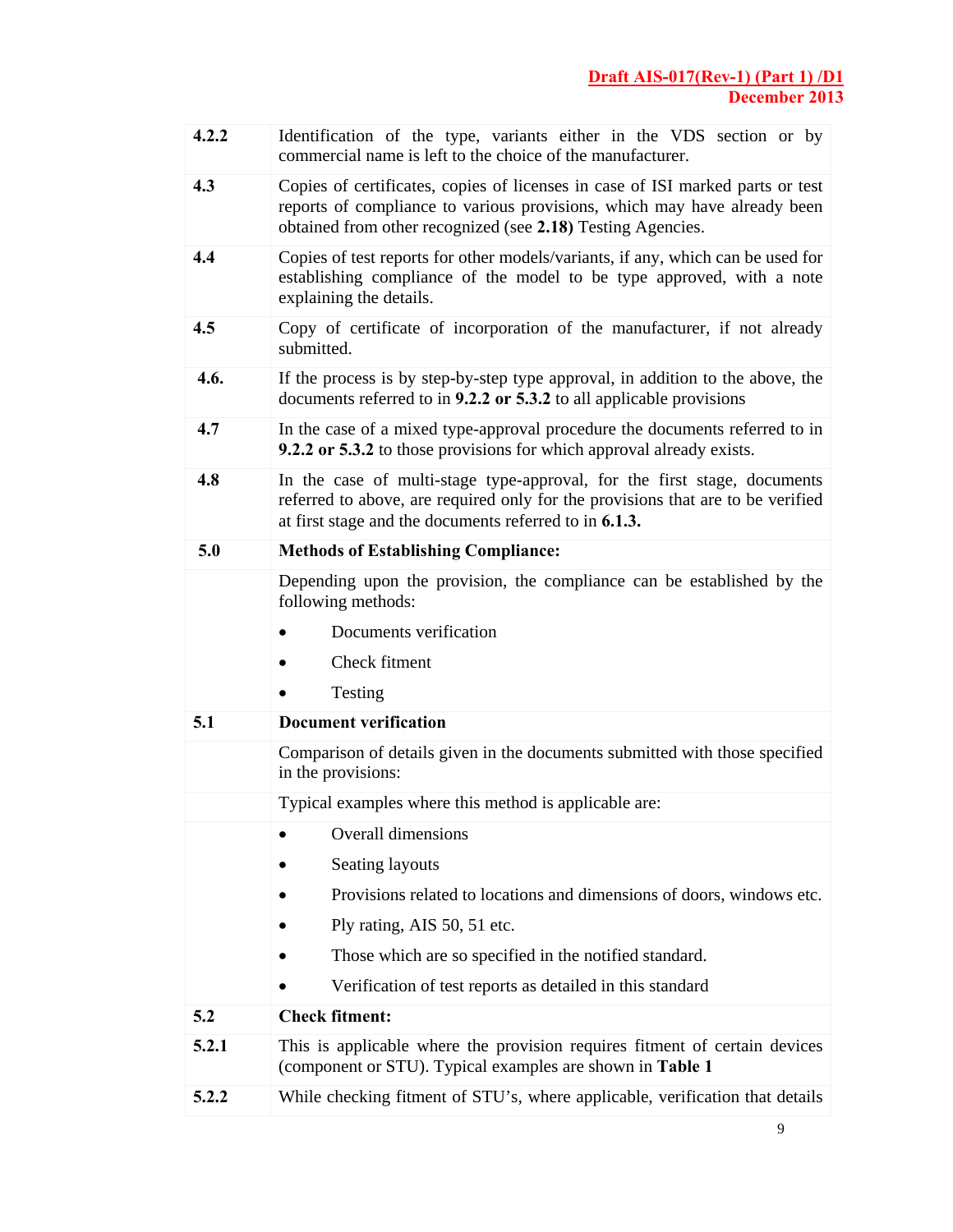| on vehicle are within the range of such parameters for which the component |
|----------------------------------------------------------------------------|
| has been verified.                                                         |

| Table 1: Typical examples of "check fitment"<br>See 5.2.1 |                                          |                                                                           |  |
|-----------------------------------------------------------|------------------------------------------|---------------------------------------------------------------------------|--|
| 94                                                        | 1,2,3                                    | Condition of tyres                                                        |  |
| 96                                                        | 1,2,3,7                                  | Brakes fitments requirements                                              |  |
| 96                                                        | 5,6                                      | Parking brakes fitment                                                    |  |
| 98                                                        | 1                                        | Steering gear-Back lash                                                   |  |
| 98                                                        | 4                                        | Fitment of power steering                                                 |  |
| 99                                                        | $\overline{\phantom{a}}$                 | Fitment of reverse gear                                                   |  |
| 100                                                       | 3                                        | Laminated safety glass for windscreen                                     |  |
| 101                                                       | 1                                        | Fitment of Wind screen wiping system (power operated)                     |  |
| 100                                                       | 1                                        | Windscreen and windows                                                    |  |
| 101                                                       | 3                                        | Fitment of Wind screen wiping system (power operated or<br>hand operated) |  |
| 102                                                       | 1                                        | Turn signal                                                               |  |
| 102                                                       | $\overline{2}$                           | Stop light on actuation of foot operated service brake                    |  |
| 102                                                       | 2,3                                      | Stop light on actuation of controls actuating rear brakes/front<br>brake  |  |
| 103                                                       | 1                                        | Position of indicators                                                    |  |
| 103                                                       | $\overline{2}$                           | Hazard warning lamp                                                       |  |
| 104                                                       | 1                                        | Fitment of red reflex reflector                                           |  |
| 104                                                       | 1-proviso                                | Reflective Tape                                                           |  |
| 104                                                       | $\overline{2}$                           | White reflex reflectors                                                   |  |
| 104                                                       | 5                                        | Amber Reflex reflectors                                                   |  |
| 105                                                       | 1,2,3,4,5<br>and 6                       | Head lamps and tail lamps                                                 |  |
| 105                                                       | 7                                        | Reversing light                                                           |  |
| 107                                                       |                                          | Top lights                                                                |  |
| 108                                                       | $-$                                      | White light/Red light                                                     |  |
| 109                                                       | --                                       | Parking light                                                             |  |
| 111                                                       |                                          | Prohibition of spot lights etc.                                           |  |
| 110                                                       | $-$                                      | Lamps on 3 wheelers                                                       |  |
| 112                                                       | The<br>main<br>rule and $2nd$<br>proviso | Exhaust gas                                                               |  |
| 112                                                       | First proviso                            | Exhaust gas                                                               |  |
| 117                                                       | 1                                        | Speedometer                                                               |  |
| 119                                                       | 1                                        | Fitment of horns                                                          |  |
| 123                                                       |                                          | Safety devices for motor cycles                                           |  |
| 124-11                                                    | IS:13942:19<br>94                        | <b>External Projection</b>                                                |  |
| 124-13                                                    | IS:13943:19<br>94                        | Wheel guards                                                              |  |
| 124-14                                                    | IS:13941:19                              | Wheel Nuts, Wheel discs etc.                                              |  |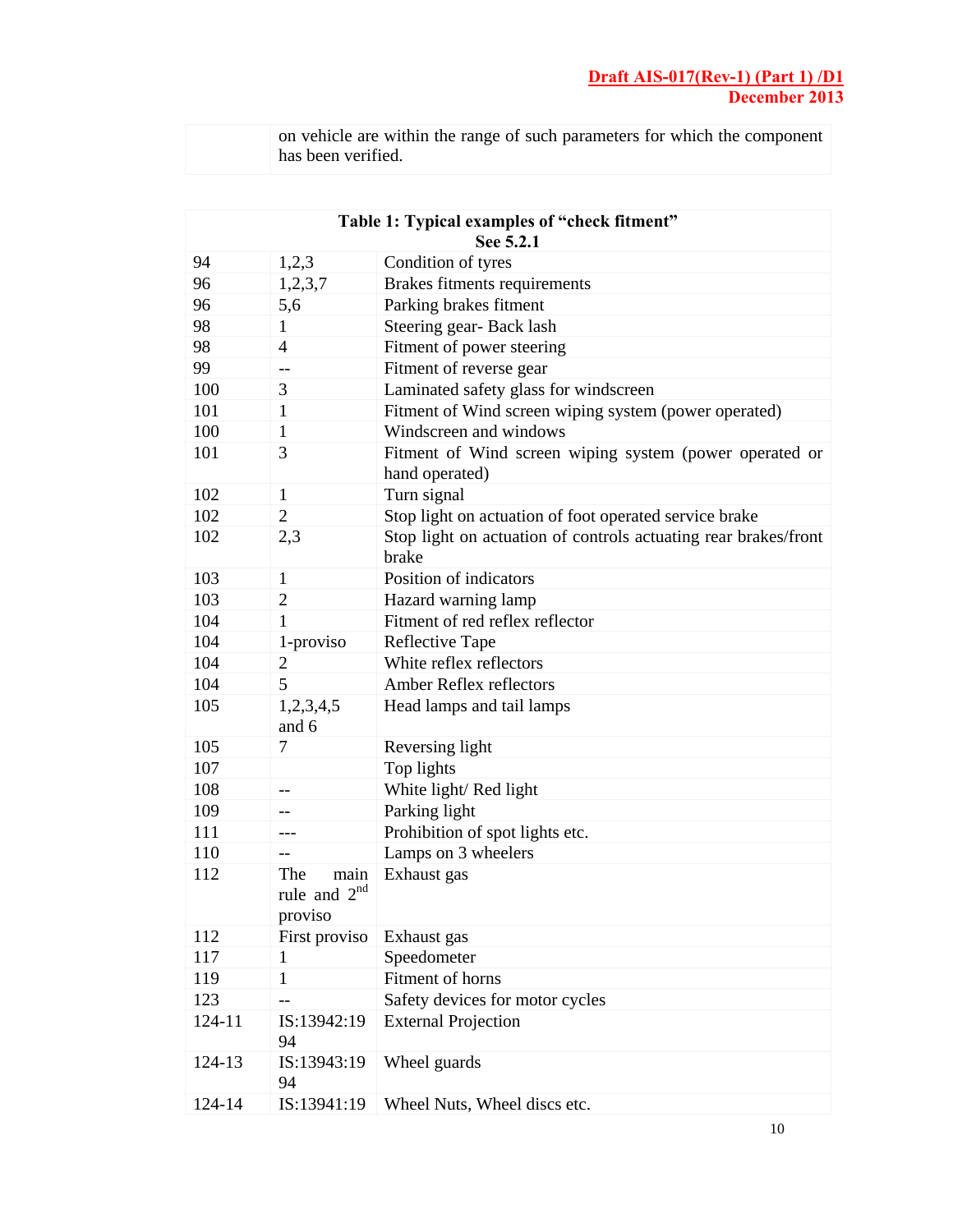|        | 94             |                         |
|--------|----------------|-------------------------|
| 124-18 | SS: 11.1       | Tell Tales and Controls |
| 124-19 | $SS \cdot 121$ | Tell Tales and Controls |
| 125    |                | Seat belt               |
| 125    |                | Rear view mirror        |

| 5.3   | Test:                                                                                                                                                                                                                                                                                                           |
|-------|-----------------------------------------------------------------------------------------------------------------------------------------------------------------------------------------------------------------------------------------------------------------------------------------------------------------|
|       | Provisions, where performance parameters are specified, shall be established<br>by testing.                                                                                                                                                                                                                     |
| 5.3.1 | The tests may be carried out either at the premises of the Testing Agencies or<br>at the manufacturer's premises. When the tests are carried out at the<br>manufacturers' premises, the manufacturer shall demonstrate the adequacy<br>of the test facilities for carrying out the tests as per the provisions. |
|       | The Testing Agency may also, at the request of the manufacturer, certify, in<br>advance, the adequacy of the test facilities at his premises, in such cases<br>manufacturer shall demonstrate routine calibration of the equipment etc. only<br>at the time of testing.                                         |
| 5.3.2 | The compliance to individual provisions can also be established by verifying<br>the documents submitted by the manufacturer such as :                                                                                                                                                                           |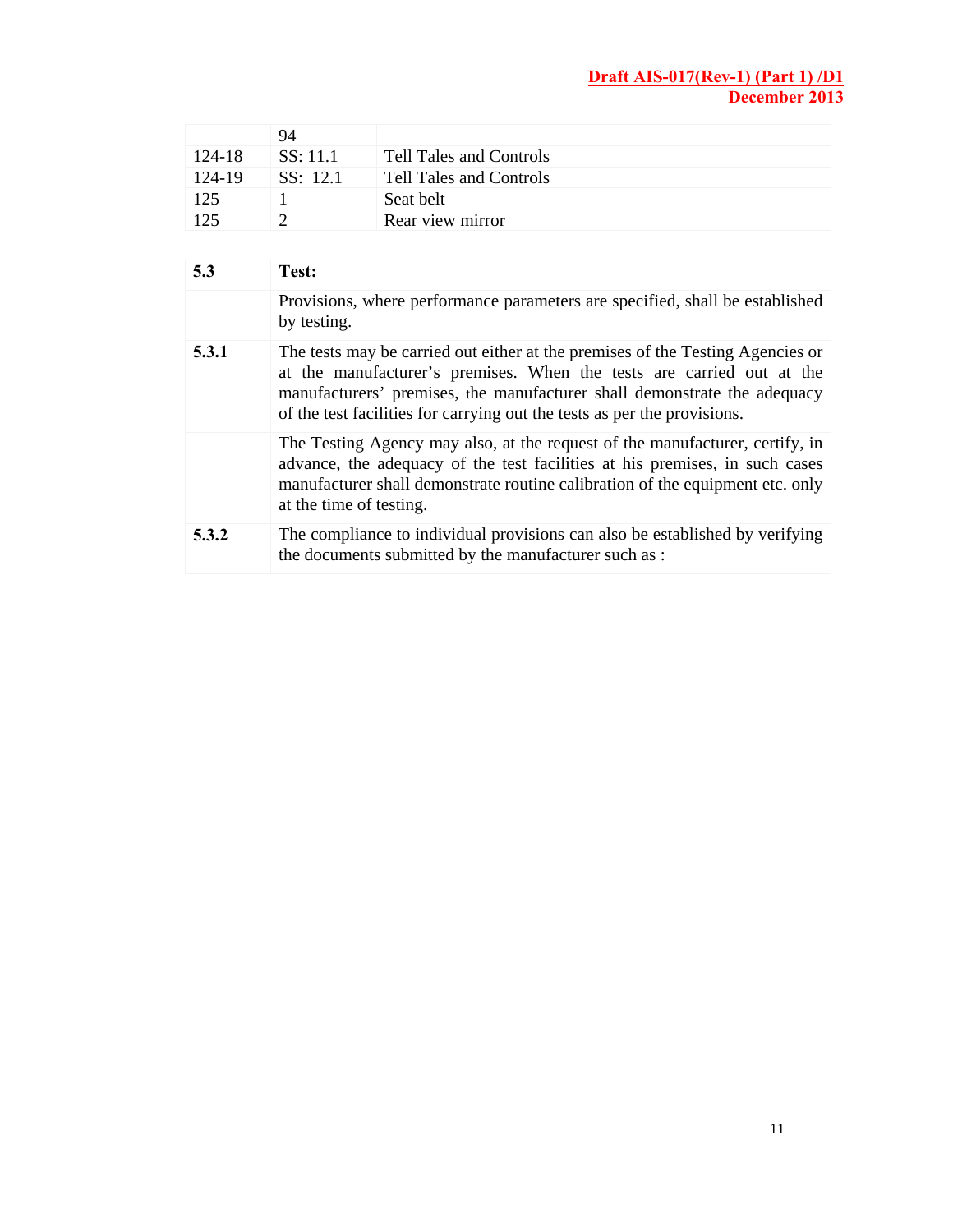| 5.3.2.1 | In the case of system/(s):                                                                                                                                                                                                                                                                                           |  |  |
|---------|----------------------------------------------------------------------------------------------------------------------------------------------------------------------------------------------------------------------------------------------------------------------------------------------------------------------|--|--|
| (a)     | Certificates or test reports issued by any test agency (2.18) for another<br>type/model/variant/version, the Technical Specifications of which are<br>comparable to those of the model sought to be type approved, and the<br>changes are within the limits prescribed in the Criteria for Extension of<br>Approval. |  |  |
| (b)     | If such certificate or test report is issued for specific purpose of Step by Step<br>approval, the name of model/version/variant under consideration shall be<br>indicated in the test report.                                                                                                                       |  |  |
|         | For the purpose of subsequent usage of these certificates or test reports as<br>per 4.4, it the names of the model/version/variant need not be incorporated.                                                                                                                                                         |  |  |
| 5.3.2.2 | In the case of provisions/notified standard for a component or STU:                                                                                                                                                                                                                                                  |  |  |
| (a)     | Test reports/certificates issued by test agencies (2.18) or any other test<br>agency notified in CMVR or approved by CMVRTsC for a specific<br>component or STU                                                                                                                                                      |  |  |
| (b)     | In case notified standard is an Indian Standard, certificates or test reports<br>issued by any testing agency or laboratory duly authorized by BIS for<br>carrying out certification work for the standards issued by BIS when the<br>notified standard is published by BIS.                                         |  |  |
| Note:   | The CMVR Technical Standing Committee may issue instructions regarding<br>disqualifying the test reports from any such agency. However, such<br>disqualification shall affect only those the test reports issued after the date of<br>instruction from CMVR TSC                                                      |  |  |
| (c)     | BIS License issued by BIS for affixing "ISI" mark and the device is so<br>marked, In case notified standard is an Indian Standard.                                                                                                                                                                                   |  |  |
|         | In these cases no additional verification is required for components or STU.                                                                                                                                                                                                                                         |  |  |
| (d)     | In case of alternate standard notified under Rule 92 (3), the agencies<br>prescribed in the same sub-rule.                                                                                                                                                                                                           |  |  |
| 5.3.2.3 | In the cases described in $5.3.2.1$ and $5.3.2.2$ :                                                                                                                                                                                                                                                                  |  |  |
| (a)     | Subject to provisions of AIS 037, where applicable, in the case of<br>applications for compliance to individual provision(s), the test report(s)<br>issued by the Testing Agency (4.3.) shall be considered as proof of<br>compliance for issuing the Consolidated Certificate.                                      |  |  |
|         | In such cases, the test report shall indicate:                                                                                                                                                                                                                                                                       |  |  |
| (i)     | whether compliance has been established or not                                                                                                                                                                                                                                                                       |  |  |
| (ii)    | the provision(s) for which compliance is established                                                                                                                                                                                                                                                                 |  |  |
| (iii)   | the list of variant(s), if any, for which compliance is established. (Not<br>applicable in the case of test reports for components and STUs.                                                                                                                                                                         |  |  |
|         | For the purpose of subsequent usage of these certificates or test reports as<br>per 4.4, it the names of the model/version/variant need not be incorporated.                                                                                                                                                         |  |  |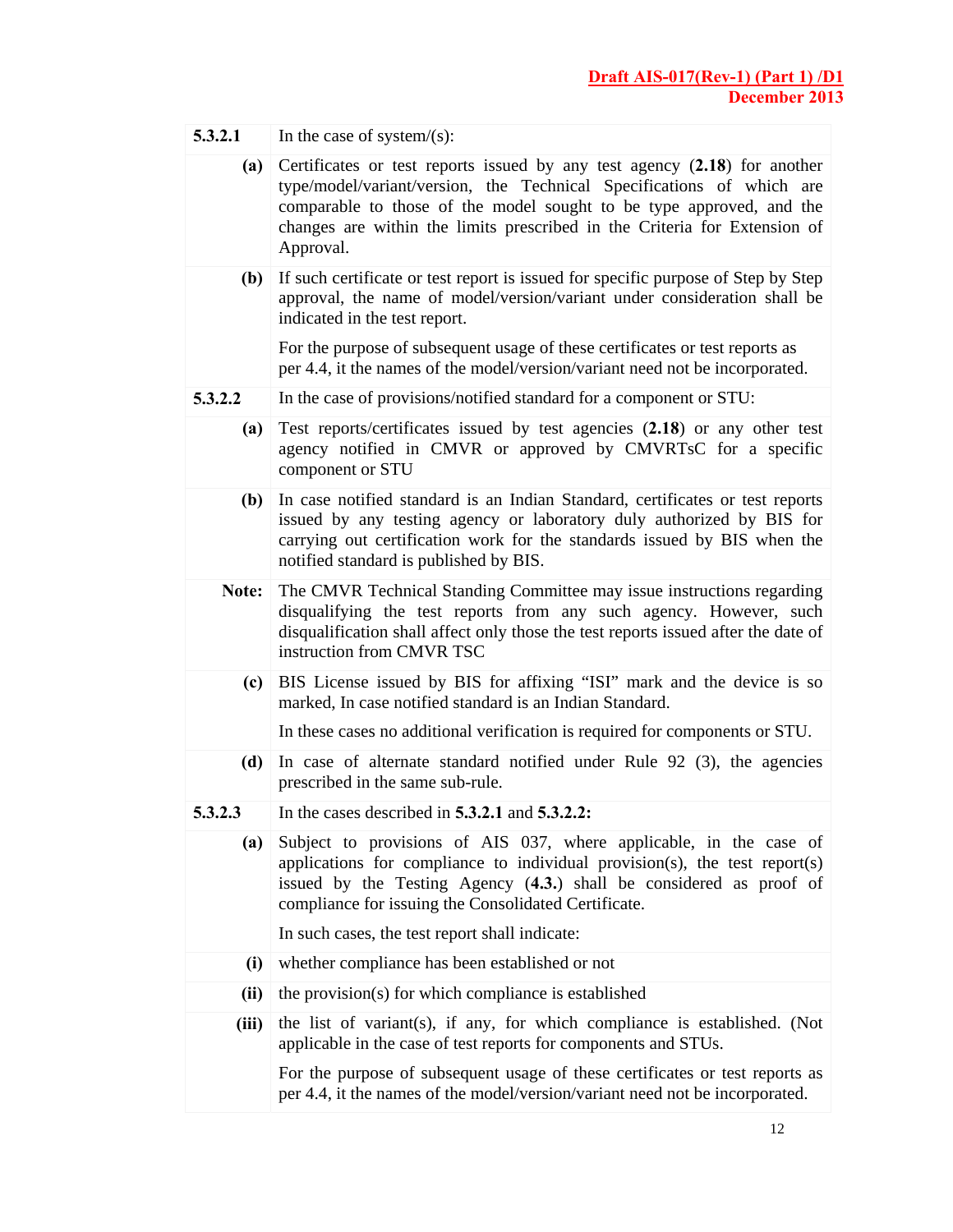| (b)     | In cases of components ands STU's coming under the purview of AIS 037,<br>the approval certificates.                                                                                                                                                                                                    |
|---------|---------------------------------------------------------------------------------------------------------------------------------------------------------------------------------------------------------------------------------------------------------------------------------------------------------|
| 5.3.2.4 | In the case of test reports referred in 5.3.2 and its sub-clauses, the use of<br>such reports is not restricted by the type (model/variant/version but only on<br>the technical parameters of the type (model/variant/version) tested and the<br>one to which it is to be extended.                     |
| 5.3.3   | In the case of provisions listed in <b>Table 2</b> , undertaking of compliance by the<br>manufacturer, along with the reports of test carried out by the vehicle<br>manufacturer, or where applicable, carried out by manufacturer of<br>component/STU shall be considered to establish the compliance. |

| 5.3.4 | Virtual testing (See 2.21):                                                                                                                     |  |
|-------|-------------------------------------------------------------------------------------------------------------------------------------------------|--|
|       | In the following casers, at the request of the manufacturer, compliance shall<br>be established by Virtual testing:                             |  |
| (a)   | When the provision/notified standard permits this alternative                                                                                   |  |
| (b)   | As agreed between the test agency and vehicle manufacturer.                                                                                     |  |
| (c)   | As per Provisions listed in Table 3                                                                                                             |  |
| Note: | In case the simulation techniques are not specified in the notified standard,<br>the test agency may verify that the simulation is appropriate. |  |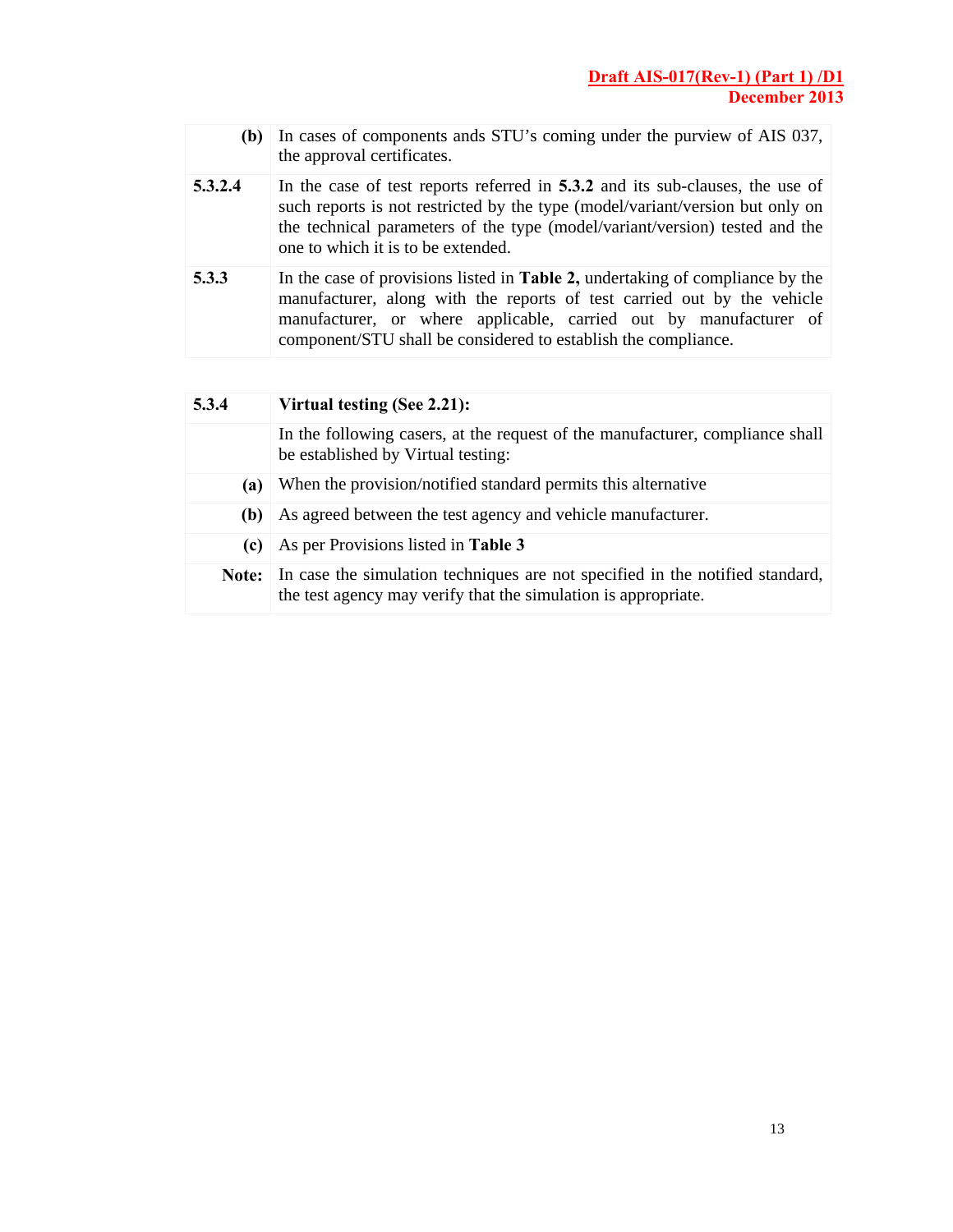| Table 2                                                                   |                                      |  |  |
|---------------------------------------------------------------------------|--------------------------------------|--|--|
| Provision for which vehicle manufacturer's declaration are to be accepted |                                      |  |  |
|                                                                           | (See $5.3.3$ )                       |  |  |
| 1.                                                                        | Towing hooks                         |  |  |
| 2.                                                                        | Identification of controls           |  |  |
| 3.                                                                        | Defrost/demist                       |  |  |
| 4.                                                                        | Wind screen wash/wipe                |  |  |
| 5.                                                                        | Wheel guards                         |  |  |
| 6.                                                                        | Masses and dimensions                |  |  |
| 7.                                                                        | External projections of cabs         |  |  |
| 8.                                                                        | Audible warning                      |  |  |
| 9.                                                                        | Installation of lighting             |  |  |
| 10.                                                                       | Identification of controls           |  |  |
| 11.                                                                       | Part on installation of safety glass |  |  |
| 12.                                                                       | Statutory plates                     |  |  |
| 13.                                                                       | Speedometer and reverse gear         |  |  |
| 14.                                                                       | Control cable                        |  |  |
| 15.                                                                       | Pneumatic coupling                   |  |  |
| 16.                                                                       | Bus window retention                 |  |  |
| 17.                                                                       | Wheel nuts, wheel discs etc.         |  |  |
| 18.                                                                       | Acc. Control system                  |  |  |
| 19.                                                                       | Hood latch                           |  |  |
| 20.                                                                       | Towing devices                       |  |  |
| 21.                                                                       | Engine power for SI engines          |  |  |

## **Table 3 Provision for which Virtual testing are permitted {See 5.3.4 (c)}**

- 1. Forward vision
- 2. Wash/wipe, for geometric requirements
- 3. Wheel guards
- 4. External projections of cabs
- 5. For the field of rear vision
- 6. For the geometric requirements of interior fittings
- 7. Exterior projections
- 8. Installation of lighting
- 9. Couplings; only with regard to geometric requirements
- 10. Strength of superstructure'
- 11. Survival space
- 12. Bumper
- 13. FUPD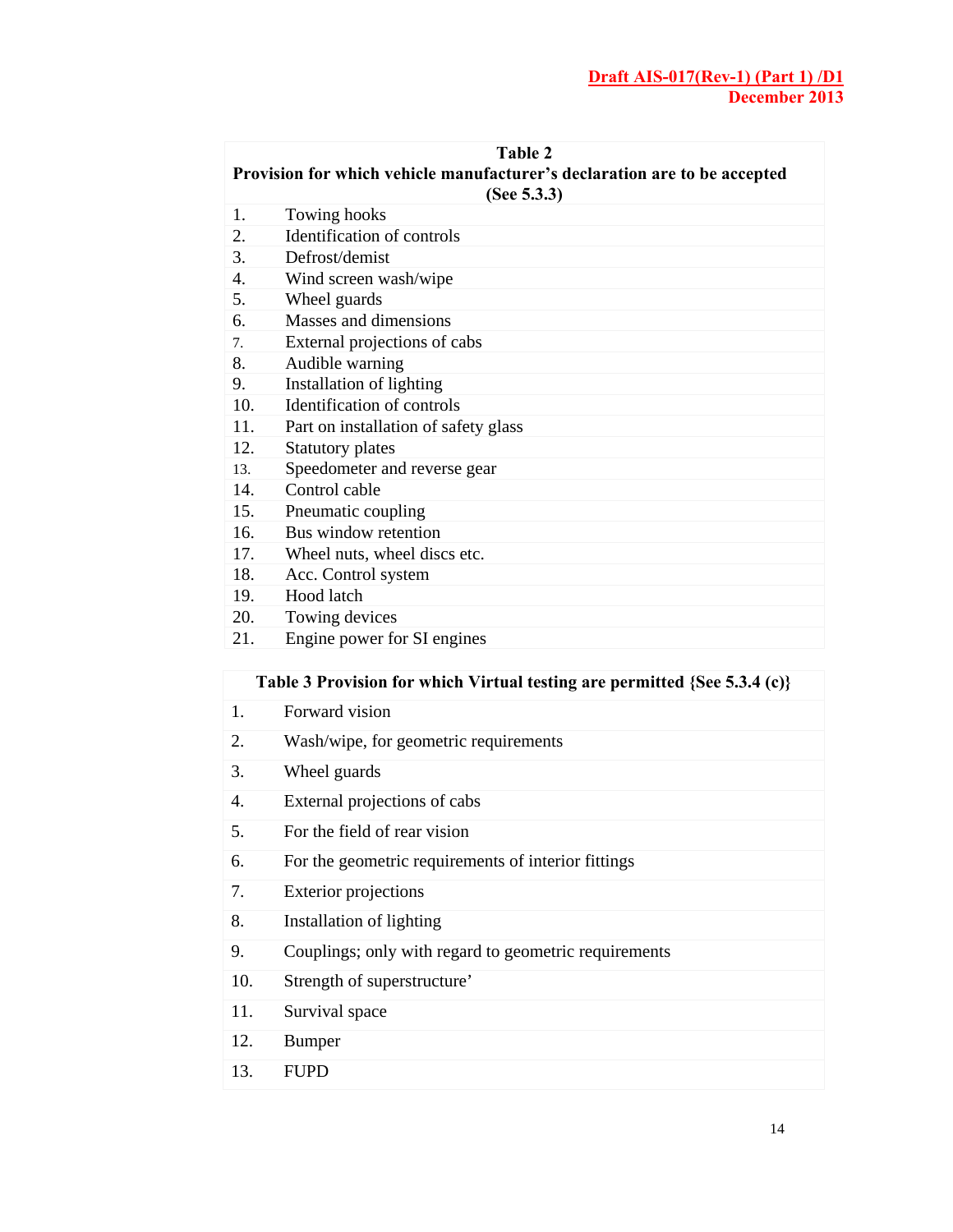- 14. SUPD
- 15. RUPD
- 16. Foot control

## *Possibility of document verification for sl. Nos3, 4, 7 and 16 are to be discussed in panel.*

**5.4** •• When the maximum rated FAW and RAW add up to a figure greater than the GVW, during testing the load distribution of axles shall be adjusted proportionately. Formulae for calculating the FAW and RAW under testing conditions, are given below:

| $FAW_{test}$ |     | $FAW_{max} * GVW$                                    |  |
|--------------|-----|------------------------------------------------------|--|
|              |     | $FAW_{max} + RAW_{max}$                              |  |
| $RAW_{test}$ | $=$ | $GVW - FAW_{test}$                                   |  |
| Where        |     |                                                      |  |
| $FAW_{max}$  | $=$ | Maximum rated load on front axle                     |  |
| $RAW_{max}$  | $=$ | Maximum rated load on rear axle                      |  |
| <b>GVW</b>   | $=$ | The maximum gross vehicle weight                     |  |
| $FAW_{test}$ | $=$ | Weight on Front axle for test under GVW<br>condition |  |
| $RAW_{test}$ | $=$ | Weight on Rear axle for test under GVW<br>condition  |  |

|       | This shall be applied for all tests to be carried out in the laden<br>condition, except in the case of tests are prescribed to be conducted<br>with the maximum rated load, (E.g. Steering effort)                 |
|-------|--------------------------------------------------------------------------------------------------------------------------------------------------------------------------------------------------------------------|
| 5.5   | In case the vehicle is to be approved for coupling with a trailer or<br>semitrailer, test for verification of the following requirements at the<br>GCW condition, any suitable trailer or semitrailer may be used. |
|       | • Parking brake test, if applicable<br>• Gradeability<br>Constant speed fuel consumption (where applicable)                                                                                                        |
| 6.0   |                                                                                                                                                                                                                    |
|       | Incompletely built vehicles:                                                                                                                                                                                       |
| 6.1   | Provisions that can be verified only after body building                                                                                                                                                           |
| 6.1.1 | The manufacturer shall indicate in the application, the provisions<br>which cannot be verified, for which the devices will be fitted only at<br>the time of body building.                                         |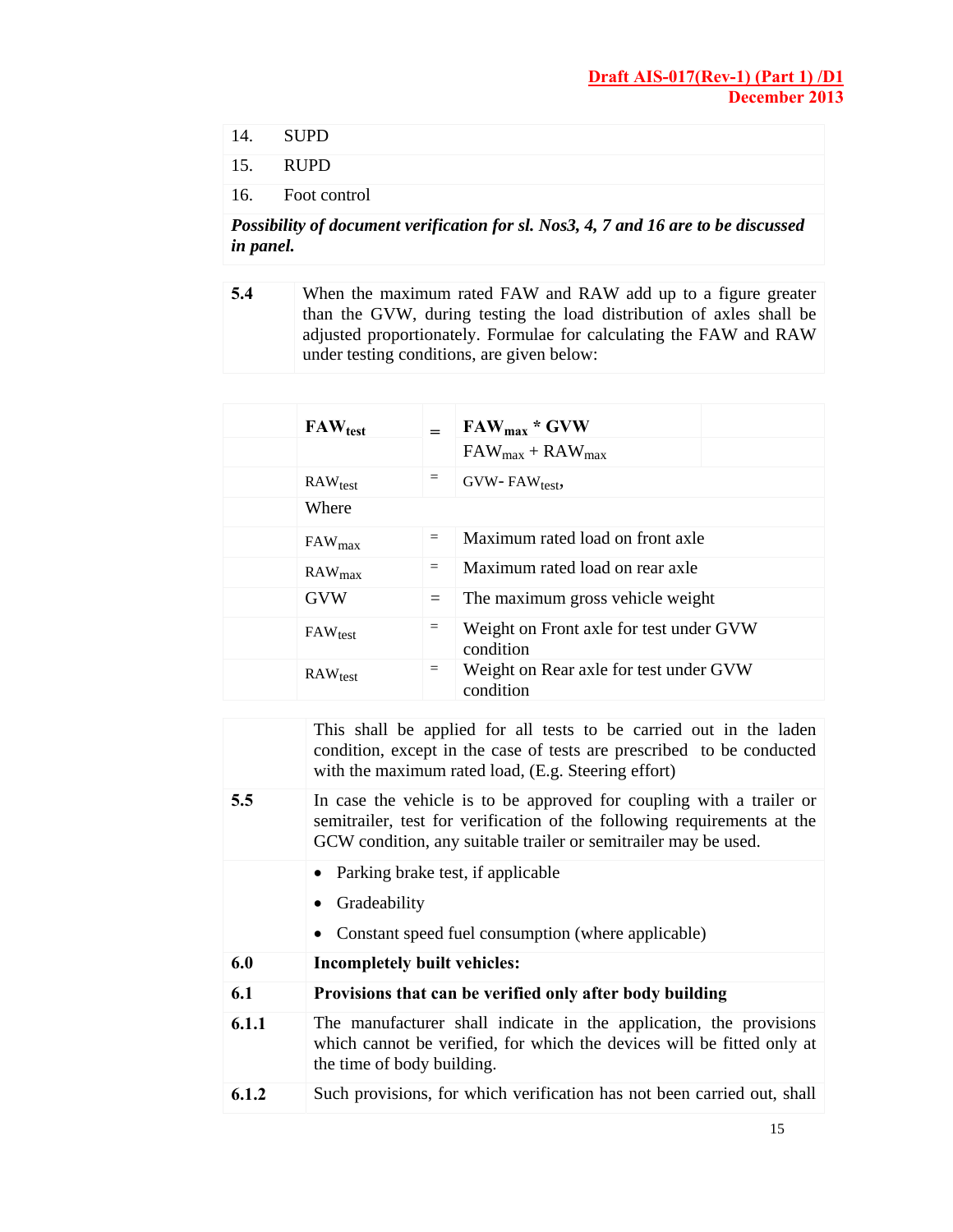|             | be indicated in the certificate and are to be verified by the registering<br>authority.                                                                                                                                                                                                                         |
|-------------|-----------------------------------------------------------------------------------------------------------------------------------------------------------------------------------------------------------------------------------------------------------------------------------------------------------------|
| <b>Note</b> | If verification of such provisions (e.g. AIS 052) are carried out at a<br>later stage, it is not necessary for any verification by the registering<br>authority.                                                                                                                                                |
| 6.1.3       | In these cases, the manufacturer shall submit a schematic drawing<br>indicating the recommended mounting arrangement of such devices.                                                                                                                                                                           |
| 6.1.4       | Testing Agency shall verify that the details contained in the schematic<br>drawing are within the limits prescribed in the provision.                                                                                                                                                                           |
| 6.1.5       | For this purpose, verification on the vehicle is not required.                                                                                                                                                                                                                                                  |
| Note:       | Vehicle manufacturer shall make these details available to the body<br>builder                                                                                                                                                                                                                                  |
| 6.2         | In the case of incompletely built vehicle (such as drive away chassis)<br>suitable arrangements for safety of testing personnel during testing<br>shall be provided.                                                                                                                                            |
| 6.3         | Where tests are to be conducted at the rated GVW condition, the<br>incomplete vehicle shall be loaded to that condition and distribution of<br>weight among axles as recommended by vehicle manufacturer.<br>(See 5.4)                                                                                          |
| 6.4         | Where tests are to be conducted in the unladen condition, the vehicle<br>shall be loaded as per the allowances given in the notified standard, if<br>so prescribed.                                                                                                                                             |
|             | such allowances are not prescribed in the notified standard, the<br>If -<br>shall be loaded to the weight recommended by the<br>vehicle<br>manufacturer as the unladen weight.                                                                                                                                  |
| <b>Note</b> | In case, there is more than one such recommended value, the highest or<br>lowest shall be used for each provision, as per CEA of that provision.                                                                                                                                                                |
| $6.0 - 7.0$ | For imported Completely Built Unit (CBU) Vehicles (other than<br>those exempted from the need for CMVR certificate):                                                                                                                                                                                            |
| $6.1 - 7.1$ | Compliance to requirements of provisions involving destructive tests<br>of such CBU Vehicle Models need not be carried out, if the test<br>reports/certificates as per the corresponding ECE Regulation or EEC<br>directive submitted by the applicant are vetted and found satisfactory<br>by the test agency. |
|             | Examples of provisions involving destructive tests are given in Table 4                                                                                                                                                                                                                                         |
| $6.2 - 7.2$ | Verification of other provisions and their exemptions shall be as<br>prescribed in this standard.                                                                                                                                                                                                               |
|             | However, test agency may exempt verification of any of these<br>provisions if:                                                                                                                                                                                                                                  |
| 6.2.1       | The test reports/certificates as per the corresponding ECE Regulation<br>or EEC directive submitted by the applicant are vetted and found                                                                                                                                                                       |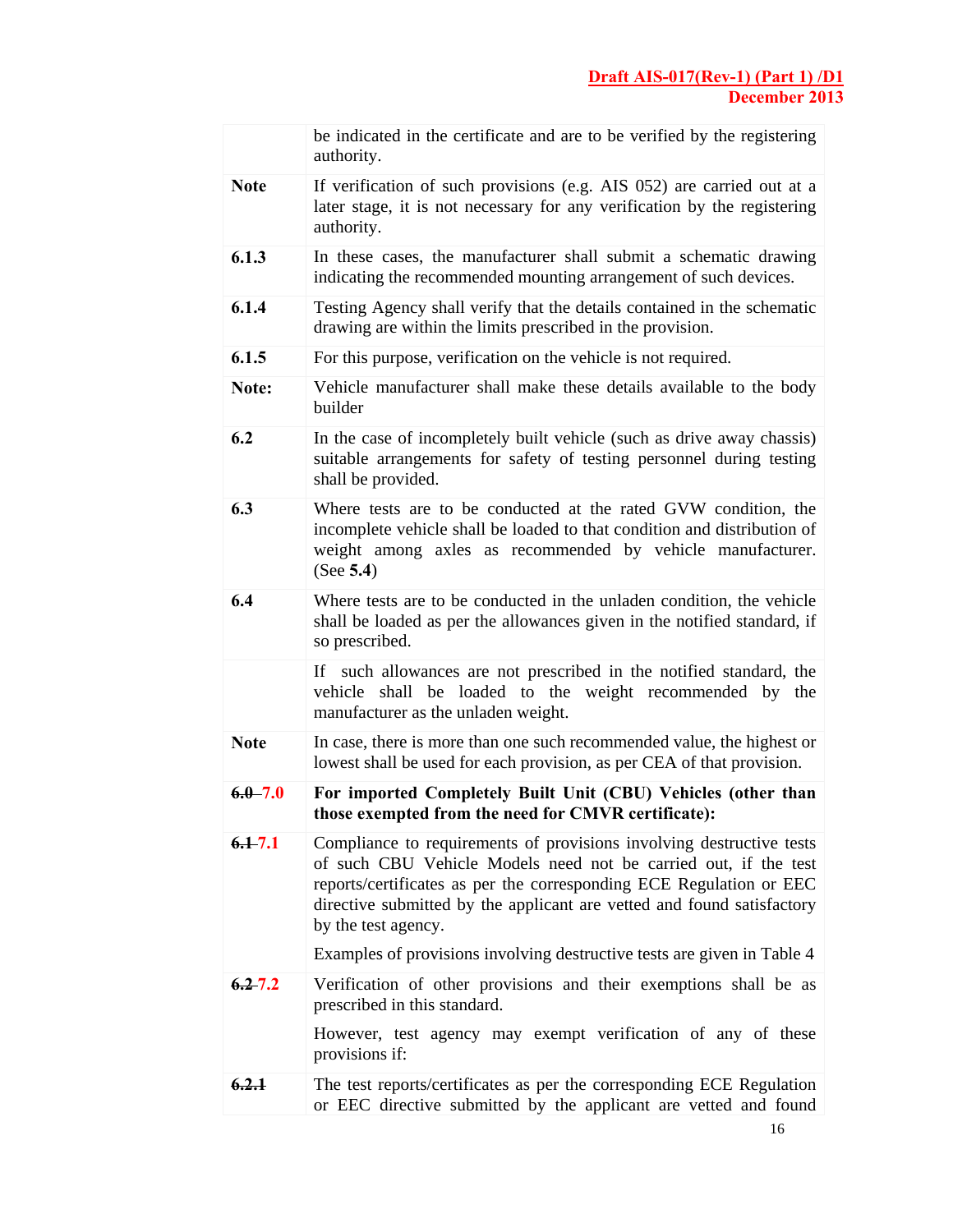| 17.2.1 | satisfactory by the test agency                                   |
|--------|-------------------------------------------------------------------|
| 6.2.2  | The test agency is satisfied with the reasoning and justification |
| 7.2.2  | submitted by the applicant.                                       |

|         | Table 4 (See 6.1 7.1)<br><b>EXAMPLES OF DESTRUCTIVE TESTS</b>                                                                                                                                                                                            |  |  |  |
|---------|----------------------------------------------------------------------------------------------------------------------------------------------------------------------------------------------------------------------------------------------------------|--|--|--|
| 1.      | <b>Safety Belt Component</b>                                                                                                                                                                                                                             |  |  |  |
| 2.      | Safety Belt anchorages and Installation                                                                                                                                                                                                                  |  |  |  |
| 3.      | <b>Safety Glass</b>                                                                                                                                                                                                                                      |  |  |  |
| 4.      | Plastic Fuel tank                                                                                                                                                                                                                                        |  |  |  |
| 5.      | Door Locks & hinges                                                                                                                                                                                                                                      |  |  |  |
| 6.      | Frontal Impact Test including Body Block and head form impact tests                                                                                                                                                                                      |  |  |  |
| 7.      |                                                                                                                                                                                                                                                          |  |  |  |
| 8.      | Seat, Seat anchorages and head restraints                                                                                                                                                                                                                |  |  |  |
| 9.      | Interior fittings                                                                                                                                                                                                                                        |  |  |  |
| 10.     | Side Door Impact test                                                                                                                                                                                                                                    |  |  |  |
| 11.     | <b>Bumper</b> test                                                                                                                                                                                                                                       |  |  |  |
| 12.     | Survival Space for Protection of Occupants                                                                                                                                                                                                               |  |  |  |
| 8.0     | Non-compliances observed during the verification process:                                                                                                                                                                                                |  |  |  |
| 8.1     | During testing                                                                                                                                                                                                                                           |  |  |  |
| 8.1.1   | During the verification /testing, if any of the requirements are not met,<br>the manufacturer may request for a reverification/ retest after carrying<br>out necessary rectifications.                                                                   |  |  |  |
| 8.1.2   | If the rectification involves changes in the Technical Specifications, as<br>declared by the manufacturer tests shall be repeated for all those<br>characteristics where the changes are not within the limits of Criteria<br>for Extension of Approval. |  |  |  |
| 8.1.3   | If the rectification does not involve a change in the Technical<br>Specifications, those tests already completed satisfactorily, need not be<br>repeated.                                                                                                |  |  |  |
| 9.0     | <b>Certificate of Compliance:</b>                                                                                                                                                                                                                        |  |  |  |
| 9.1     | For components and STU                                                                                                                                                                                                                                   |  |  |  |
|         | Test reports or certificates as applicable                                                                                                                                                                                                               |  |  |  |
| 9.2     | <b>For Systems</b>                                                                                                                                                                                                                                       |  |  |  |
| 9.2.1   | Test report (as per format prescribed in individual provisions, if any)                                                                                                                                                                                  |  |  |  |
| 9.2.2   | If the approval is system is part of Step-by-step type-approval                                                                                                                                                                                          |  |  |  |
| 9.2.2.1 | The test report shall indicate the details of the model/version/variant<br>that are covered by this test report, at the time of first issue.                                                                                                             |  |  |  |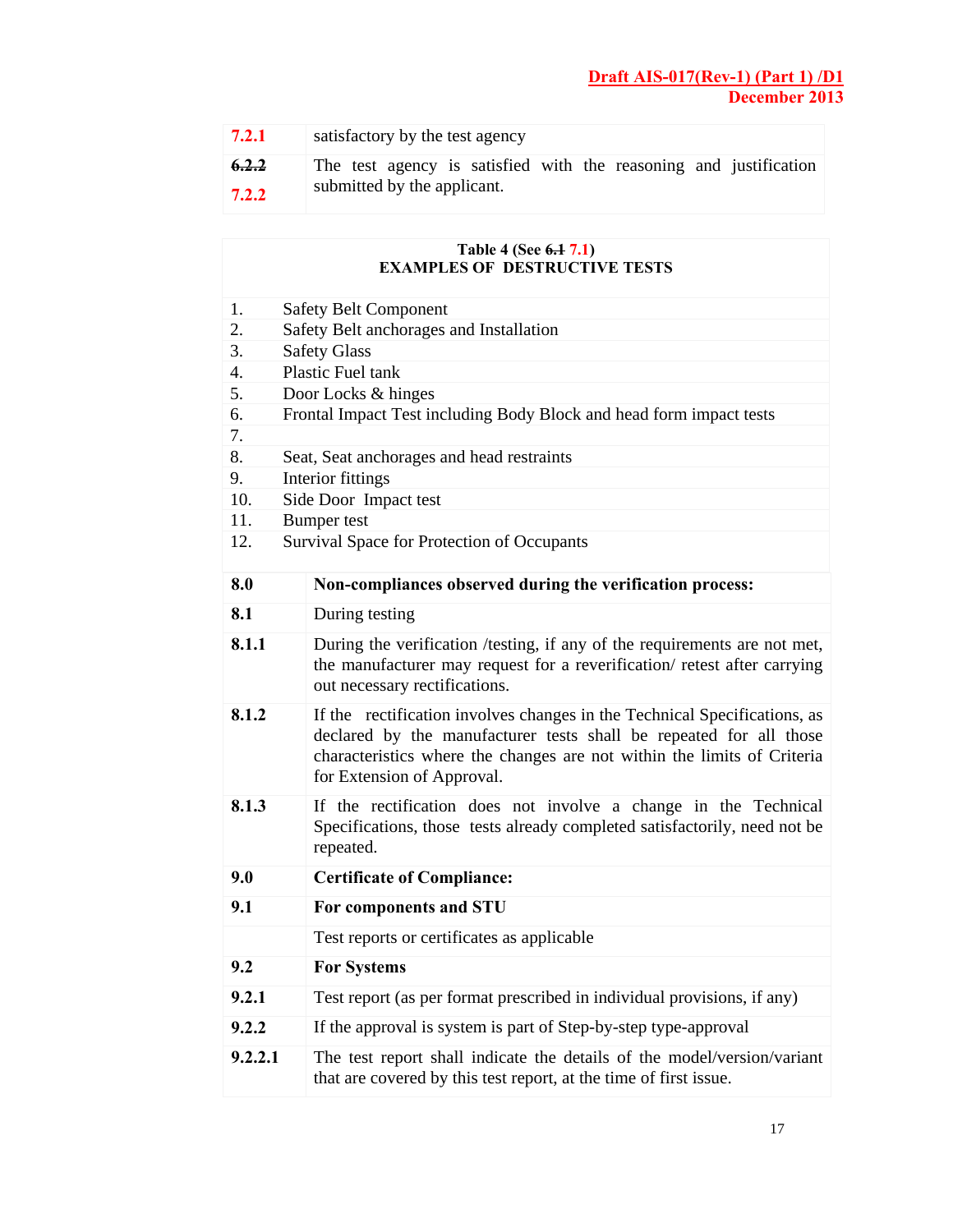| 9.2.2.2     | such reports, for granting<br>approval<br>for<br>another<br>For.<br>use<br>type/version/variant, the applicability shall be based on the CEA<br>parameters and not on the names of type/version/variant listed in such<br>report.                                                |  |  |
|-------------|----------------------------------------------------------------------------------------------------------------------------------------------------------------------------------------------------------------------------------------------------------------------------------|--|--|
| 9.2.2.3     | For the purpose of records, the detailed specification submitted by the<br>manufacturer, as per details prescribed in the individual provision<br>attested by test agency.                                                                                                       |  |  |
| 9.3         | <b>Final approval:</b>                                                                                                                                                                                                                                                           |  |  |
| 9.3.1       | After compliance is established for all the provisions, applicable to that<br>Certificate<br>type/model/variant(s)/version,<br>of<br>Compliance<br>a<br>consolidating all applicable provisions, (See 3.0) shall be issued by the<br>Testing Agency, in accordance with Annex D. |  |  |
|             | All the model/version/variant of a given type, subject to the transitional<br>provisions prescribed in ###, shall be covered by one certificate.                                                                                                                                 |  |  |
| <b>Note</b> | In order to ensure that all the related verification activities are<br>completed, the Testing Agency may use an appropriate check list.                                                                                                                                          |  |  |
| 9.3.2       | Annex D provides the details of:                                                                                                                                                                                                                                                 |  |  |
| (a)         | Formats to be used for different cases of issuing the approvals                                                                                                                                                                                                                  |  |  |
| (b)         | Enclosures to the certificates/extension of approvals                                                                                                                                                                                                                            |  |  |
| (c)         | Other necessary details                                                                                                                                                                                                                                                          |  |  |
| 9.4         | In the case of multistage approval (DAC):                                                                                                                                                                                                                                        |  |  |
| 9.4.1       | The certificate of compliance shall indicate all the provisions which has<br>been verified.                                                                                                                                                                                      |  |  |
| 9.4.2       | The certificate will indicate the provisions, which could not be verified<br>due the incomplete stage of the vehicle as an annexure to the certificate.                                                                                                                          |  |  |
| 9.5         | <b>Approval number:</b>                                                                                                                                                                                                                                                          |  |  |
| 9.5.1       | The approval number on the certificate shall be in accordance with that<br>prescribed in AIS 065.                                                                                                                                                                                |  |  |
| 9.5.2       | The extensions of approvals (see $10$ ) shall be identified by affixing<br>suitable alpha numeral (of test agencies choice) to the number of above<br>base approval.                                                                                                             |  |  |
| 9.5.2.1     | The numeral part of the above shall be serial. Different two different<br>series shall be used,                                                                                                                                                                                  |  |  |
|             | One for approvals involving                                                                                                                                                                                                                                                      |  |  |
|             | <b>Addition of variants</b>                                                                                                                                                                                                                                                      |  |  |
|             | Changes in the Brief technical specifications                                                                                                                                                                                                                                    |  |  |
|             | Changes in provisions.                                                                                                                                                                                                                                                           |  |  |

Another series for approvals involving other changes in the technical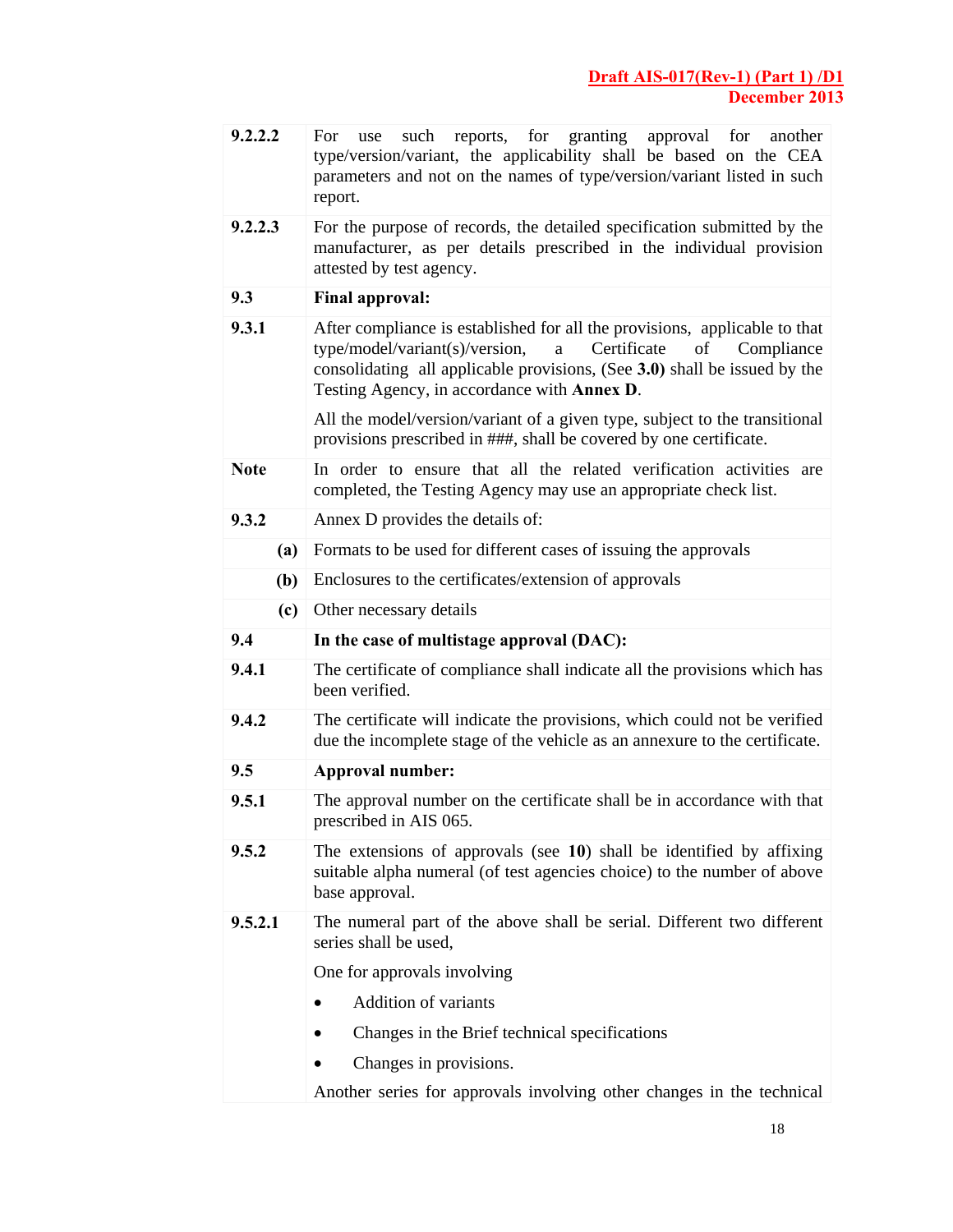|       | specification.                                                                                                                                                                                                                                                                                                                                                                                                                                |
|-------|-----------------------------------------------------------------------------------------------------------------------------------------------------------------------------------------------------------------------------------------------------------------------------------------------------------------------------------------------------------------------------------------------------------------------------------------------|
| 9.5   | <b>Conditions of <i>issuiluree</i></b> of CMVR Certificate                                                                                                                                                                                                                                                                                                                                                                                    |
| 9.5.1 | Certificate is issued as per CMVR 126 to establish compliance with the<br>provisions of Central Motor Vehicle Rules 1989 and shall not be<br>construed as compliance to any other rules other than those listed in the<br>certificate or its annexures.                                                                                                                                                                                       |
| 9.5.2 | Compliance to these rules have been verified based on use of specific<br>components /parts/assemblies etc., details of which are submitted by the<br>vehicle manufacturer. It is the vehicle manufacturer's responsibility to<br>ensure that these details are adhered to on the vehicles submitted for<br>registration.                                                                                                                      |
| 9.5.3 | The test agency is in no way responsible for any breach of statutory<br>provision or laws of India or other countries, by the applicant, in<br>relation to issue of the certificate.                                                                                                                                                                                                                                                          |
| 9.5.5 | The test agency is not liable for any claims or damages made by any<br>party, arising out of the issuing of the certificate.                                                                                                                                                                                                                                                                                                                  |
| 9.5.5 | Appropriate local court where the testing agency is situated shall have<br>jurisdiction in respect of any dispute, claim or liability arising out of the<br>certificate.                                                                                                                                                                                                                                                                      |
| 9.5.6 | for<br>The<br>agency<br>has<br>the<br>right<br>initiate<br>action<br>test<br>to<br>cancellation/withdrawal of the certificate in case any fraud or<br>misrepresentation, when it surfaces and comes to the knowledge of the<br>test agency. (See 12)                                                                                                                                                                                          |
| 9.6   | The Testing Agency shall maintain confidentiality of the information<br>submitted by the vehicle manufacturer, certificates, test reports and test<br>data. However, if required, the test results may be given to the Ministry<br>of Surface Transport and Ministry of Industry. The compiled test data<br>without indicating the name of the manufacturer or model may be given<br>to SCOE/CMVR TSC with a copy to SIAM as and when needed. |
| 9.7   | Refusal of Type Approval:                                                                                                                                                                                                                                                                                                                                                                                                                     |

| 9.7  | <b>Refusal of Type Approval:</b>                                                                                    |  |  |  |  |
|------|---------------------------------------------------------------------------------------------------------------------|--|--|--|--|
|      | In case, a Testing Agency has refused approval of a vehicle this should<br>be informed to the vehicle manufacturer. |  |  |  |  |
|      | Manufacturer may make a fresh application after making necessary<br>changes.                                        |  |  |  |  |
| 10.0 | <b>Extensions of Type Approval:</b>                                                                                 |  |  |  |  |
|      | Type Approval already granted shall need revalidation, by an<br>extension of the Type Approval whenever:            |  |  |  |  |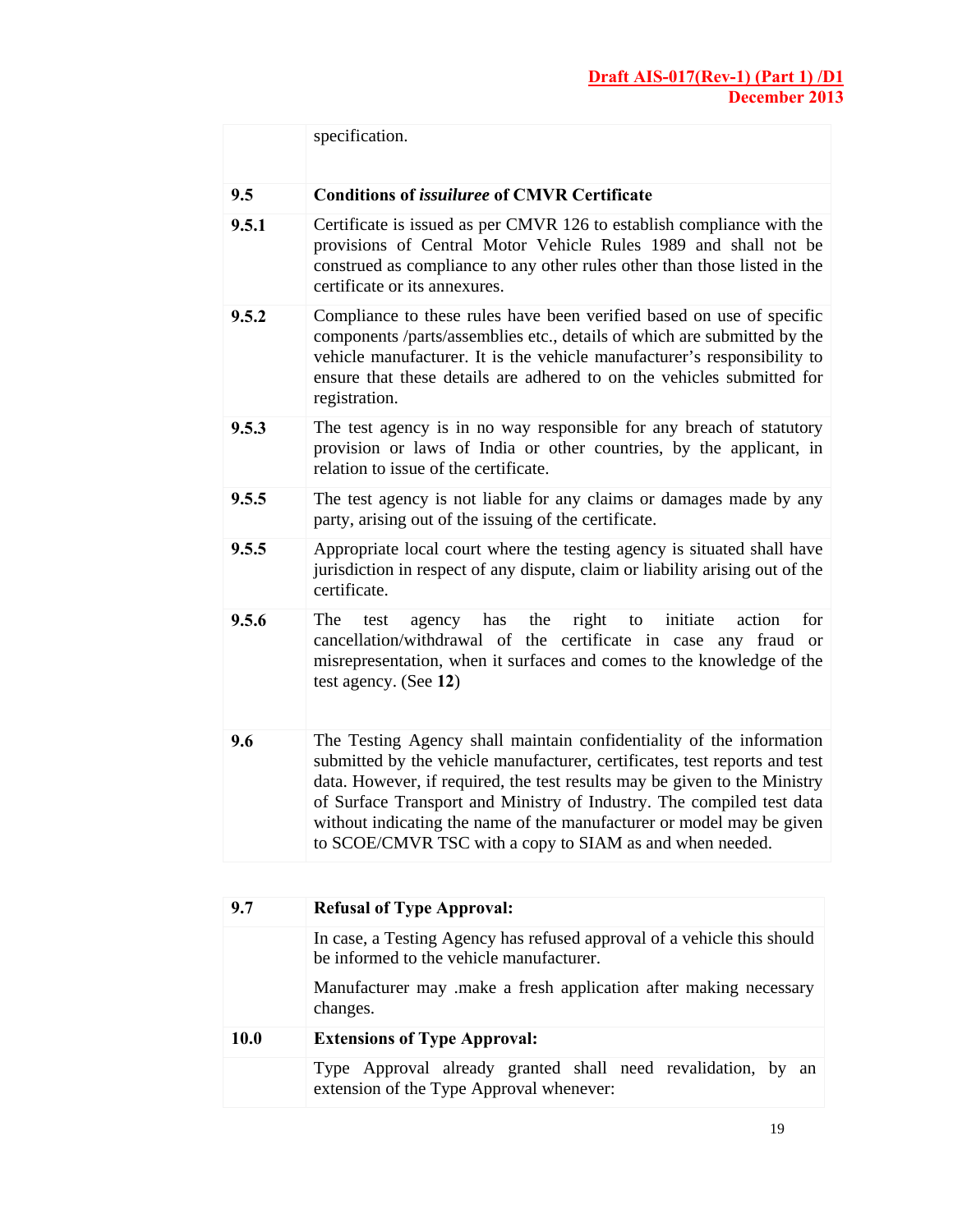|          | Technical Specifications, already attested by Testing Agency<br>are amended by the manufacturer                                                                                                                                                     |  |  |  |  |  |
|----------|-----------------------------------------------------------------------------------------------------------------------------------------------------------------------------------------------------------------------------------------------------|--|--|--|--|--|
|          | Addition of a variant/version                                                                                                                                                                                                                       |  |  |  |  |  |
|          | There are changes in the provisions.                                                                                                                                                                                                                |  |  |  |  |  |
| Note:    | Extension certificates may be issued by test agencies other than those<br>who issued the CMVR certificate.                                                                                                                                          |  |  |  |  |  |
| 10.1     | Changes in the Technical Specifications of the model/variant(s)<br>already Type Approved:                                                                                                                                                           |  |  |  |  |  |
| 10.1.1   | Every modification pertaining to the information, even if the changes<br>are not technical in nature (such as change of model name etc.),<br>declared in accordance with Para 3 shall be intimated by the<br>manufacturer to the certifying agency. |  |  |  |  |  |
| 10.1.1.1 | If the changes are in parameters not related to the provisions, no<br>further verification need be taken.                                                                                                                                           |  |  |  |  |  |
| 10.1.1.2 | If the changes are in parameters related to the provisions the test<br>agency may then consider:                                                                                                                                                    |  |  |  |  |  |
| (a)      | Vehicle with modifications complies with specified performance<br>requirements, or,                                                                                                                                                                 |  |  |  |  |  |
| (b)      | Any verification is required.                                                                                                                                                                                                                       |  |  |  |  |  |
| 10.1.2   | For considering verification/testing for establishing is required or not,<br>guidelines given in the notified standards (Criteria for Extension of<br>Approval) shall be followed                                                                   |  |  |  |  |  |
| 10.1.3   | In case of 10.1.1.2), tests for only those parameters which are affected<br>by the modifications need be carried out.                                                                                                                               |  |  |  |  |  |
| 10.1.4   | In case of fulfillment of criterion of para $10.1.1.1$ and $10.1.1.2(a)$ or<br>after results of further verification as per para of $10.1.1.2$ (b) are<br>successful, the approval of compliance shall be extended for the<br>changes carried out.  |  |  |  |  |  |
| 10.1.5   | With reference to the performance parameters related to the notified<br>provisions, in order to facilitate the processing of extension certificate,<br>the manufacturer shall submit declaration based on the requests by the<br>Test Agency.       |  |  |  |  |  |
| 10.2     | <b>Addition of a variant/version:</b>                                                                                                                                                                                                               |  |  |  |  |  |
|          | Procedure prescribed in 10.1 shall be followed in this case also.                                                                                                                                                                                   |  |  |  |  |  |
| 10.2.    | <b>Changes in the Provisions:</b>                                                                                                                                                                                                                   |  |  |  |  |  |
|          | For every subsequent change/addition in the provisions, the vehicle<br>manufacturer shall get the Certificate of Compliance extended from<br>any of the Testing Agencies. The procedure of establishing compliance<br>shall be as per Para 5.0      |  |  |  |  |  |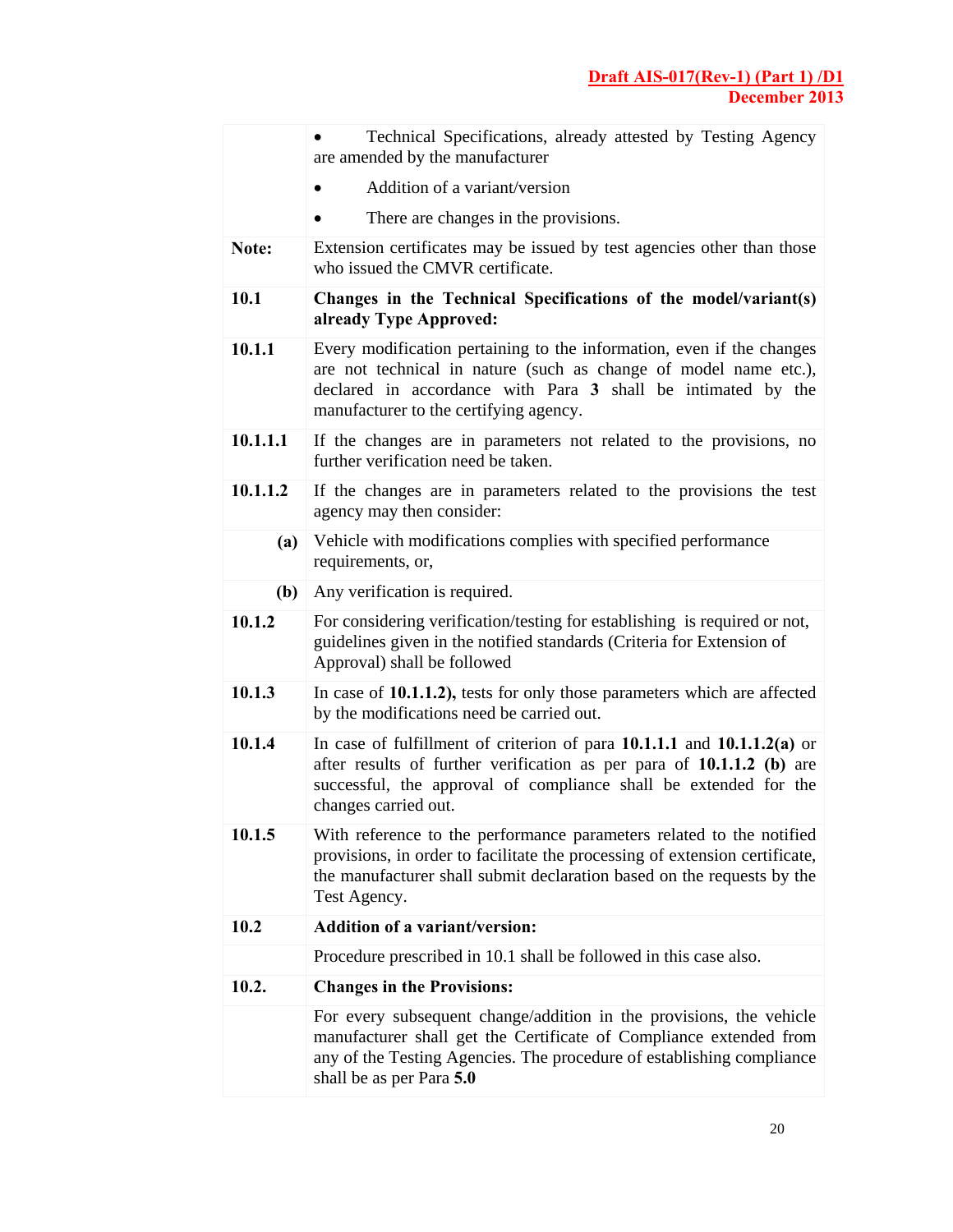| 10.3.1 | In case testing is required for establishing compliance,                                                                                                                                                                                                                                                                                                |
|--------|---------------------------------------------------------------------------------------------------------------------------------------------------------------------------------------------------------------------------------------------------------------------------------------------------------------------------------------------------------|
| a)     | tests need be carried out only for those parameters, which are required<br>to establish compliance to the additional/amended provision. If, for<br>the purpose of complying with the additional/amended provisions,<br>changes are made in the Technical Specifications of the model/variant,<br>the additional verifications shall be as per Para 10.1 |
| $b$    | If requirements of additional/amended provisions were already<br>satisfied in the previous Type Approval it is not necessary to carry out<br>further verification/tests.                                                                                                                                                                                |
| 10.3.2 | In cases where the provision relates to fitment of a component and the<br>compliance is to be established by merely checking fitment on the<br>vehicle, (as per para 5.2), it is not necessary for the Testing Agency to<br>verify the fitment if the following conditions are satisfied:                                                               |
| a)     | The manufacturer gives an undertaking that the necessary fitments<br>will be carried out by him from the date of applicability of provision                                                                                                                                                                                                             |
| b)     | Submits the details of the provisions made in the vehicle for fitment of<br>the item.                                                                                                                                                                                                                                                                   |
| c)     | Submits test reports for the individual requirements, if any, specified<br>for the components.                                                                                                                                                                                                                                                          |
| 10.3.3 | In case of notified provisions, which are to come into effect at a later<br>date, the manufacturer, may get the Type Approval in advance, which<br>could be along with an original Type Approval or an extension. (See<br>3.2/3.3)                                                                                                                      |
| Note:  | In such cases, once the manufacturer implements the modified<br>specification in production, the COP would be as per the new<br>provision to the extent of implementation. Till then COP would be<br>conducted based on the procedure for COP applicable at the time of<br>manufacture of the vehicle.                                                  |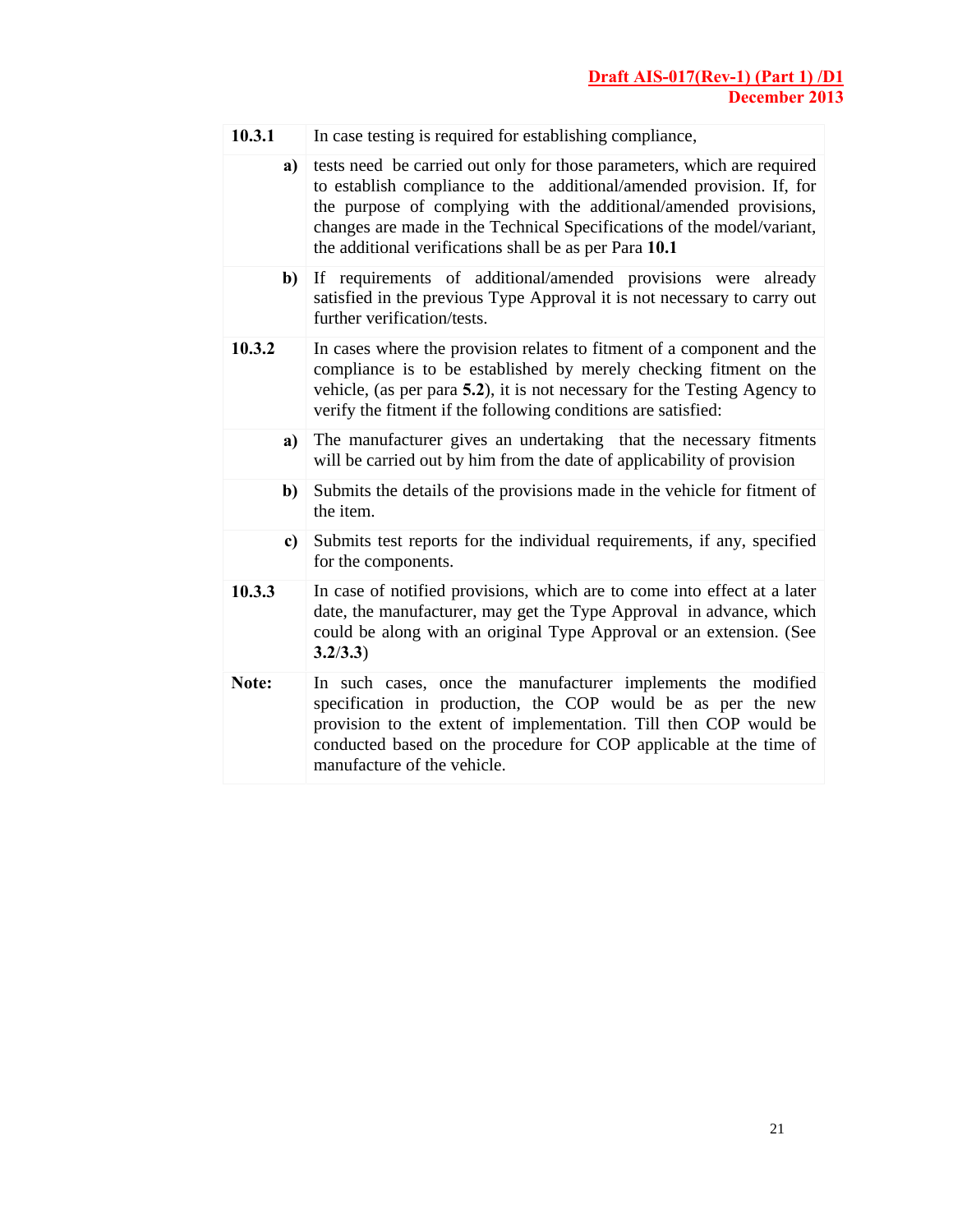| 11.0 | <b>Withdrawal of TA:</b>                                                                                                                                                                                                                                                                                                                                                                                                                                                                             |
|------|------------------------------------------------------------------------------------------------------------------------------------------------------------------------------------------------------------------------------------------------------------------------------------------------------------------------------------------------------------------------------------------------------------------------------------------------------------------------------------------------------|
| 11.1 | In the case of emission related issues, the withdrawal of TA shall be as<br>prescribed in TAP document.                                                                                                                                                                                                                                                                                                                                                                                              |
| 11.2 | In all other cases, the decision will be taken by MoRT&H, as per<br>advice of CMVRTsC                                                                                                                                                                                                                                                                                                                                                                                                                |
| 12.0 | <b>Transitional provisions:</b>                                                                                                                                                                                                                                                                                                                                                                                                                                                                      |
| 12.1 | Approvals issued as per earlier version of AIS 017 shall remain valid.                                                                                                                                                                                                                                                                                                                                                                                                                               |
| 12.2 | For compilation of models/variants/versions falling under same<br>type                                                                                                                                                                                                                                                                                                                                                                                                                               |
|      | Till the time, all approvals of all models, variants and versions of the<br>same type are covered in the same certificate, the procedure prescribed<br>in Annex E shall be adopted.                                                                                                                                                                                                                                                                                                                  |
| 12.3 | Transitional provision prescribed in AIS000 shall be applicable                                                                                                                                                                                                                                                                                                                                                                                                                                      |
| 13   | <b>Resolving of operational difficulties:</b>                                                                                                                                                                                                                                                                                                                                                                                                                                                        |
|      | In case of difficulties arising out of an interpretation of the provisions<br>and other operational difficulties, the Testing Agency and the<br>manufacturer shall endeavour to resolve these by mutual discussions,<br>within the frame work of CMVR and related procedures. However, if<br>these cannot be resolved mutually, the matter shall be referred by the<br>vehicle manufacturer under intimation to the Testing Agency, to the<br>CMVR TsC/SCOE for a final decision and implementation. |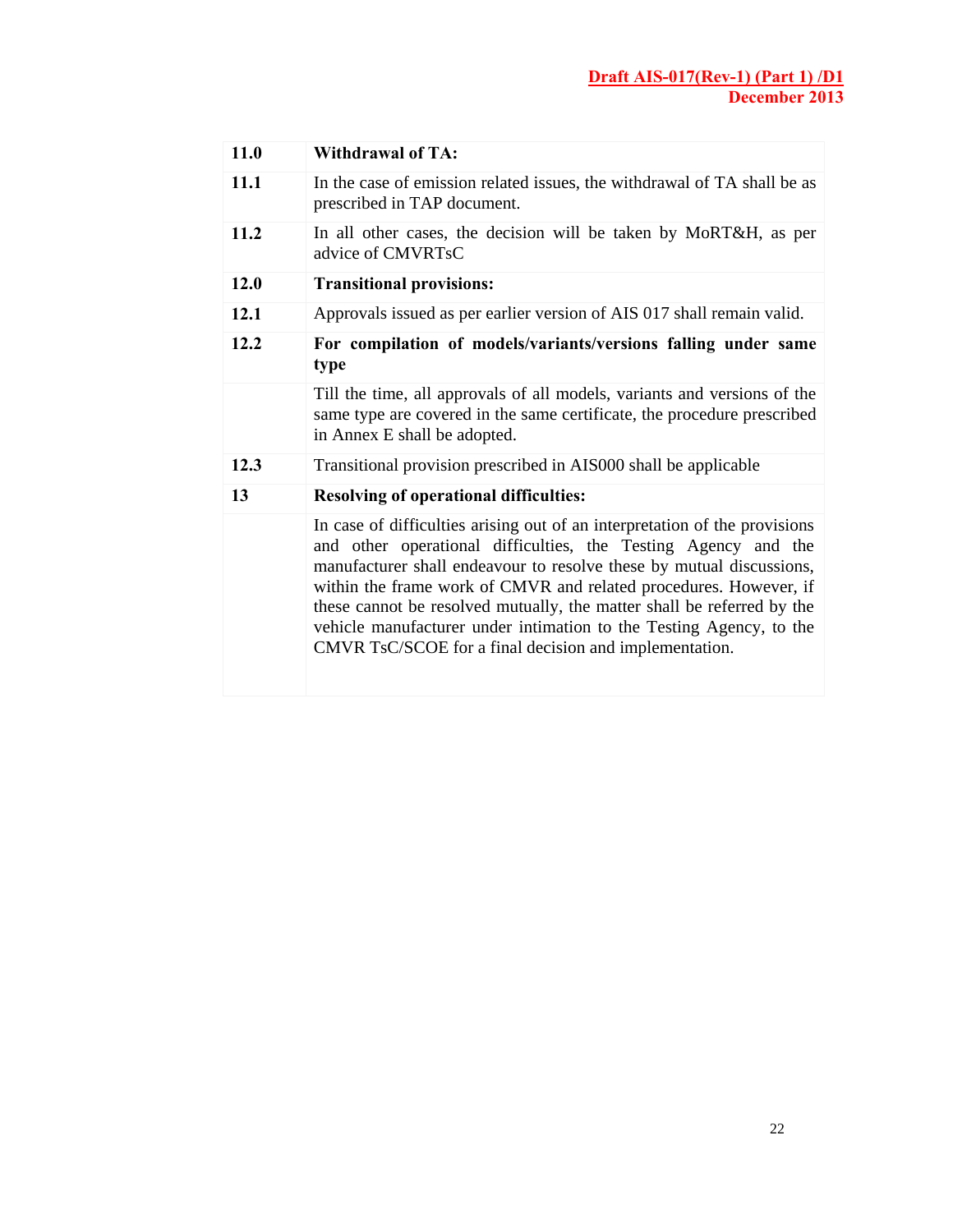| $A-1$   | For M1 category                                                                                                                                                                   |  |  |  |
|---------|-----------------------------------------------------------------------------------------------------------------------------------------------------------------------------------|--|--|--|
| $A-1.1$ | A 'type' shall consist of vehicles which do not differ in at least the<br>following essential respects:                                                                           |  |  |  |
| (a)     | The manufacturer,                                                                                                                                                                 |  |  |  |
| (b)     | The manufacturer's type designation,                                                                                                                                              |  |  |  |
| (c)     | Essential aspects of construction and design:                                                                                                                                     |  |  |  |
| (d)     | Chassis/floor pan (obvious and fundamental differences),                                                                                                                          |  |  |  |
| $A-1.2$ | 'Variant' of a type means vehicles within a type which do not differ in at<br>least the following essential respects:                                                             |  |  |  |
| (a)     | Body style (e.g. Saloon, hatchback, coupé, convertible, station-wagon,<br>multi-purpose vehicle), as described in Annex 1 of AIS 053                                              |  |  |  |
| (b)     | Working principle of power plant: (positive ignition/compression<br>ignition/hybrid/electric),                                                                                    |  |  |  |
| (c)     | Cycle of engine: four stroke/two stroke/rotary                                                                                                                                    |  |  |  |
| (e)     | Number and arrangement of cylinders of engine,                                                                                                                                    |  |  |  |
| (d)     | Power differences of more than 30% (the highest is more than 1.3 times<br>the lowest) of the power plant                                                                          |  |  |  |
| (e)     | Capacity differences of more than 20% (the highest is more than 1.2 times<br>the lowest),                                                                                         |  |  |  |
| (f)     | Powered axles (number, position, interconnection),                                                                                                                                |  |  |  |
| (g)     | Steered axles (number and position)                                                                                                                                               |  |  |  |
| $A-1.3$ | 'Version' of a variant means vehicles, which consist of a combination of<br>items shown in the information package subject to the requirements in<br>applicable tables of AIS 007 |  |  |  |
|         | Multiple entries of the following parameters may not be combined within<br>one version:                                                                                           |  |  |  |
| (a)     | technically permissible maximum laden mass,                                                                                                                                       |  |  |  |
| (b)     | engine capacity,                                                                                                                                                                  |  |  |  |
| (c)     | maximum net power,                                                                                                                                                                |  |  |  |
| (d)     | type of gearbox and number of gears,                                                                                                                                              |  |  |  |
| (e)     | maximum number of seating positions                                                                                                                                               |  |  |  |
| $A-2.0$ | For M2 and M3 category                                                                                                                                                            |  |  |  |
| $A-2.1$ | A 'type' shall consist of vehicles which do not differ in at least the<br>following essential respects:                                                                           |  |  |  |

**Annex A Definition of Type/Version/Variant (See 2.10)**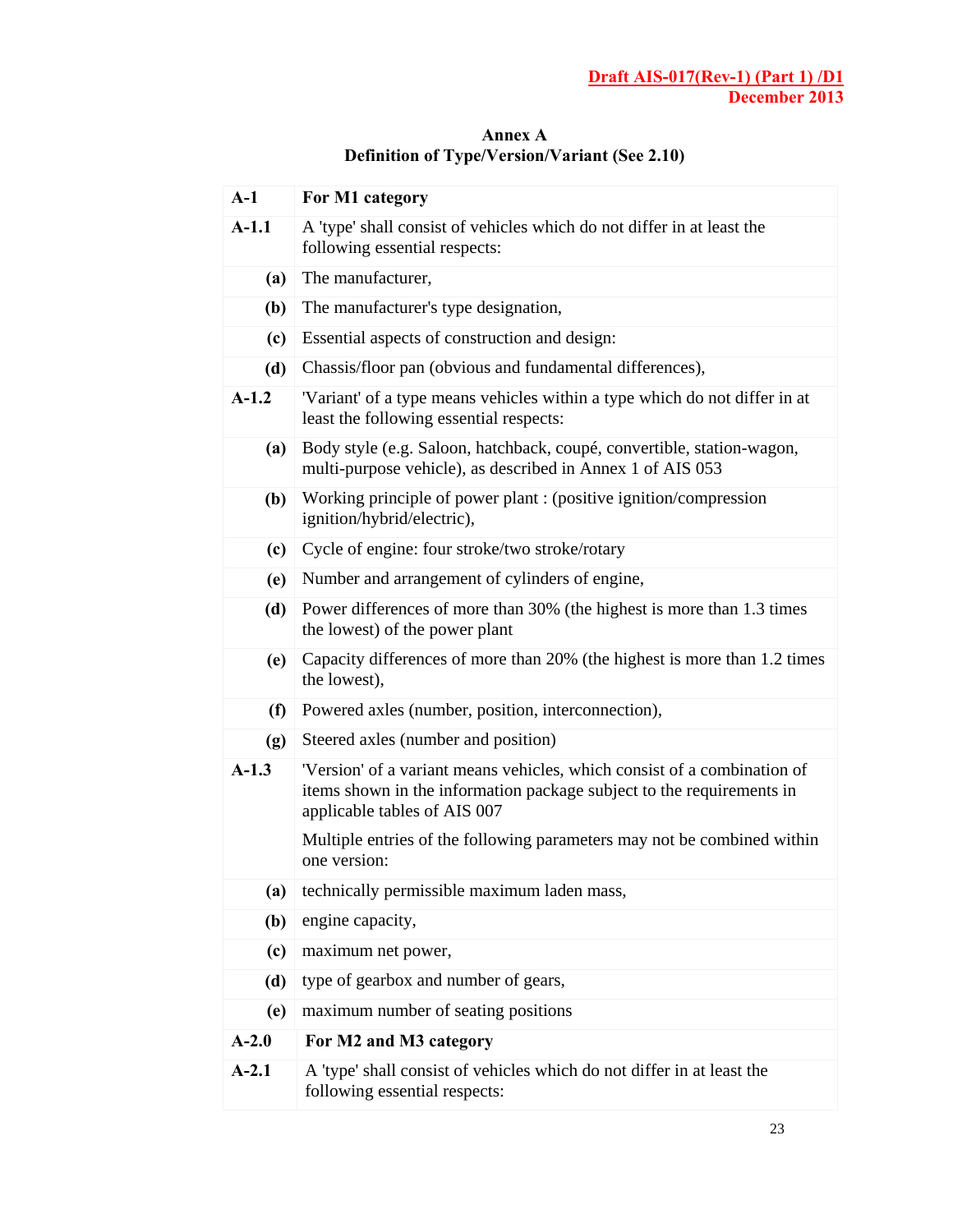| (a)                        | the manufacturer,                                                                                                           |  |  |  |
|----------------------------|-----------------------------------------------------------------------------------------------------------------------------|--|--|--|
| (b)                        | the manufacturer's type designation,                                                                                        |  |  |  |
| (c)                        | category,                                                                                                                   |  |  |  |
| (d)                        | essential aspects of construction and design:                                                                               |  |  |  |
| (e)                        | chassis/self-supporting body, single/double deck, rigid/articulated<br>(obvious and fundamental differences),               |  |  |  |
| (f)                        | number of axles,                                                                                                            |  |  |  |
| $A-2.2$                    | 'Variant' of a type means vehicles within a type which do not differ in at<br>least the following essential respects:       |  |  |  |
| (a)                        | class as defined in AIS 053 (only for complete vehicles),                                                                   |  |  |  |
| (b)                        | extent of build (e.g. complete/incomplete),                                                                                 |  |  |  |
| (c)                        | Working principle of power plant : (positive ignition/compression<br>ignition/hybrid/electric),                             |  |  |  |
| (d)                        | number and arrangement of cylinders,                                                                                        |  |  |  |
| (e)                        | power differences of more than 50% (the highest is more than 1.5 times<br>the lowest),                                      |  |  |  |
| (f)                        | capacity differences of more than 50% (the highest is more than 1.5 times<br>the lowest),                                   |  |  |  |
| (g)                        | location (front, mid, rear),                                                                                                |  |  |  |
| (h)                        | technically permissible maximum laden mass differences of more than<br>20% (the highest is more than 1.2 times the lowest), |  |  |  |
| (j)                        | powered axles (number, position, interconnection),                                                                          |  |  |  |
| $\left( \mathbf{k}\right)$ | steered axles (number and position).                                                                                        |  |  |  |
| $A-2.3$                    | 'Version' of a variant means vehicles, which consist of a combination of<br>items shown in applicable tables of AIS 007     |  |  |  |
| $A-3.0$                    | For Categories N1, N2 and N3 category                                                                                       |  |  |  |
| $A-3.1$                    | A 'type' shall consist of vehicles, which do not differ in at least the<br>following essential respects:                    |  |  |  |
| (a)                        | the manufacturer,                                                                                                           |  |  |  |
| (b)                        | category,                                                                                                                   |  |  |  |
| (c)                        | essential aspects of construction and design:                                                                               |  |  |  |
| (d)                        | chassis/floor pan (obvious and fundamental differences),                                                                    |  |  |  |
| (e)                        | number of axles,                                                                                                            |  |  |  |
| $A-3.2$                    | Variant' of a type means vehicles within a type which do not differ in at<br>least the following essential respects:        |  |  |  |
| (a)                        | body structural concept (e.g. platform truck/tipper/tanker/semi-trailer                                                     |  |  |  |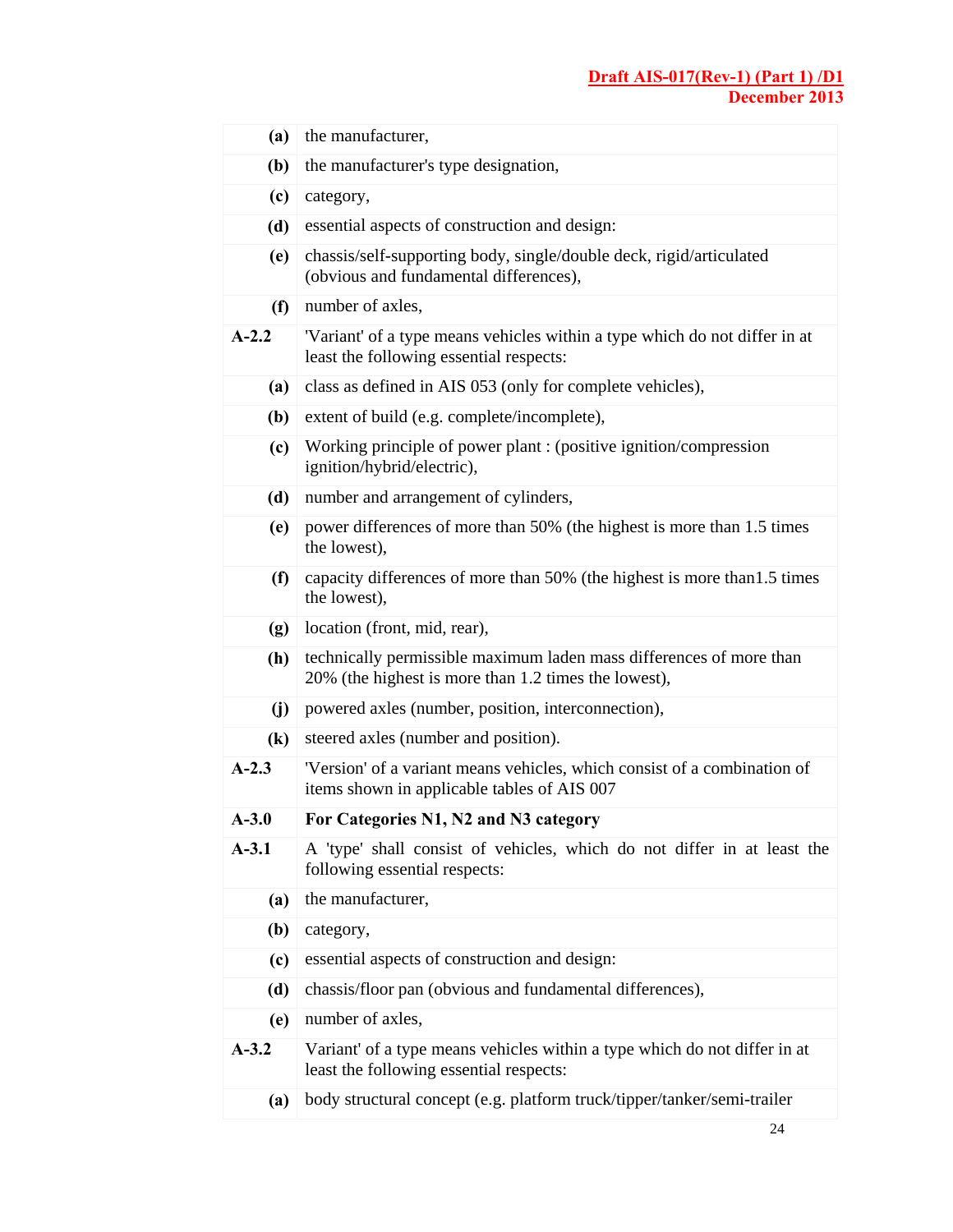|                            | towing vehicle) (only for complete vehicles),                                                                                                                                                                                                                                      |  |  |  |
|----------------------------|------------------------------------------------------------------------------------------------------------------------------------------------------------------------------------------------------------------------------------------------------------------------------------|--|--|--|
| (b)                        | extent of build (e.g. complete/incomplete),                                                                                                                                                                                                                                        |  |  |  |
| (c)                        | power plant (internal combustion/electric/hybrid).                                                                                                                                                                                                                                 |  |  |  |
| (d)                        | working principle                                                                                                                                                                                                                                                                  |  |  |  |
| (e)                        | number and arrangement of cylinders,                                                                                                                                                                                                                                               |  |  |  |
| (f)                        | power differences of more than 50% (the highest is more than 1.5 times<br>the lowest).                                                                                                                                                                                             |  |  |  |
| (g)                        | capacity differences of more than 50% (the highest is more than 1.5 times<br>the lowest),                                                                                                                                                                                          |  |  |  |
| (h)                        | technically permissible maximum laden mass differences of more than<br>20% (the highest is more than 1.2 times the lowest),                                                                                                                                                        |  |  |  |
| (j)                        | powered axles (number, position, interconnection),                                                                                                                                                                                                                                 |  |  |  |
| $\left( \mathbf{k}\right)$ | steered axles (number and position),                                                                                                                                                                                                                                               |  |  |  |
| $A-3.3$                    | Variant' of a type means vehicles within a type which do not differ in at<br>least the following essential respects:                                                                                                                                                               |  |  |  |
|                            | 'Version' of a variant means vehicles, which consist of a combination of<br>items shown in the information package subject to the requirements in<br>AIS 007.                                                                                                                      |  |  |  |
| $A - 3.4$                  | For M and N categories of vehicles, Full identification of the vehicle just<br>from the designations of type, variant and version must be consistent with<br>a single accurate definition of all the technical characteristics required for<br>the vehicle to be put into service. |  |  |  |
| $A-4.0$                    | For L category                                                                                                                                                                                                                                                                     |  |  |  |
| $A-4.1$                    | 'type of vehicle' means either a vehicle or a group of vehicles (variants)<br>which:                                                                                                                                                                                               |  |  |  |
| (a)                        | belong to a single category as defined in AIS 053                                                                                                                                                                                                                                  |  |  |  |
| (b)                        | are constructed by the same manufacturer;                                                                                                                                                                                                                                          |  |  |  |
| (c)                        | have the similar chassis, frame, sub-frame, floor pan or structure to which<br>major components are attached;                                                                                                                                                                      |  |  |  |
|                            | Eg: In the case of two wheelers, Motorcycle chassis, Step thru chassis,<br>Scooter type chassis                                                                                                                                                                                    |  |  |  |
|                            | A type of vehicle may include variants and versions                                                                                                                                                                                                                                |  |  |  |
| $A-4.2$                    | <b>'variant'</b> means either a vehicle or a group of vehicles (versions) being of<br>the same type where:                                                                                                                                                                         |  |  |  |
| (a)                        | they have the same shape of bodywork (basic characteristics);                                                                                                                                                                                                                      |  |  |  |
| (b)                        | within the group of vehicles (versions) the difference in the mass in                                                                                                                                                                                                              |  |  |  |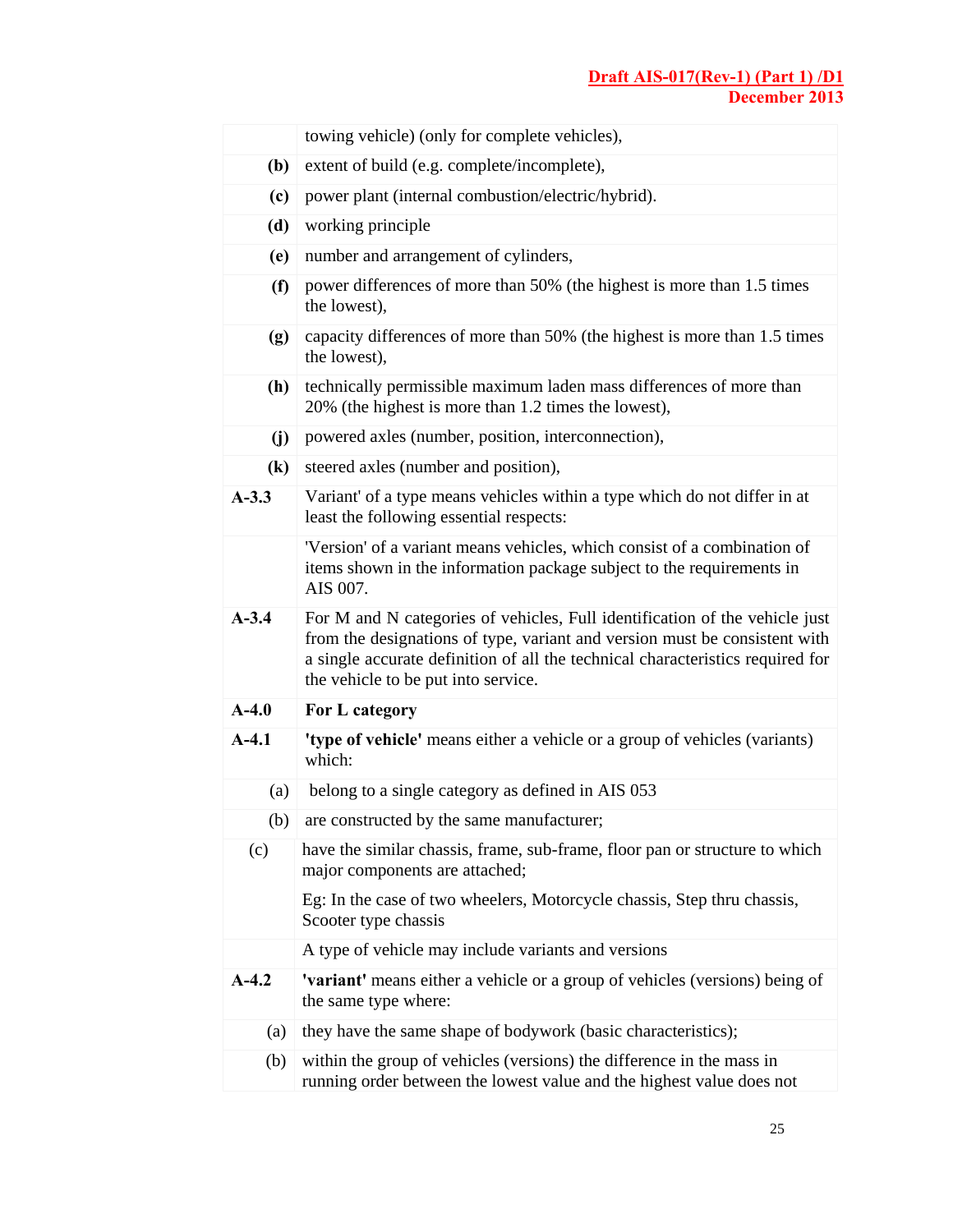|         | exceed 20% of the lowest value;                                                                                                                                                                                                                 |
|---------|-------------------------------------------------------------------------------------------------------------------------------------------------------------------------------------------------------------------------------------------------|
| (c)     | within the group of vehicles (versions) the difference in the maximum<br>permissible mass between the lowest value and the highest value does not<br>exceed 20% of the lowest value;                                                            |
| (d)     | they have the same operating cycle (two or four stroke, spark ignition or<br>compression ignition);                                                                                                                                             |
| (e)     | within the group of vehicles (versions) the difference in the cylinder<br>capacity of the power unit (in the case of an internal combustion unit)<br>between the lowest value and the highest value does not exceed 30% of<br>the lowest value; |
| (f)     | have the same number and arrangement of cylinders;                                                                                                                                                                                              |
| (g)     | within the group of vehicles (versions) the difference in the power output<br>of the power unit between the lowest value and the highest value does not<br>exceed 30% of the lowest value;                                                      |
| (h)     | have the same operating mode (positive ignition/compression<br>ignition/hybrid/electric),                                                                                                                                                       |
| (i)     | have the same type of gearbox (manual, automatic, etc.);                                                                                                                                                                                        |
| $A-4.3$ | 'version' means a vehicle of the same type and variant but which may<br>incorporate any of the equipment, components or systems listed in<br>applicable tables of AIS 007.                                                                      |
| (a)     | one value quoted for:                                                                                                                                                                                                                           |
| (i)     | the mass in running order;                                                                                                                                                                                                                      |
| (ii)    | the maximum permissible mass;                                                                                                                                                                                                                   |
| (iii)   | the power output of the power unit;                                                                                                                                                                                                             |
| (iv)    | the cylinder capacity of the power unit                                                                                                                                                                                                         |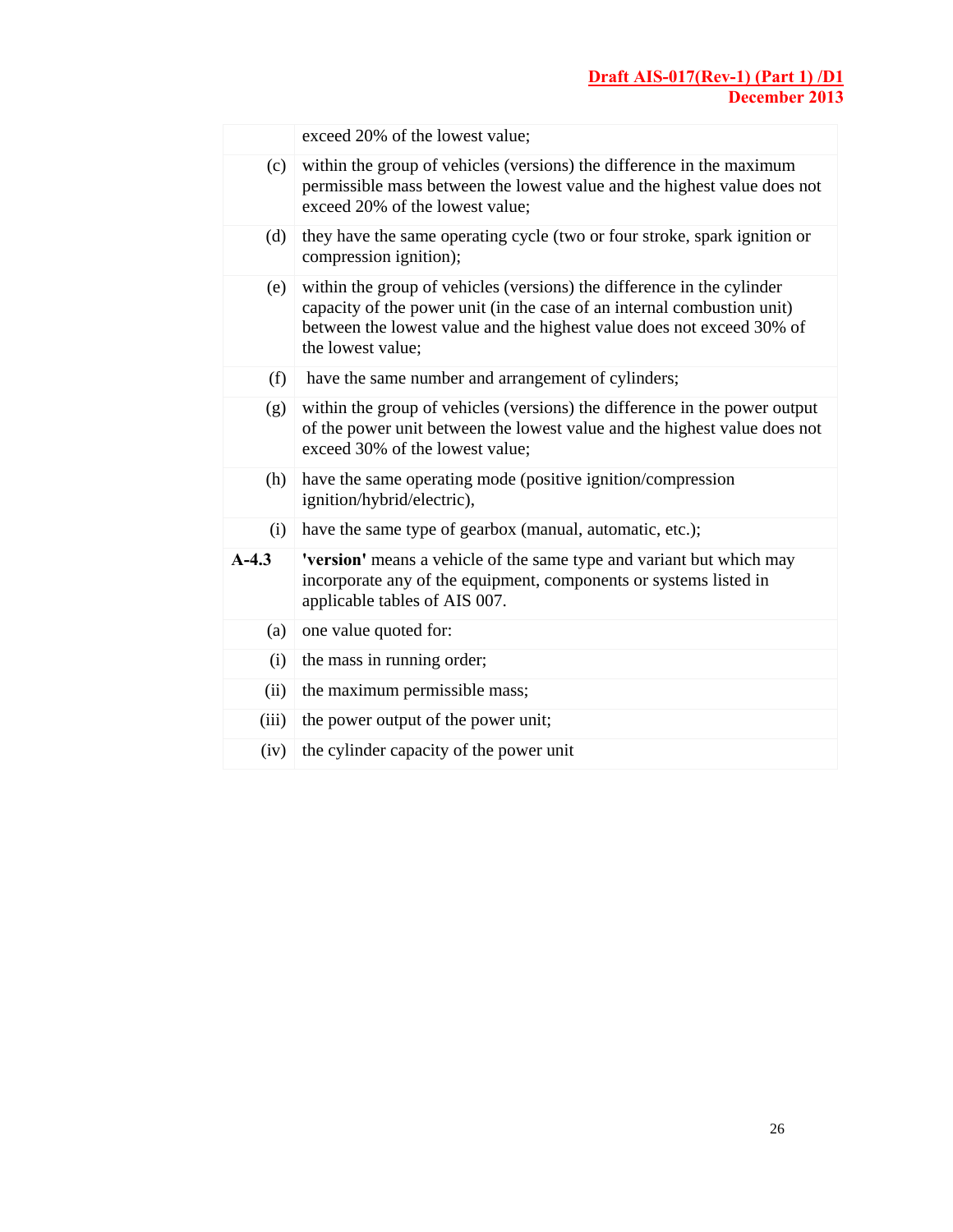#### **Annex B**

**(See 3.5.1, 3.5.2) Exemptions for small volume vehicles:** 

**Deleted as a separate panel is working**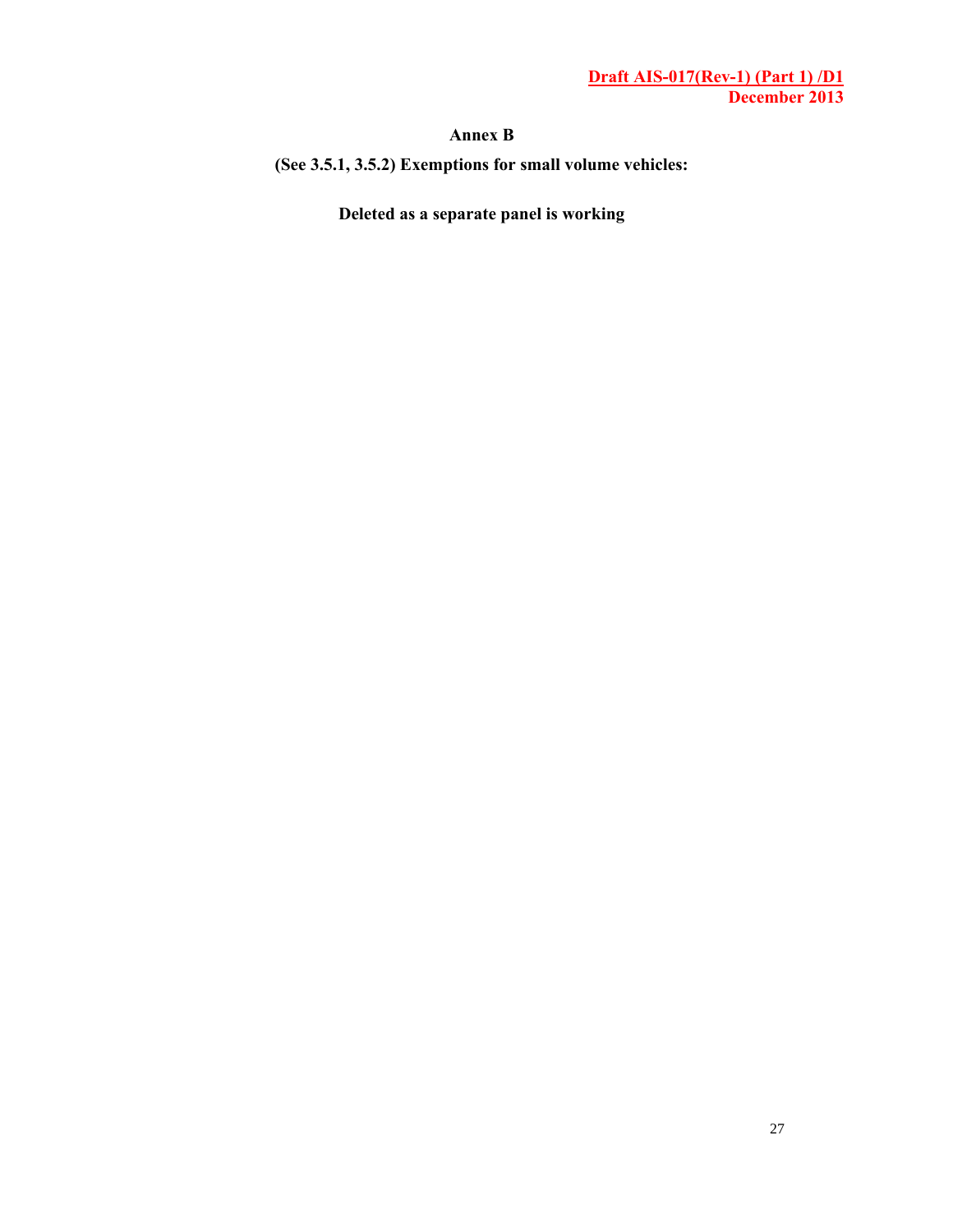## **Annex C Exemptions for special purpose vehicles (See 3.6)**

| $C-1.0$ | The provisions which are exempted for special purpose vehicles are detailed<br>in this Annex                                                                                                                                                                                                                                      |  |
|---------|-----------------------------------------------------------------------------------------------------------------------------------------------------------------------------------------------------------------------------------------------------------------------------------------------------------------------------------|--|
| $C-1.1$ | The vehicle shall comply with the provisions, which are not listed in the<br>relevant tables of this Annex.                                                                                                                                                                                                                       |  |
| $C-2$   | The exemptions and condition of exemptions for Motor-Caravans,<br>Ambulances and Hearses are given in Table C-1                                                                                                                                                                                                                   |  |
| $C-3$   | The exemptions and condition of exemptions for Armoured Vehicles are<br>given in Table C-2                                                                                                                                                                                                                                        |  |
| $C-4$   | The exemptions and condition of exemptions for Wheelchair Accessible<br>Vehicles are given in Table C-3                                                                                                                                                                                                                           |  |
| $C-5$   | The exemptions and condition of exemptions for Other Special Purpose<br>Vehicles () are given in Table $C-4$ .<br>However, these exemptions are permitted only if the manufacturer<br>demonstrates to the satisfaction of the testing agency that the vehicle, due to<br>the special function, can not meet all the requirements. |  |
|         |                                                                                                                                                                                                                                                                                                                                   |  |
| C-6     | The meaning of letters shown in tables $C-1$ to $C-5$ is given in table $C-6$                                                                                                                                                                                                                                                     |  |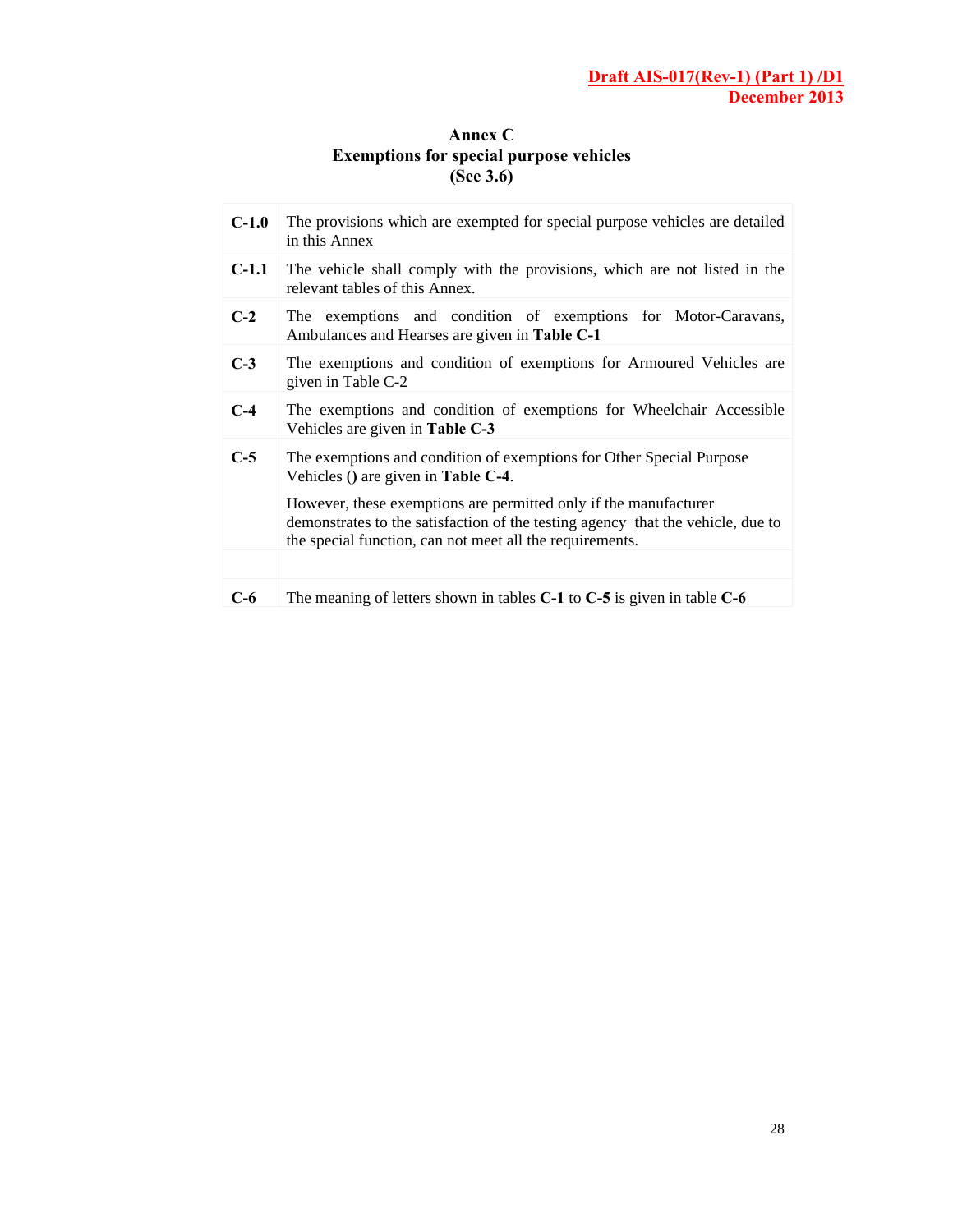| Pass by Noise<br>$G + H$<br>1<br>H<br>$G + H$<br>$G + H$<br>$\overline{2}$<br>Emissions<br>$G + Q$<br>Q<br>$G + Q$<br>${\bf G}+{\bf Q}$<br>3A<br>Fuel tanks -Non Plastic<br>$\mathbf{F}$<br>F<br>F<br>$\mathbf F$<br>$\sqrt{2}$<br>Fuel tanks -Plastic<br>$\mathbf{F}$<br>$\mathbf F$<br>$\mathbf{F}$<br>3B<br>$\mathbf F$<br>$\sqrt{2}$<br>G<br>Steering effort<br>X<br>G<br>G<br>5<br>B<br>N/A<br>6<br>Door latches and hinges<br>$G + B$<br>N/A<br>$\tau$<br>Audible warning -<br>$X + K$<br>$X + K$<br>$X + K$<br>$X + K$<br>Horn Installation and Horn<br>Performance<br>X<br>8<br>Devices for indirect vision<br>G<br>G<br>G<br>G<br>G<br>G<br><b>9A</b><br><b>Braking - Performance</b><br>G<br>Braking - High Speed Braking<br>N/A<br>9B<br>G<br>G<br>N/A<br>Requirements:<br>Diesel smoke<br>11<br>H<br>H<br>H<br>H<br>12<br>Interior fittings<br>$\mathbf C$<br>${\bf G}+{\bf C}$<br>N/A<br>N/A<br>Anti-theft and immobilizer -<br>X<br>13A<br>G<br>G<br>G<br>Protection against unauthorized<br>use<br>13B<br>X<br>N/A<br>N/A<br>Vehicle Alarm Systems<br>G<br>X<br>14<br>Protective steering<br>N/A<br>N/A<br>N/A<br>15<br>Seat strength<br>D<br>$G + D$<br>$G + D$<br>${\bf G}+{\bf D}$<br>X for the cab;<br>G for the cab;<br>N/A<br>16<br><b>Exterior projections</b><br>N/A<br>A for the<br>A for the<br>remaining part<br>remaining part<br>N/A<br>N/A<br>19<br>Seat belt anchorages<br>$G+L$<br>D<br>Installation of lighting and light<br>20<br>$A + G + N$ for<br>$\mathbf{A}+\mathbf{N}$<br>$A + G + N$<br>$A+G+$<br>signalling devices including<br>the cab;<br>for the<br>N for the<br><b>HLLD</b><br>$A + N$ for the<br>cab;<br>cab;<br>$A + N$ for<br>remaining part<br>$A + N$<br>for the<br>the<br>remaining<br>remainin<br>part<br>g part<br>${\bf E}$<br>E<br>E<br>27<br>Towing hooks<br>E<br>31<br>$\rm N/A$<br>N/A<br>Seat belts and restraint systems<br>$G + M$<br>D<br>32<br>Forward vision<br>$\boldsymbol{\mathrm{X}}$<br>G<br>N/A<br>N/A<br>Defrost/demist<br>$\mathbf{G}+\mathbf{O}$<br>34<br>X<br>N/A<br>N/A<br>35<br>$\boldsymbol{\mathrm{X}}$<br>${\bf G}+{\bf O}$<br>Wash/wipe<br>$\overline{O}$<br>$\mathbf{O}$<br>Wheel guards<br>$\mathbf X$<br>$\mathbf G$<br>$\rm N/A$<br>$\rm N/A$<br>37<br>${\bf G}+{\bf D}$<br>$\rm N/A$<br>38<br>Head restraints<br>$\mathbf D$<br>N/A<br>Fuel consumption<br>N/A<br>N/A<br>N/A<br>N/A<br>${\bf G}+{\bf H}$<br>${\bf G}+{\bf H}$<br>41<br>Emissions heavy duty vehicles<br>${\bf G}+{\bf H}$<br>N/A<br>Safety glazing<br>${\bf G}+{\bf J}$<br>${\bf G}+{\bf J}$<br>45<br>$\bf J$<br>${\bf G}+{\bf J}$ | <b>Item</b> | <b>Subject</b> | $M1 \leq 2500$ kg | $M1 > 2500$ kg | M <sub>2</sub> | M3 |
|------------------------------------------------------------------------------------------------------------------------------------------------------------------------------------------------------------------------------------------------------------------------------------------------------------------------------------------------------------------------------------------------------------------------------------------------------------------------------------------------------------------------------------------------------------------------------------------------------------------------------------------------------------------------------------------------------------------------------------------------------------------------------------------------------------------------------------------------------------------------------------------------------------------------------------------------------------------------------------------------------------------------------------------------------------------------------------------------------------------------------------------------------------------------------------------------------------------------------------------------------------------------------------------------------------------------------------------------------------------------------------------------------------------------------------------------------------------------------------------------------------------------------------------------------------------------------------------------------------------------------------------------------------------------------------------------------------------------------------------------------------------------------------------------------------------------------------------------------------------------------------------------------------------------------------------------------------------------------------------------------------------------------------------------------------------------------------------------------------------------------------------------------------------------------------------------------------------------------------------------------------------------------------------------------------------------------------------------------------------------------------------------------------------------------------------------------------------------------------------------------------------------------------------------------------------------------------------|-------------|----------------|-------------------|----------------|----------------|----|
|                                                                                                                                                                                                                                                                                                                                                                                                                                                                                                                                                                                                                                                                                                                                                                                                                                                                                                                                                                                                                                                                                                                                                                                                                                                                                                                                                                                                                                                                                                                                                                                                                                                                                                                                                                                                                                                                                                                                                                                                                                                                                                                                                                                                                                                                                                                                                                                                                                                                                                                                                                                          |             |                |                   |                |                |    |
|                                                                                                                                                                                                                                                                                                                                                                                                                                                                                                                                                                                                                                                                                                                                                                                                                                                                                                                                                                                                                                                                                                                                                                                                                                                                                                                                                                                                                                                                                                                                                                                                                                                                                                                                                                                                                                                                                                                                                                                                                                                                                                                                                                                                                                                                                                                                                                                                                                                                                                                                                                                          |             |                |                   |                |                |    |
|                                                                                                                                                                                                                                                                                                                                                                                                                                                                                                                                                                                                                                                                                                                                                                                                                                                                                                                                                                                                                                                                                                                                                                                                                                                                                                                                                                                                                                                                                                                                                                                                                                                                                                                                                                                                                                                                                                                                                                                                                                                                                                                                                                                                                                                                                                                                                                                                                                                                                                                                                                                          |             |                |                   |                |                |    |
|                                                                                                                                                                                                                                                                                                                                                                                                                                                                                                                                                                                                                                                                                                                                                                                                                                                                                                                                                                                                                                                                                                                                                                                                                                                                                                                                                                                                                                                                                                                                                                                                                                                                                                                                                                                                                                                                                                                                                                                                                                                                                                                                                                                                                                                                                                                                                                                                                                                                                                                                                                                          |             |                |                   |                |                |    |
|                                                                                                                                                                                                                                                                                                                                                                                                                                                                                                                                                                                                                                                                                                                                                                                                                                                                                                                                                                                                                                                                                                                                                                                                                                                                                                                                                                                                                                                                                                                                                                                                                                                                                                                                                                                                                                                                                                                                                                                                                                                                                                                                                                                                                                                                                                                                                                                                                                                                                                                                                                                          |             |                |                   |                |                |    |
|                                                                                                                                                                                                                                                                                                                                                                                                                                                                                                                                                                                                                                                                                                                                                                                                                                                                                                                                                                                                                                                                                                                                                                                                                                                                                                                                                                                                                                                                                                                                                                                                                                                                                                                                                                                                                                                                                                                                                                                                                                                                                                                                                                                                                                                                                                                                                                                                                                                                                                                                                                                          |             |                |                   |                |                |    |
|                                                                                                                                                                                                                                                                                                                                                                                                                                                                                                                                                                                                                                                                                                                                                                                                                                                                                                                                                                                                                                                                                                                                                                                                                                                                                                                                                                                                                                                                                                                                                                                                                                                                                                                                                                                                                                                                                                                                                                                                                                                                                                                                                                                                                                                                                                                                                                                                                                                                                                                                                                                          |             |                |                   |                |                |    |
|                                                                                                                                                                                                                                                                                                                                                                                                                                                                                                                                                                                                                                                                                                                                                                                                                                                                                                                                                                                                                                                                                                                                                                                                                                                                                                                                                                                                                                                                                                                                                                                                                                                                                                                                                                                                                                                                                                                                                                                                                                                                                                                                                                                                                                                                                                                                                                                                                                                                                                                                                                                          |             |                |                   |                |                |    |
|                                                                                                                                                                                                                                                                                                                                                                                                                                                                                                                                                                                                                                                                                                                                                                                                                                                                                                                                                                                                                                                                                                                                                                                                                                                                                                                                                                                                                                                                                                                                                                                                                                                                                                                                                                                                                                                                                                                                                                                                                                                                                                                                                                                                                                                                                                                                                                                                                                                                                                                                                                                          |             |                |                   |                |                |    |
|                                                                                                                                                                                                                                                                                                                                                                                                                                                                                                                                                                                                                                                                                                                                                                                                                                                                                                                                                                                                                                                                                                                                                                                                                                                                                                                                                                                                                                                                                                                                                                                                                                                                                                                                                                                                                                                                                                                                                                                                                                                                                                                                                                                                                                                                                                                                                                                                                                                                                                                                                                                          |             |                |                   |                |                |    |
|                                                                                                                                                                                                                                                                                                                                                                                                                                                                                                                                                                                                                                                                                                                                                                                                                                                                                                                                                                                                                                                                                                                                                                                                                                                                                                                                                                                                                                                                                                                                                                                                                                                                                                                                                                                                                                                                                                                                                                                                                                                                                                                                                                                                                                                                                                                                                                                                                                                                                                                                                                                          |             |                |                   |                |                |    |
|                                                                                                                                                                                                                                                                                                                                                                                                                                                                                                                                                                                                                                                                                                                                                                                                                                                                                                                                                                                                                                                                                                                                                                                                                                                                                                                                                                                                                                                                                                                                                                                                                                                                                                                                                                                                                                                                                                                                                                                                                                                                                                                                                                                                                                                                                                                                                                                                                                                                                                                                                                                          |             |                |                   |                |                |    |
|                                                                                                                                                                                                                                                                                                                                                                                                                                                                                                                                                                                                                                                                                                                                                                                                                                                                                                                                                                                                                                                                                                                                                                                                                                                                                                                                                                                                                                                                                                                                                                                                                                                                                                                                                                                                                                                                                                                                                                                                                                                                                                                                                                                                                                                                                                                                                                                                                                                                                                                                                                                          |             |                |                   |                |                |    |
|                                                                                                                                                                                                                                                                                                                                                                                                                                                                                                                                                                                                                                                                                                                                                                                                                                                                                                                                                                                                                                                                                                                                                                                                                                                                                                                                                                                                                                                                                                                                                                                                                                                                                                                                                                                                                                                                                                                                                                                                                                                                                                                                                                                                                                                                                                                                                                                                                                                                                                                                                                                          |             |                |                   |                |                |    |
|                                                                                                                                                                                                                                                                                                                                                                                                                                                                                                                                                                                                                                                                                                                                                                                                                                                                                                                                                                                                                                                                                                                                                                                                                                                                                                                                                                                                                                                                                                                                                                                                                                                                                                                                                                                                                                                                                                                                                                                                                                                                                                                                                                                                                                                                                                                                                                                                                                                                                                                                                                                          |             |                |                   |                |                |    |
|                                                                                                                                                                                                                                                                                                                                                                                                                                                                                                                                                                                                                                                                                                                                                                                                                                                                                                                                                                                                                                                                                                                                                                                                                                                                                                                                                                                                                                                                                                                                                                                                                                                                                                                                                                                                                                                                                                                                                                                                                                                                                                                                                                                                                                                                                                                                                                                                                                                                                                                                                                                          |             |                |                   |                |                |    |
|                                                                                                                                                                                                                                                                                                                                                                                                                                                                                                                                                                                                                                                                                                                                                                                                                                                                                                                                                                                                                                                                                                                                                                                                                                                                                                                                                                                                                                                                                                                                                                                                                                                                                                                                                                                                                                                                                                                                                                                                                                                                                                                                                                                                                                                                                                                                                                                                                                                                                                                                                                                          |             |                |                   |                |                |    |
|                                                                                                                                                                                                                                                                                                                                                                                                                                                                                                                                                                                                                                                                                                                                                                                                                                                                                                                                                                                                                                                                                                                                                                                                                                                                                                                                                                                                                                                                                                                                                                                                                                                                                                                                                                                                                                                                                                                                                                                                                                                                                                                                                                                                                                                                                                                                                                                                                                                                                                                                                                                          |             |                |                   |                |                |    |
|                                                                                                                                                                                                                                                                                                                                                                                                                                                                                                                                                                                                                                                                                                                                                                                                                                                                                                                                                                                                                                                                                                                                                                                                                                                                                                                                                                                                                                                                                                                                                                                                                                                                                                                                                                                                                                                                                                                                                                                                                                                                                                                                                                                                                                                                                                                                                                                                                                                                                                                                                                                          |             |                |                   |                |                |    |
|                                                                                                                                                                                                                                                                                                                                                                                                                                                                                                                                                                                                                                                                                                                                                                                                                                                                                                                                                                                                                                                                                                                                                                                                                                                                                                                                                                                                                                                                                                                                                                                                                                                                                                                                                                                                                                                                                                                                                                                                                                                                                                                                                                                                                                                                                                                                                                                                                                                                                                                                                                                          |             |                |                   |                |                |    |
|                                                                                                                                                                                                                                                                                                                                                                                                                                                                                                                                                                                                                                                                                                                                                                                                                                                                                                                                                                                                                                                                                                                                                                                                                                                                                                                                                                                                                                                                                                                                                                                                                                                                                                                                                                                                                                                                                                                                                                                                                                                                                                                                                                                                                                                                                                                                                                                                                                                                                                                                                                                          |             |                |                   |                |                |    |
|                                                                                                                                                                                                                                                                                                                                                                                                                                                                                                                                                                                                                                                                                                                                                                                                                                                                                                                                                                                                                                                                                                                                                                                                                                                                                                                                                                                                                                                                                                                                                                                                                                                                                                                                                                                                                                                                                                                                                                                                                                                                                                                                                                                                                                                                                                                                                                                                                                                                                                                                                                                          |             |                |                   |                |                |    |
|                                                                                                                                                                                                                                                                                                                                                                                                                                                                                                                                                                                                                                                                                                                                                                                                                                                                                                                                                                                                                                                                                                                                                                                                                                                                                                                                                                                                                                                                                                                                                                                                                                                                                                                                                                                                                                                                                                                                                                                                                                                                                                                                                                                                                                                                                                                                                                                                                                                                                                                                                                                          |             |                |                   |                |                |    |
|                                                                                                                                                                                                                                                                                                                                                                                                                                                                                                                                                                                                                                                                                                                                                                                                                                                                                                                                                                                                                                                                                                                                                                                                                                                                                                                                                                                                                                                                                                                                                                                                                                                                                                                                                                                                                                                                                                                                                                                                                                                                                                                                                                                                                                                                                                                                                                                                                                                                                                                                                                                          |             |                |                   |                |                |    |
|                                                                                                                                                                                                                                                                                                                                                                                                                                                                                                                                                                                                                                                                                                                                                                                                                                                                                                                                                                                                                                                                                                                                                                                                                                                                                                                                                                                                                                                                                                                                                                                                                                                                                                                                                                                                                                                                                                                                                                                                                                                                                                                                                                                                                                                                                                                                                                                                                                                                                                                                                                                          |             |                |                   |                |                |    |
|                                                                                                                                                                                                                                                                                                                                                                                                                                                                                                                                                                                                                                                                                                                                                                                                                                                                                                                                                                                                                                                                                                                                                                                                                                                                                                                                                                                                                                                                                                                                                                                                                                                                                                                                                                                                                                                                                                                                                                                                                                                                                                                                                                                                                                                                                                                                                                                                                                                                                                                                                                                          |             |                |                   |                |                |    |
|                                                                                                                                                                                                                                                                                                                                                                                                                                                                                                                                                                                                                                                                                                                                                                                                                                                                                                                                                                                                                                                                                                                                                                                                                                                                                                                                                                                                                                                                                                                                                                                                                                                                                                                                                                                                                                                                                                                                                                                                                                                                                                                                                                                                                                                                                                                                                                                                                                                                                                                                                                                          |             |                |                   |                |                |    |
|                                                                                                                                                                                                                                                                                                                                                                                                                                                                                                                                                                                                                                                                                                                                                                                                                                                                                                                                                                                                                                                                                                                                                                                                                                                                                                                                                                                                                                                                                                                                                                                                                                                                                                                                                                                                                                                                                                                                                                                                                                                                                                                                                                                                                                                                                                                                                                                                                                                                                                                                                                                          |             |                |                   |                |                |    |
|                                                                                                                                                                                                                                                                                                                                                                                                                                                                                                                                                                                                                                                                                                                                                                                                                                                                                                                                                                                                                                                                                                                                                                                                                                                                                                                                                                                                                                                                                                                                                                                                                                                                                                                                                                                                                                                                                                                                                                                                                                                                                                                                                                                                                                                                                                                                                                                                                                                                                                                                                                                          |             |                |                   |                |                |    |

**Table C-1 FOR MOTOR-CARAVANS, AMBULANCES AND HEARSES**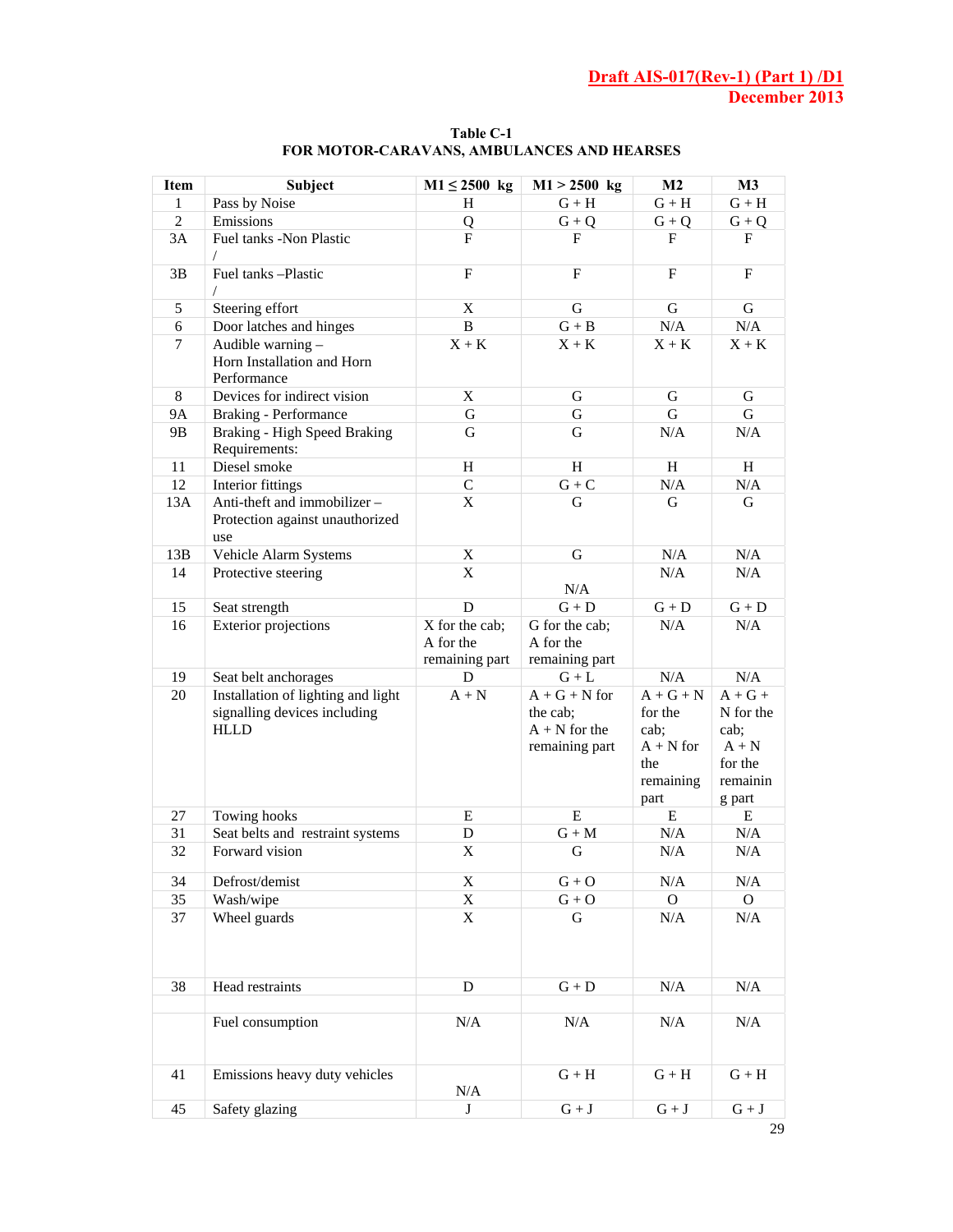| 46A | Tyres - Performance                                                                                                     | X   | G           | G   | G                                                    |
|-----|-------------------------------------------------------------------------------------------------------------------------|-----|-------------|-----|------------------------------------------------------|
| 46B | Tyres - Installation                                                                                                    | X   | G           | G   | G                                                    |
|     |                                                                                                                         |     |             |     |                                                      |
| 50  | Couplings                                                                                                               | X   | G           | G   | G                                                    |
| 51  | Flammability                                                                                                            | N/A | N/A         | N/A | G for the<br>cab:<br>X for the<br>remainin<br>g part |
| 52  | Buses and coaches                                                                                                       | N/A | N/A         | A   | A                                                    |
| 53A | Front impact – Steering Impact                                                                                          | N/A | N/A         | N/A | N/A                                                  |
| 53B | Front impact – Head on<br>Collision                                                                                     | N/A | N/A         | N/A | N/A                                                  |
| 53C | Front impact – Offset Frontal<br>collision                                                                              | N/A | N/A         | N/A | N/A                                                  |
| 54  | Side impact                                                                                                             | N/A | N/A         | N/A | N/A                                                  |
| 58  | Pedestrian protection                                                                                                   | X   | $N/A$ $(*)$ | N/A | N/A                                                  |
|     | $\ast$<br>Any frontal protection system supplied with the vehicle shall comply with the<br>requirements of notified AIS |     |             |     |                                                      |

#### **Table C-2 ARMOURED VEHICLES**

| <b>Item</b>    | Subject                                                                    | M1             | M <sub>2</sub> | M3           | N1             | N2           | N3           |
|----------------|----------------------------------------------------------------------------|----------------|----------------|--------------|----------------|--------------|--------------|
|                |                                                                            |                |                |              |                |              |              |
| $\overline{2}$ | Emissions                                                                  | A              | A              | A            | A              | $\mathbf{A}$ | A            |
| $\overline{7}$ | Audible warning - Horn<br><b>Installation and Horn</b><br>Performance      | $A + K$        | $A + K$        | $A + K$      | $A + K$        | $A + K$      | $A + K$      |
| 8              | Devices for indirect<br>vision                                             | $\mathsf{A}$   | $\mathsf{A}$   | $\mathsf{A}$ | $\mathsf{A}$   | $\mathsf{A}$ | A            |
| 12             | Interior fittings                                                          | A              | N/A            | N/A          | N/A            | N/A          | N/A          |
| 14             | Protective steering                                                        | N/A            | N/A            | N/A          | N/A            | N/A          | N/A          |
| 15             | Seat strength                                                              | X              | D              | D            | D              | $\mathbf D$  | D            |
| 16             | <b>Exterior projections</b>                                                | A              | N/A            | N/A          | N/A            | N/A          | N/A          |
| 19             | Seat belt anchorages                                                       | A              | N/A            | N/A          | N/A            | N/A          | N/A          |
| 20             | Installation of lighting<br>and light signalling<br>devices including HLLD | $A + N$        | $A + N$        | $A + N$      | $A + N$        | $A + N$      | $A + N$      |
| 27             | Towing hooks                                                               | A              | A              | A            | A              | A            | A            |
| 31             | Seat belts and restraint<br>systems                                        | $\overline{A}$ | N/A            | N/A          | N/A            | N/A          | N/A          |
| 32             | Forward vision                                                             | S              | N/A            | N/A          | N/A            | N/A          | N/A          |
| 34             | Defrost/demist                                                             | A              | N/A            | N/A          | N/A            | N/A          | N/A          |
| 35             | Wash/wipe                                                                  | $\mathbf{A}$   | $\Omega$       | $\Omega$     | $\overline{O}$ | $\Omega$     | $\Omega$     |
|                |                                                                            |                |                |              |                |              |              |
|                | Fuel consumption                                                           | N/A            | X              | X            | N/A            | X            | X            |
| 41             | Emissions heavy duty<br>vehicles                                           | A              | X              | X            | X              | X            | X            |
| 45             | Safety glazing                                                             | N/A            | N/A            | N/A          | N/A            | N/A          | N/A          |
| 46A            | Tyres - Performance                                                        | $\mathsf{A}$   | $\mathsf{A}$   | $\mathbf{A}$ | $\mathsf{A}$   | $\mathsf{A}$ | $\mathsf{A}$ |
| 46B            | Tyres -Installation                                                        | A              | A              | A            | A              | A            | A            |
| 49             | External projections of<br>cabs                                            | N/A            | N/A            | N/A          | A              | A            | A            |
| 51             | Flammability 95/28/EC                                                      | N/A            | N/A            | X            | N/A            | N/A          | N/A          |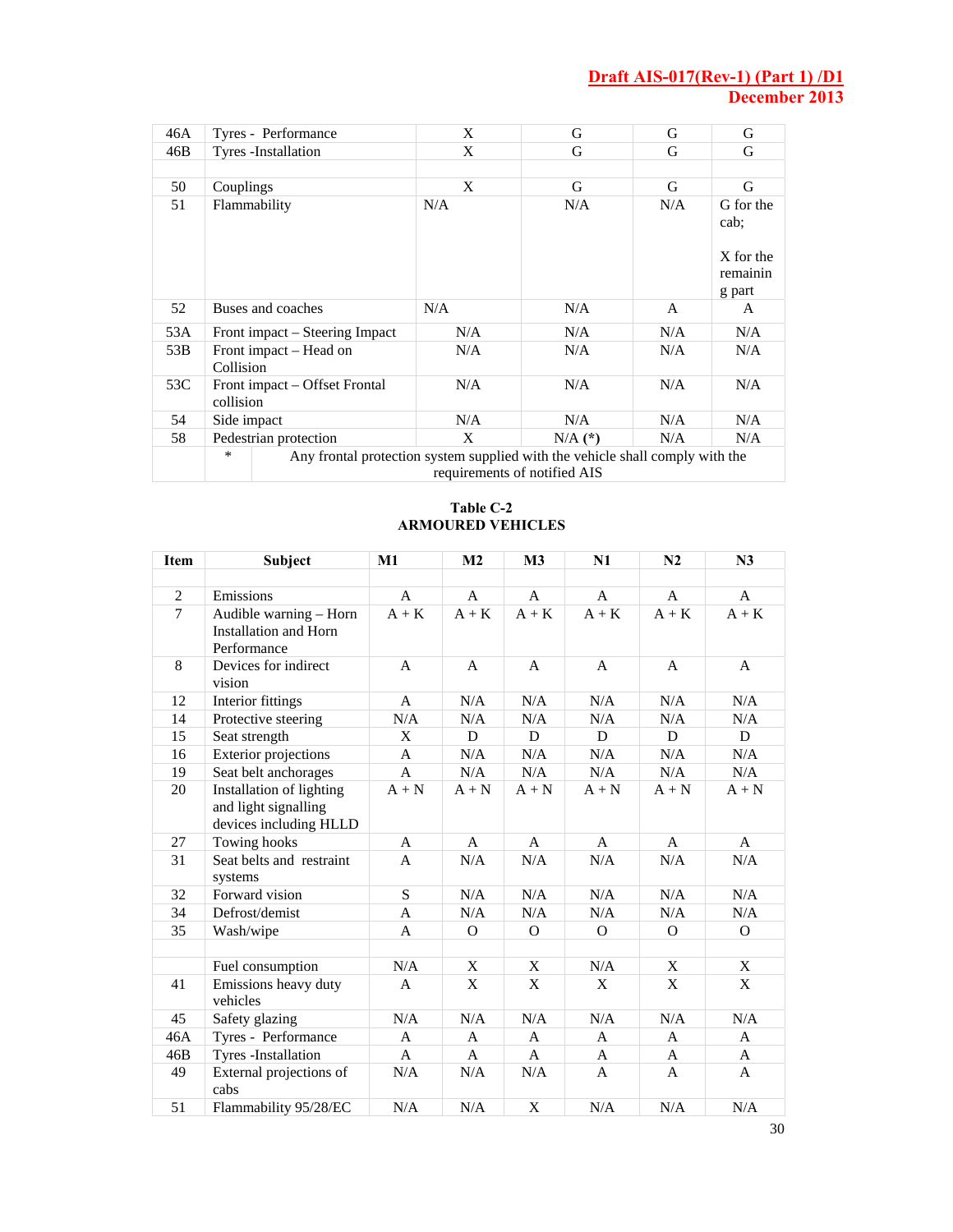| 52  | Buses and coaches                          | N/A | A   | A   | N/A | N/A | N/A |
|-----|--------------------------------------------|-----|-----|-----|-----|-----|-----|
| 53A | Front impact – Steering<br>Impact          | N/A | N/A | N/A | N/A | N/A | N/A |
| 53B | Front impact – Head on<br>Collision        | N/A | N/A | N/A | N/A | N/A | N/A |
| 53C | Front impact – Offset<br>Frontal collision | N/A | N/A | N/A | N/A | N/A | N/A |
| 54  | Side impact                                | N/A | N/A | N/A | N/A | N/A | N/A |
| 58  | Pedestrian protection                      | N/A | N/A | N/A | N/A | N/A | N/A |

#### **Table C-3 WHEELCHAIR ACCESSIBLE VEHICLES**

| <b>Item</b> | <b>Subject</b>                          | $\mathbf{M}1$ |
|-------------|-----------------------------------------|---------------|
| 2           | Emissions                               | $G + W1$      |
| 3A          | Fuel tanks - Non Plastic/               | $X + W2$      |
| 3B          | Fuel tanks - Plastic/                   | $X + W2$      |
| 15          | Seat strength                           | $X + W3$      |
| 16          | Exterior projection                     | $X + W4$      |
| 31          | Seat belts and restraint systems        | $X + W6$      |
|             | Fuel consumption                        | $X + W7$      |
| 53A         | Front impact – Steering Impact          | $X + W9$      |
| 53B         | Front impact – Head on Collision        | $X + W9$      |
| 53C         | Front impact – Offset Frontal collision | $X + W9$      |
| 54          | Side impact                             | $X + W10$     |

#### **Table C-4 OTHER SPECIAL PURPOSE VEHICLES**

|    | <b>Subject</b>                                                          | M <sub>2</sub> | M <sub>3</sub> | N1           | N <sub>2</sub> | N <sub>3</sub> |
|----|-------------------------------------------------------------------------|----------------|----------------|--------------|----------------|----------------|
| 1  | Permissible sound level- Pass by Noise                                  | H              | H              | H            | H              | H              |
| 2  | Emissions                                                               | Q              | Q              | Q            | Q              | Q              |
|    |                                                                         |                |                |              |                |                |
| 3A | Fuel tanks -Non Plastic/                                                | $\mathbf{F}$   | F              | F            | $\mathbf{F}$   | $\mathbf{F}$   |
| 3B | Fuel tanks -Plastic                                                     | $\mathbf F$    | $\mathbf{F}$   | $\mathbf{F}$ | F              | $\mathbf{F}$   |
| 6  | Door latches and hinges                                                 | N/A            | N/A            | B            | B              | B              |
| 11 | Diesel smoke                                                            | H              | H              | H            | H              | H              |
| 15 | Seat strength                                                           | D              | D              | D            | D              | D              |
| 19 | Seat belt Anchorages                                                    | N/A            | N/A            | N/A          | N/A            | N/A            |
| 20 | Installation of lighting and light<br>signalling devices including HLLD | $A + N$        | $A + N$        | $A + N$      | $A + N$        | $A + N$        |
| 27 | Towing hooks                                                            | A              | A              | $\mathsf{A}$ | A              | A              |
| 31 | Seat belts and restraint systems                                        | N/A            | N/A            | N/A          | N/A            | N/A            |
| 34 | Defrost/demist                                                          | N/A            | N/A            | N/A          | N/A            | N/A            |
| 35 | Wash/wipe                                                               | $\Omega$       | $\Omega$       | $\Omega$     | $\Omega$       | $\Omega$       |
| 41 | Emissions heavy duty vehicles                                           | H              | H              | H            | H              | H              |
| 45 | Safety glazing                                                          | J              | J              | J            | J              | J              |
| 54 | Side impact                                                             | N/A            | N/A            | N/A          | N/A            | N/A            |
| 58 | Pedestrian protection                                                   | N/A            | N/A            | $N/A$ $(*)$  | N/A            | N/A            |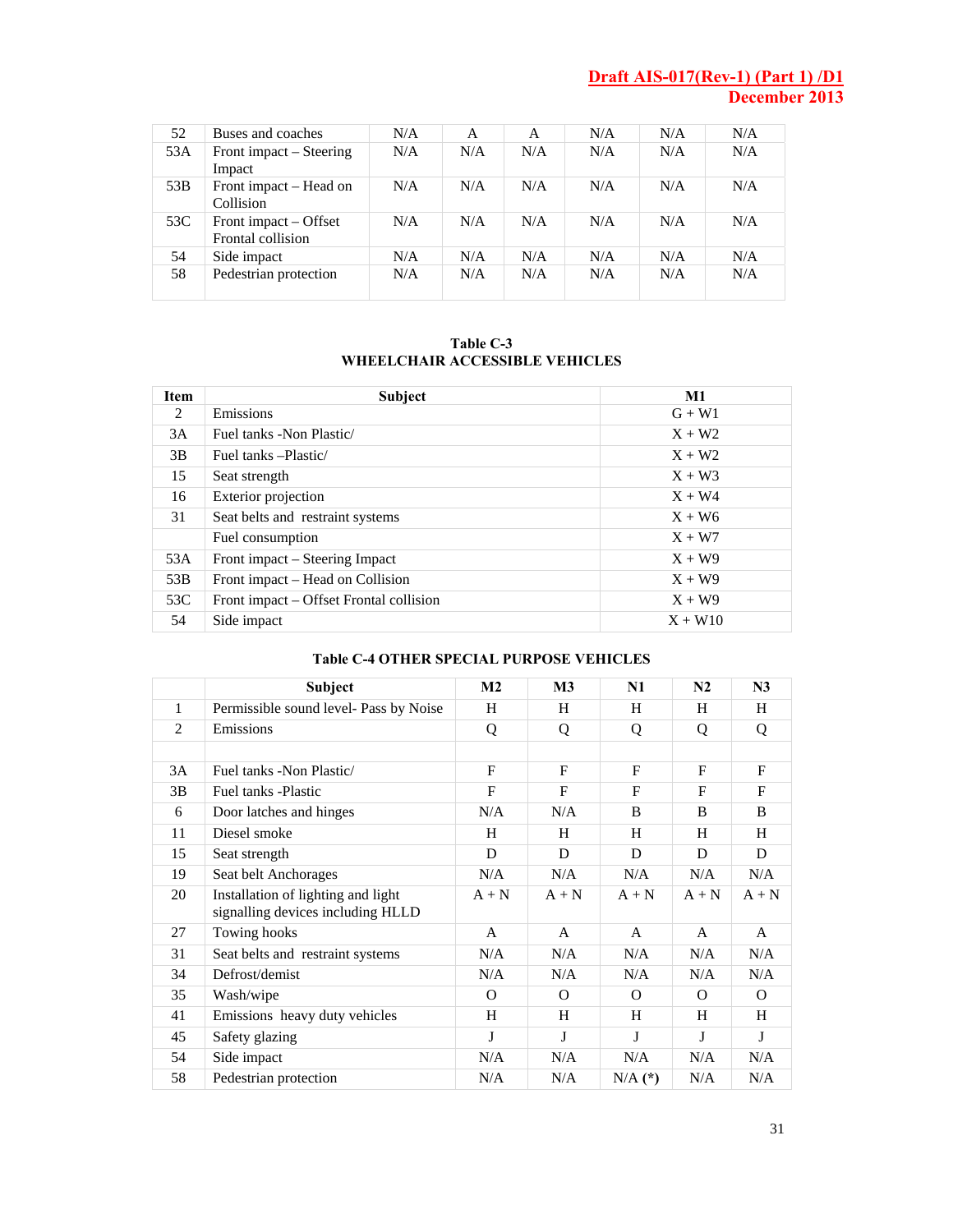| X:             | No exemptions except those specified in the regulatory act.                                                                                                                                                                                                                                                                                                                        |
|----------------|------------------------------------------------------------------------------------------------------------------------------------------------------------------------------------------------------------------------------------------------------------------------------------------------------------------------------------------------------------------------------------|
| $N/A$ :        | This regulatory act is not applicable to this vehicle (no requirements).                                                                                                                                                                                                                                                                                                           |
| $A$ :          | Exemption permitted where special purposes make it impossible to fully<br>comply.                                                                                                                                                                                                                                                                                                  |
|                | The manufacturer shall demonstrate this to the satisfaction of the type-<br>approval authority that the vehicle cannot meet the requirements due to its<br>special purpose.                                                                                                                                                                                                        |
| B:             | Application limited to doors giving access to the seats designated for normal<br>use when the vehicle is travelling on the road and where the distance between<br>the R-Point of the seat and the average plane of the door surface, measured<br>perpendicular to the longitudinal medium plane of the vehicle, does not exceed<br>500 mm.                                         |
| $\mathbf{C}$ : | Reserved                                                                                                                                                                                                                                                                                                                                                                           |
| D:             | Application limited to seats designated for normal use when the vehicle is<br>travelling on the road. Seats which are not designated for use when the vehicle<br>is travelling on the road shall be clearly identified to users either by means of a<br>pictogram or a sign with an appropriate text.                                                                              |
| E:             | Front only.                                                                                                                                                                                                                                                                                                                                                                        |
| $\mathbf{F}$ : | Modification to the routing and length of the refueling duct and re-positioning<br>of the tank inboard is permissible.                                                                                                                                                                                                                                                             |
| G:             | Requirements according to the category of the base/incomplete vehicle (the<br>chassis of which was used to build the special purpose vehicle). In the case of<br>incomplete/completed vehicles, it is acceptable that the requirements for<br>vehicles of the corresponding Category N (based on maximum mass) are<br>satisfied.                                                   |
| H:             | Modification of exhaust system length after the last silencer not exceeding 2 m<br>is permissible without any further test.                                                                                                                                                                                                                                                        |
| J.             | For all window glazing other than driver's cab glazing (windshield and side<br>glasses), the material may be either of safety glass or rigid plastic glazing.                                                                                                                                                                                                                      |
| K:             | Additional panic alarm devices permitted.                                                                                                                                                                                                                                                                                                                                          |
| L:             | Application limited to seats designated for normal use when the vehicle is<br>travelling on the road. At least anchorages for lap belts are required in the rear<br>seating positions. Seats which are designated for use when the vehicle is<br>travelling on the road shall be clearly identified to users either by means of a<br>pictogram or a sign with an appropriate text. |
| M:             | Application limited to seats designated for normal use when the vehicle is<br>travelling on the road. At least lap belts are required in all rear seating<br>positions. Seats which are not designated for use when the vehicle is travelling<br>on the road shall be clearly identified to users either by means of a pictogram                                                   |

# **Table C-6 The meaning of letters shown in tables C-1 to C-5**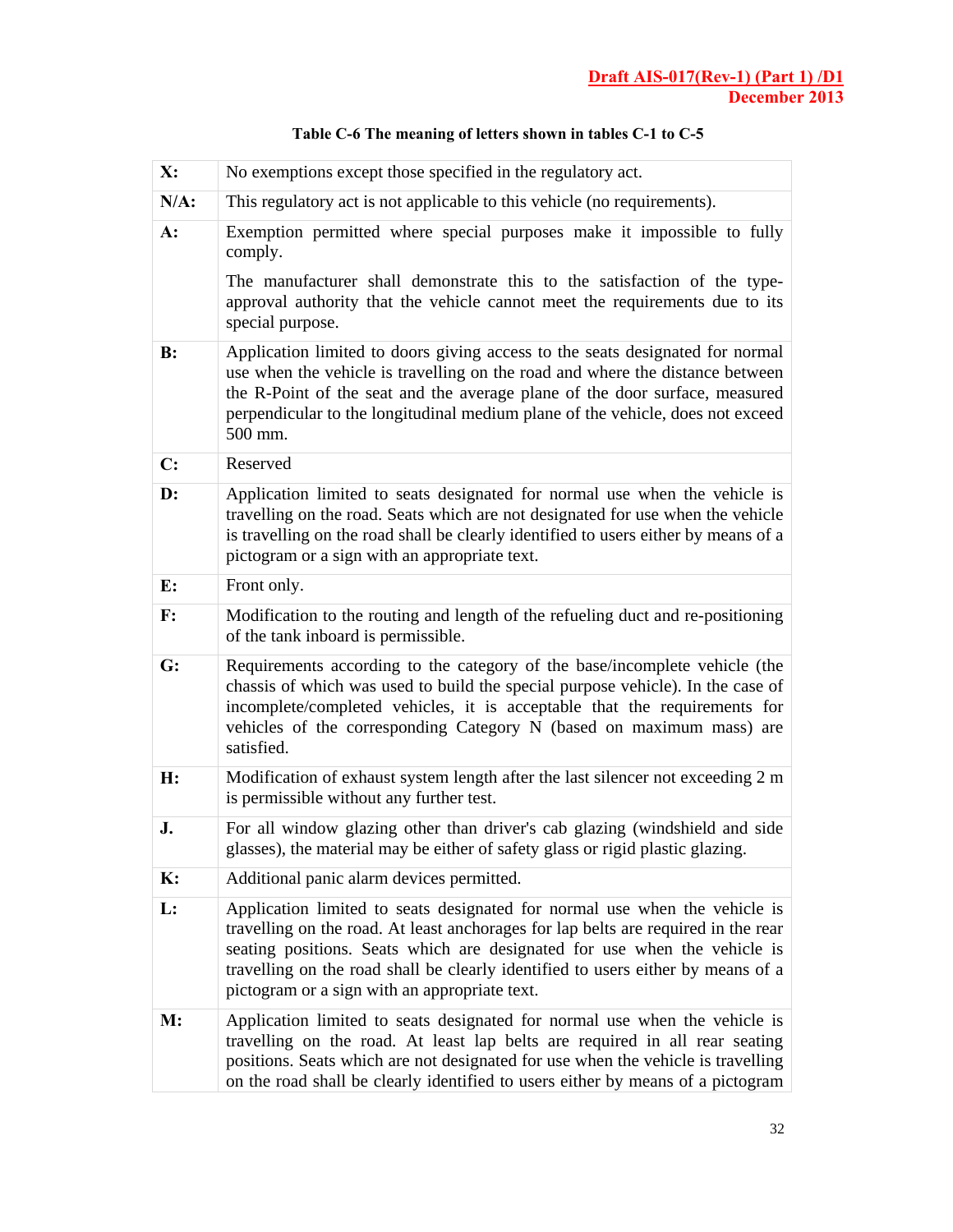|                | or a sign with an appropriate text.                                                                                                                                                                                                                                                                                                                                                                                                                                                                                                                                                                                                                                                                   |
|----------------|-------------------------------------------------------------------------------------------------------------------------------------------------------------------------------------------------------------------------------------------------------------------------------------------------------------------------------------------------------------------------------------------------------------------------------------------------------------------------------------------------------------------------------------------------------------------------------------------------------------------------------------------------------------------------------------------------------|
| N:             | Provided that all mandatory lighting devices are installed and that the<br>geometric visibility is not affected.                                                                                                                                                                                                                                                                                                                                                                                                                                                                                                                                                                                      |
| $\mathbf{O}$ : | The vehicle shall be fitted with an adequate system in the front.                                                                                                                                                                                                                                                                                                                                                                                                                                                                                                                                                                                                                                     |
| Q:             | Modification of exhaust system length after the last silencer not exceeding 2 m<br>is permissible without any further test.                                                                                                                                                                                                                                                                                                                                                                                                                                                                                                                                                                           |
| R:             | Provided that the registration plates can be mounted and remain visible.                                                                                                                                                                                                                                                                                                                                                                                                                                                                                                                                                                                                                              |
| S:             | The light transmission factor is at least 60%, also the 'A' pillar obstruction<br>angle is not more than $10^{\circ}$ .                                                                                                                                                                                                                                                                                                                                                                                                                                                                                                                                                                               |
| T:             | Test to be performed only with the complete/completed vehicle.                                                                                                                                                                                                                                                                                                                                                                                                                                                                                                                                                                                                                                        |
| U:             | Reserved                                                                                                                                                                                                                                                                                                                                                                                                                                                                                                                                                                                                                                                                                              |
| $\mathbf{V}$ : | The compliance with Directive 97/68/EC can be accepted.                                                                                                                                                                                                                                                                                                                                                                                                                                                                                                                                                                                                                                               |
| W1:            | Requirements must be complied with, but modification in the exhaust system<br>is permitted without any further test provided the emission control devices<br>including particulate filters (if any) are not affected. No new evaporative test<br>shall be required on the modified vehicle on condition that the evaporative<br>control devices are kept as fitted by the manufacturer of the base vehicle. An<br>EC type approval issued to the most representative base vehicle remains valid<br>irrespective of change in the reference mass.                                                                                                                                                      |
| W2:            | Requirements must be complied with, but modification of the routing, length<br>of the refueling duct, fuel hoses and fuel vapour pipes is permitted. Re-<br>location of the original fuel tank is permitted.                                                                                                                                                                                                                                                                                                                                                                                                                                                                                          |
| W3:            | A wheelchair location is considered as a seating position. For each wheelchair<br>sufficient space shall be provided. The longitudinal plane of the special area<br>shall be parallel to the longitudinal plane of the vehicle. Appropriate<br>information shall be made available to the vehicle owner that a wheelchair<br>used as a seat in the vehicle shall be capable of withstanding the forces<br>transmitted by the tie-down mechanism during the various driving conditions.<br>Appropriate adaptations may be made to the seats of the vehicle provided that<br>their anchorages, mechanisms and head restraints guarantee the same level of<br>performance provided for in the Directive. |
| W4:            | Compliance with Directive shall be required for the boarding aids when in the<br>resting position.                                                                                                                                                                                                                                                                                                                                                                                                                                                                                                                                                                                                    |
| W5:            | Reserved                                                                                                                                                                                                                                                                                                                                                                                                                                                                                                                                                                                                                                                                                              |
| W6:            | Reserved                                                                                                                                                                                                                                                                                                                                                                                                                                                                                                                                                                                                                                                                                              |
| W7:            | A new measurement relating to CO2 emissions does not need to be performed<br>when, in application of the provisions under W1, no fresh tests have to be<br>performed with regard to tail pipe emissions.                                                                                                                                                                                                                                                                                                                                                                                                                                                                                              |
| W8:            | For the purposes of calculations, the mass of the wheelchair including the user<br>shall be assumed to be 100 kg. The mass shall be concentrated at the H Point<br>of the three-dimensional machine. The technical service shall also consider the                                                                                                                                                                                                                                                                                                                                                                                                                                                    |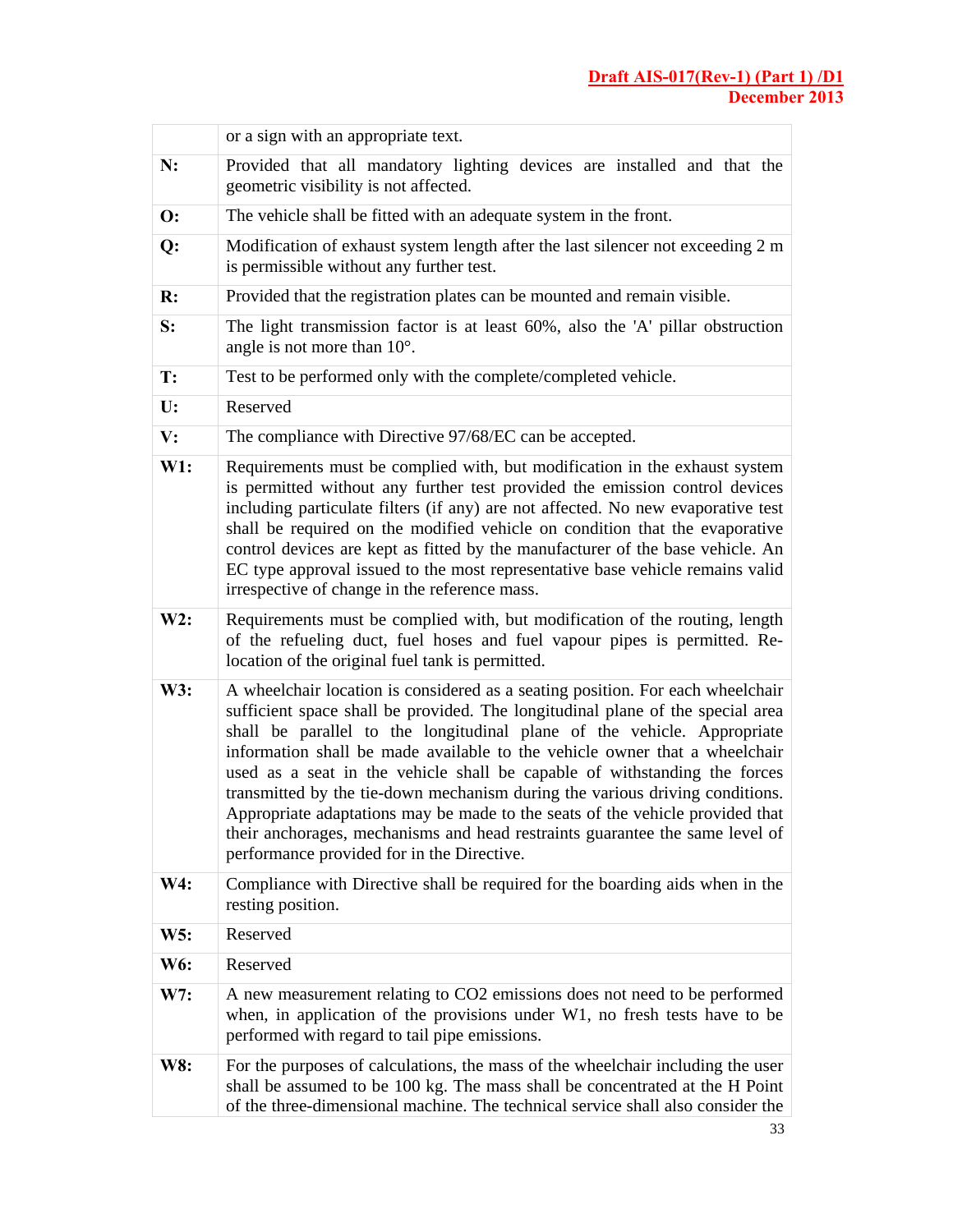|                | possibility to use electric wheelchair(s), the mass of which, including the user,<br>is assumed to be 250 kg. Any limitation in the passenger capacity resulting<br>from the use of electric wheelchair(s) shall be recorded in the type-approval<br>certificate and an appropriate language thereto shall be included in the<br>certificate of conformity.                                                                                             |
|----------------|---------------------------------------------------------------------------------------------------------------------------------------------------------------------------------------------------------------------------------------------------------------------------------------------------------------------------------------------------------------------------------------------------------------------------------------------------------|
| W9:            | No new test shall be required on the modified vehicle on condition that the<br>front part of the chassis located in front of the R Point of the driver is not<br>affected by the conversion of the vehicle and no part of the supplementary<br>restraint system (air-bag(s)) has been removed or deactivated.                                                                                                                                           |
| W10:           | No new test shall be required on the modified vehicle on condition that the<br>side reinforcements have not been altered and no part of the supplementary<br>restraint system (side air-bag(s)) has been removed or deactivated.                                                                                                                                                                                                                        |
| Y:             | Provided that all mandatory lighting devices are installed.                                                                                                                                                                                                                                                                                                                                                                                             |
| Z:             | Only for vehicles of Category N1, Class I as described in the first table in<br>Point 5.3.1.4 of Annex I to Directive 70/220/EEC (To be modified in Indian<br>Standard context)                                                                                                                                                                                                                                                                         |
| $\mathsf{C}$   | Application limited to that part of the vehicle in front of the rearmost seat<br>designated for normal use when the vehicle is travelling on the road and also<br>limited to the head impact zone as defined in Directive 74/60/EEC.                                                                                                                                                                                                                    |
| W <sub>5</sub> | Each wheel-chair location shall be fitted with an integrated restraint system<br>which consists of a restraint system for the wheel-chair and a restraint system<br>for the wheel-chair user.                                                                                                                                                                                                                                                           |
|                | Anchorages for restraint systems shall resist forces as prescribed in Directive<br>76/115/EEC and in Standard ISO 10542-1: 2001.                                                                                                                                                                                                                                                                                                                        |
|                | Webbings and hardware intended to secure the wheel-chair (tie-down<br>mechanisms) shall meet the requirements of Directive 77/541/EEC and of the<br>relevant part of Standard ISO 10542.                                                                                                                                                                                                                                                                |
|                | Tests shall be performed by the technical service which has been appointed for<br>testing and checking in accordance with the Directives referred to above. The<br>criteria are those included in these Directives. Tests shall be performed with<br>the surrogate wheel-chair described in Standard ISO 10542.                                                                                                                                         |
| W6             | When, due to the conversion, anchorage points for the safety belts need to be<br>moved outside the tolerance provided for in point 2.7.8.1. of Annex I to<br>Directive 77/541/EEC, the technical service shall check whether the alteration<br>constitutes a worst case or not. If that is the case, the test provided for in<br>Annex VII to Directive 77/541/EEC shall be performed. Extension to the EC<br>type-approval does not need to be issued. |

 $\overline{\Gamma}$ 

T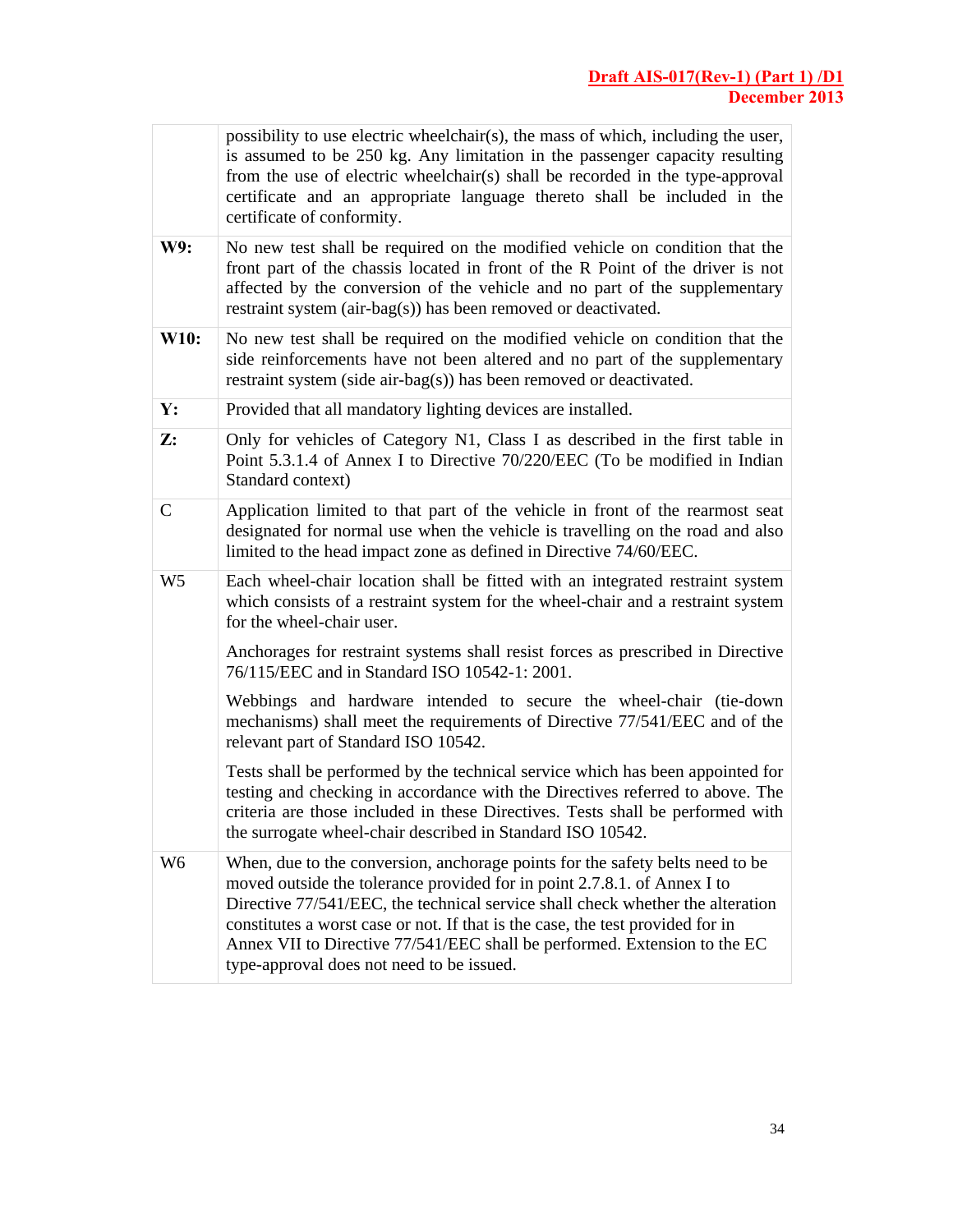## **Annex D**  (See Para **9**) **Formats for Certificate of Compliance**

| $D-1.0$ | The format of the Certificate of compliance consolidating all applicable<br>provisions, for a new model (type) is given Table D1.                                                                                                                                                                                                                           |
|---------|-------------------------------------------------------------------------------------------------------------------------------------------------------------------------------------------------------------------------------------------------------------------------------------------------------------------------------------------------------------|
| Note 1  | Para No.3 given in Table D1 is to be included only in the case of<br>certificates for incompletely built vehicles.                                                                                                                                                                                                                                          |
| Note 2  | If the numbers of variants are too many to be included in the certificate, a<br>list may be attached.                                                                                                                                                                                                                                                       |
| $D-2.0$ | The format for certificates of extension approval                                                                                                                                                                                                                                                                                                           |
| $D-2.1$ | The format for certificates of extension approval given in Table D2.1, is<br>applicable for approval of changes in the brief technical specification<br>and/or Table 11 (of AIS 007), other than inclusion of a variant.                                                                                                                                    |
| $D-2.2$ | The format for certificates of extension approval given in Table D2.2, is<br>applicable for approval of changes in the brief technical specification<br>and/or Table 11(of AIS 007), for inclusion of a variant.                                                                                                                                            |
| $D-2.3$ | The format for certificates of extension approval given in Table D2.3, is<br>applicable for approval of compliance to additional provisions of Central<br>Motor Vehicle Rules 1989                                                                                                                                                                          |
| $D-2.4$ | In the case of D2.1 and D2.3, where the information to be conveyed by the<br>certificate of extension of approval is common for a number of models, at<br>the manufacturer's request, the certificate of extension of approval shall be<br>combined into one document, by giving the details of the base model and<br>certificates in an attached annexure. |
| $D-2.5$ | In the case of other changes, (those which do not have a change in brief<br>technical specification of Table 11 of AIS 007) the extension of approval<br>shall be communicated by the test agency to the vehicle manufacturer<br>suitably.                                                                                                                  |
| $D-2.6$ | Tables D3.1, D3.2 and D3.3 are formats for the annexes referred to in the<br>above tables                                                                                                                                                                                                                                                                   |
| $D-3.0$ | The following shall be attached to the certificate, which along with the<br>documents listed in constitute the compliance to the provisions of CMVR.                                                                                                                                                                                                        |
| (a)     | Brief technical specification (Table 7 of AIS 007) submitted by the<br>manufacturer, duly attested by the test agency.                                                                                                                                                                                                                                      |
| (b)     | Where applicable, seating layout,                                                                                                                                                                                                                                                                                                                           |
| (c)     | Table 11 of AIS 007, submitted by the manufacturer, duly attested by the<br>test agency.                                                                                                                                                                                                                                                                    |
| (d)     | In the case of LPG/CNG, the kit specification                                                                                                                                                                                                                                                                                                               |
| $D-4.0$ | The Testing Agency shall also issue reports of all tests conducted by that<br>agency to the vehicle manufacturer. For the purpose of records, the                                                                                                                                                                                                           |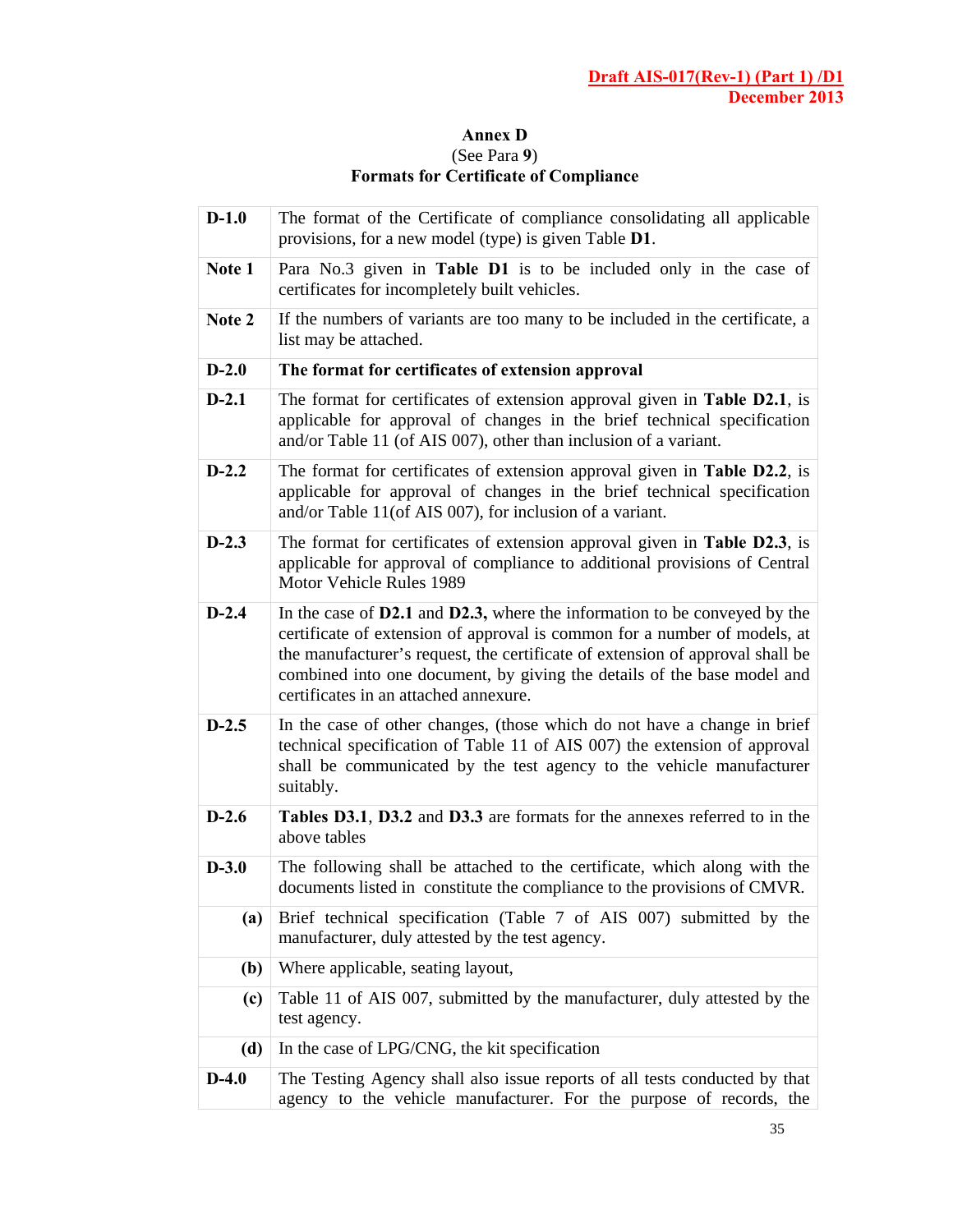|         | detailed specification submitted by the manufacturer, as per applicable<br>tables of and other documents submitted as per AIS 007.                                                                  |
|---------|-----------------------------------------------------------------------------------------------------------------------------------------------------------------------------------------------------|
|         | Reference to the documents as per 9.4 shall not be indicated in the<br>certificate or certificate of extension of approval.                                                                         |
| $D-5.0$ | <b>Certificate Number:</b>                                                                                                                                                                          |
| $D-5.1$ | Certificates issued as per <b>D-1</b> , shall have numbering system as given in<br>AIS 065                                                                                                          |
| $D-5.2$ | Certificates issued as per D-2.1, D-2.2 and D2.3 shall have the number<br>starting that allotted as per D7.1, followed by characters of test agencies<br>choice.                                    |
| $D-5.3$ | Certificates issued as per <b>D-2.4</b> , shall have the number at the choice of the<br>Test agency. However, this shall not be part of series used for the extra<br>strings used for <b>D-5.2.</b> |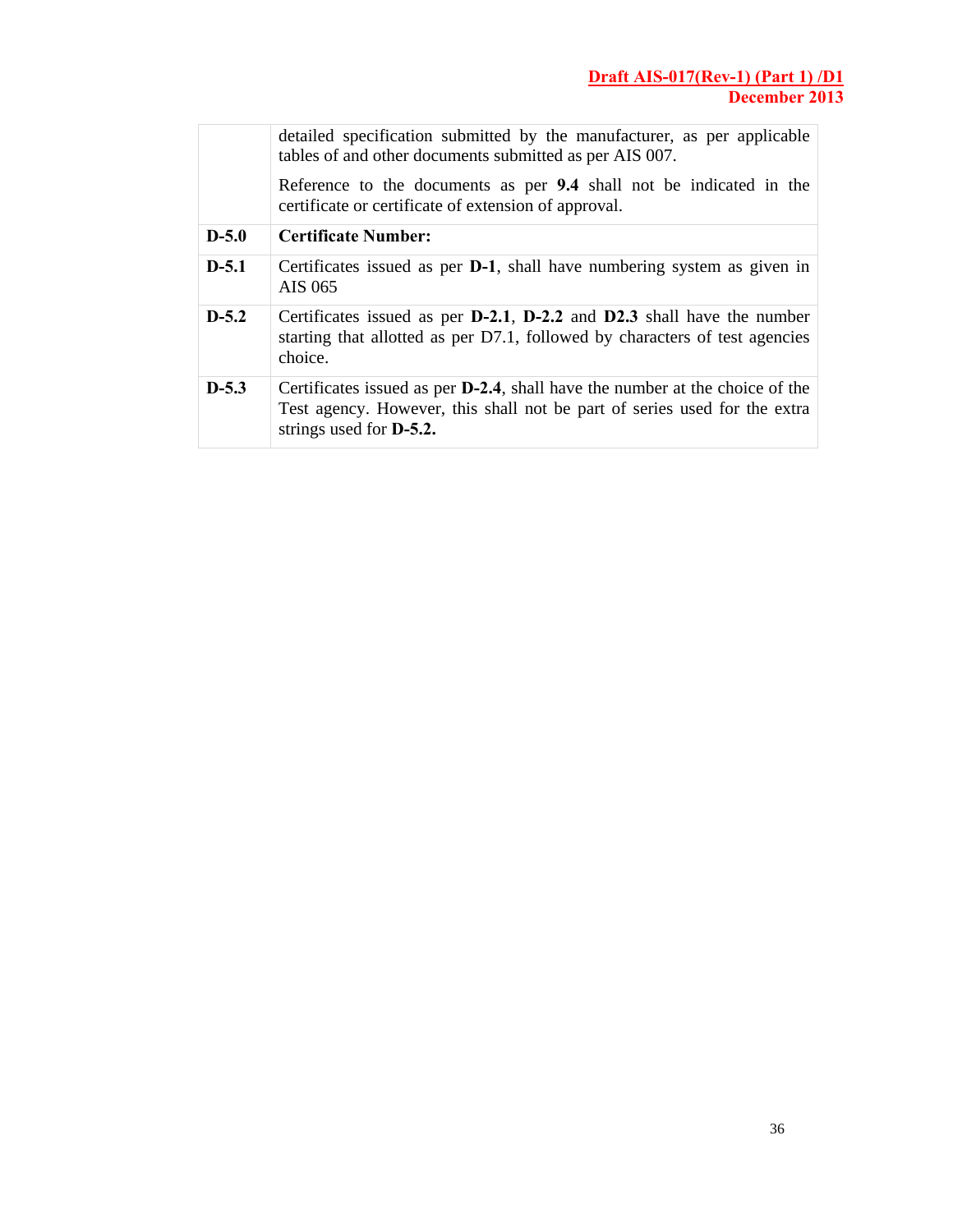## **TABLE D1 Format For Certificate of Compliance to the Central Motor Vehicles Rules.**

| Certificate No.                                                                                                                                                                                                                                                                     |                                                                               |                      | Date         |                                           |     |              |
|-------------------------------------------------------------------------------------------------------------------------------------------------------------------------------------------------------------------------------------------------------------------------------------|-------------------------------------------------------------------------------|----------------------|--------------|-------------------------------------------|-----|--------------|
|                                                                                                                                                                                                                                                                                     |                                                                               | Cert                 | <b>Brief</b> | table1<br>1                               | Drg | Total        |
|                                                                                                                                                                                                                                                                                     |                                                                               |                      |              |                                           |     | $#$ pgs      |
|                                                                                                                                                                                                                                                                                     | FOR COMPLIANCE TO CENTRAL MOTOR VEHICLE RULES                                 | <b>CERTIFICATE</b>   |              |                                           |     |              |
| 1.<br>as on date, documentary verification/necessary testing was carried out, on the<br>following base model and its variants submitted by the vehicle manufacturer,<br>referred below                                                                                              | In order to establish compliance to the provisions of CMVR, 1989 applicable   |                      |              |                                           |     |              |
| This certificate supersedes<br>(If applicable, earlier certificate<br>No)                                                                                                                                                                                                           |                                                                               | Vehicle Manufacturer |              |                                           |     |              |
| <b>Base Model</b>                                                                                                                                                                                                                                                                   | Type/<br>Description                                                          | category             |              | <b>Seating Capacity</b><br>(incl. driver) |     | $GVW$ $(kg)$ |
| Variants                                                                                                                                                                                                                                                                            |                                                                               |                      |              |                                           |     |              |
| 2.<br>Central Motor Vehicle Rules 1989, as amended upto date, as detailed at Annexure I.<br>The Brief Technical specification of the model and variant, submitted by the<br>manufacturer and duly attested by us, is attached to this certificate.<br>Seating layout/LPG? CNG?????? | It is certified that the above model/variant comply with the provisions of    |                      |              |                                           |     |              |
| 3.<br>building, at the time of registration.                                                                                                                                                                                                                                        | Compliance to rules listed in Annexure II, are to be verified after body      |                      |              |                                           |     |              |
|                                                                                                                                                                                                                                                                                     | This certificate is issued under the conditions specified in paragraph 9.4 of |                      |              |                                           |     |              |
|                                                                                                                                                                                                                                                                                     |                                                                               |                      |              |                                           |     |              |
| 4.<br><b>AIS 017</b><br>Authorized signatories                                                                                                                                                                                                                                      |                                                                               |                      |              |                                           |     |              |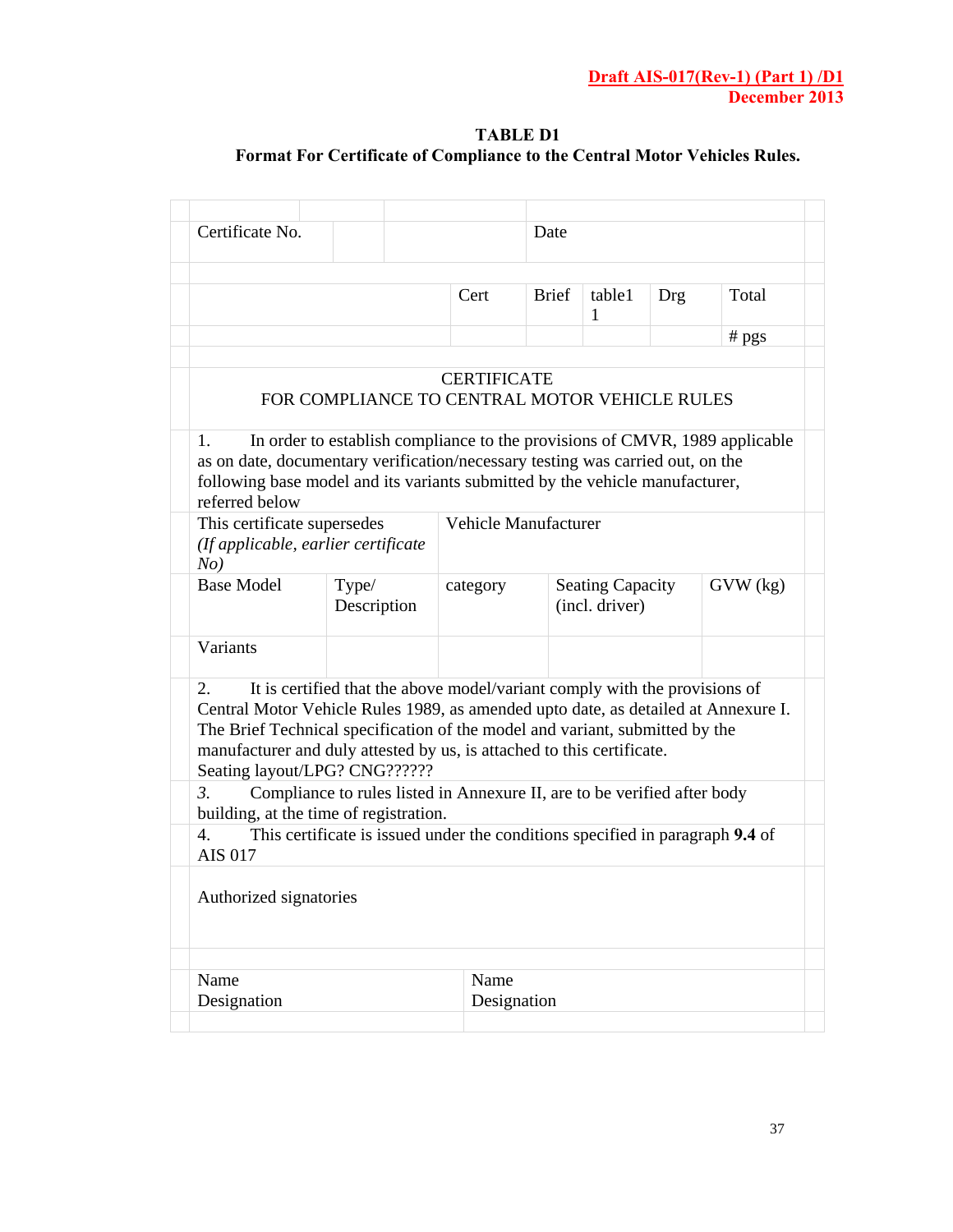#### **TABLE D2.1 Format For Extension Certificate of Compliance to the Central Motor Vehicles Rules. (For changes in Brief Technical Specification other than inclusion of variants)**

| Cert<br>FOR COMPLIANCE TO CENTRAL MOTOR VEHICLE RULES<br>In order to establish compliance of changes carried out in the Brief Technical<br>specification to the already certified model/variant, by the manufacturer, to the<br>provisions of CMVR, 1989 applicable as on date, documentary<br>verification/necessary testing was carried out, on the following base model and its<br>variants submitted by the vehicle manufacturer, referred below.<br>Vehicle Manufacturer<br><b>Base Model</b><br>It is certified that the compliance to provisions of Central Motor Vehicle<br>Rules 1989, as amended upto date, as per CMVR Certificate No. ----- dated----- is<br>also applicable to the endorsed changes.<br>The Brief Technical specification of the model and variant, submitted by the<br>manufacturer incorporating the changes and duly attested by us, is attached to this<br>certificate.<br>3.<br>This certificate is issued under the conditions specified in paragraph 9.4 of | <b>Brief</b><br><b>CERTIFICATE</b> | table1<br>1 | <b>Drg</b> | Total<br>$#$ pgs |
|-------------------------------------------------------------------------------------------------------------------------------------------------------------------------------------------------------------------------------------------------------------------------------------------------------------------------------------------------------------------------------------------------------------------------------------------------------------------------------------------------------------------------------------------------------------------------------------------------------------------------------------------------------------------------------------------------------------------------------------------------------------------------------------------------------------------------------------------------------------------------------------------------------------------------------------------------------------------------------------------------|------------------------------------|-------------|------------|------------------|
|                                                                                                                                                                                                                                                                                                                                                                                                                                                                                                                                                                                                                                                                                                                                                                                                                                                                                                                                                                                                 |                                    |             |            |                  |
|                                                                                                                                                                                                                                                                                                                                                                                                                                                                                                                                                                                                                                                                                                                                                                                                                                                                                                                                                                                                 |                                    |             |            |                  |
|                                                                                                                                                                                                                                                                                                                                                                                                                                                                                                                                                                                                                                                                                                                                                                                                                                                                                                                                                                                                 |                                    |             |            |                  |
|                                                                                                                                                                                                                                                                                                                                                                                                                                                                                                                                                                                                                                                                                                                                                                                                                                                                                                                                                                                                 |                                    |             |            |                  |
|                                                                                                                                                                                                                                                                                                                                                                                                                                                                                                                                                                                                                                                                                                                                                                                                                                                                                                                                                                                                 |                                    |             |            |                  |
|                                                                                                                                                                                                                                                                                                                                                                                                                                                                                                                                                                                                                                                                                                                                                                                                                                                                                                                                                                                                 |                                    |             |            |                  |
|                                                                                                                                                                                                                                                                                                                                                                                                                                                                                                                                                                                                                                                                                                                                                                                                                                                                                                                                                                                                 |                                    |             |            |                  |
| <b>AIS 017</b>                                                                                                                                                                                                                                                                                                                                                                                                                                                                                                                                                                                                                                                                                                                                                                                                                                                                                                                                                                                  |                                    |             |            |                  |
| Authorized signatories                                                                                                                                                                                                                                                                                                                                                                                                                                                                                                                                                                                                                                                                                                                                                                                                                                                                                                                                                                          |                                    |             |            |                  |
| Name<br>Name                                                                                                                                                                                                                                                                                                                                                                                                                                                                                                                                                                                                                                                                                                                                                                                                                                                                                                                                                                                    |                                    |             |            |                  |
| Designation                                                                                                                                                                                                                                                                                                                                                                                                                                                                                                                                                                                                                                                                                                                                                                                                                                                                                                                                                                                     | Designation                        |             |            |                  |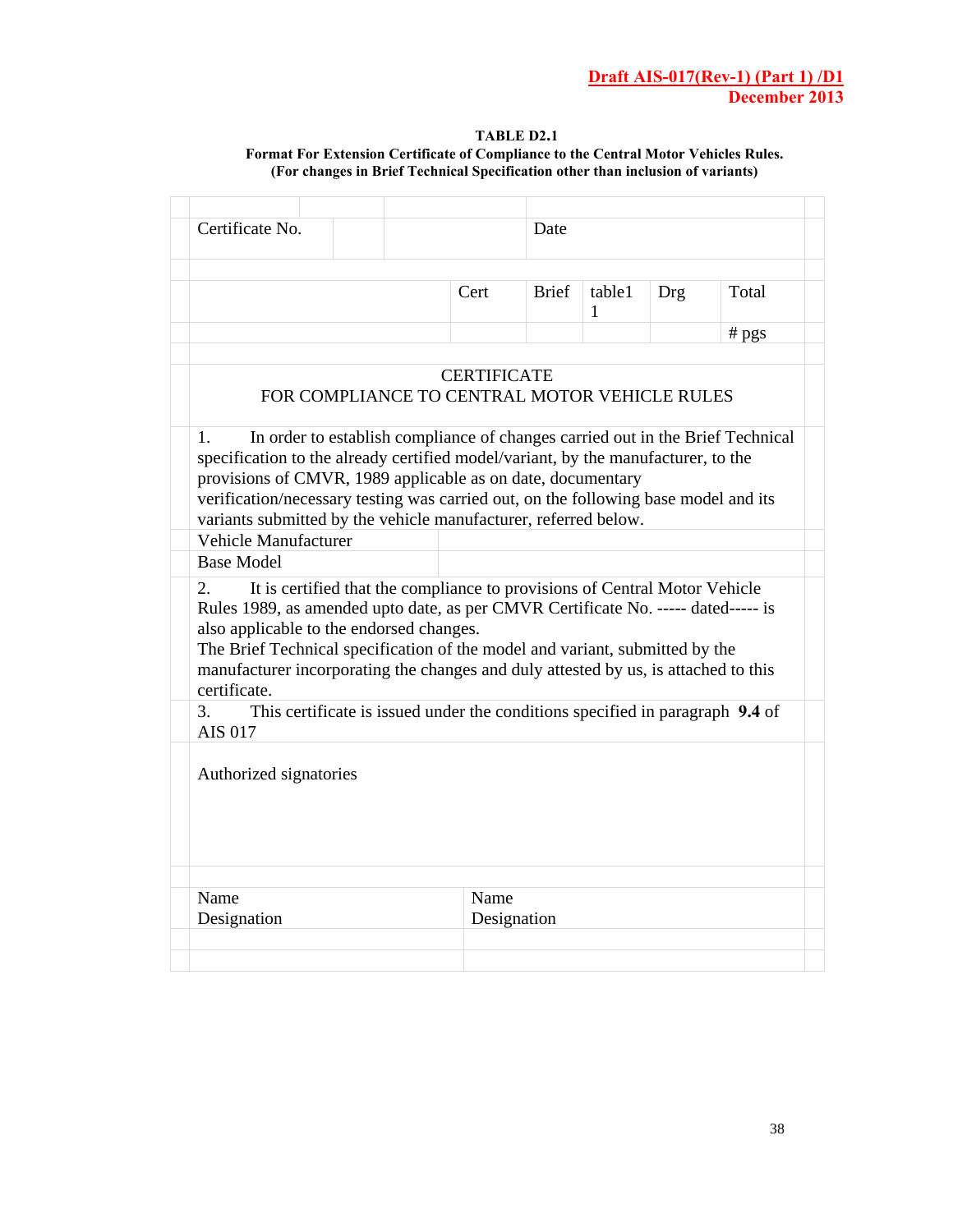#### **TABLE D2.2 Format For Extension Certificate of Compliance to the Central Motor Vehicles Rules. (For inclusion of variant/s)**

| Certificate No.                                                                                                                                                                                                                                                                          |                                                                                  |                    | Date                 |                                           |            |                |
|------------------------------------------------------------------------------------------------------------------------------------------------------------------------------------------------------------------------------------------------------------------------------------------|----------------------------------------------------------------------------------|--------------------|----------------------|-------------------------------------------|------------|----------------|
|                                                                                                                                                                                                                                                                                          |                                                                                  | Cert               | <b>Brief</b>         | table1<br>1                               | <b>Drg</b> | Total          |
|                                                                                                                                                                                                                                                                                          |                                                                                  |                    |                      |                                           |            | $# \text{pgs}$ |
|                                                                                                                                                                                                                                                                                          | FOR COMPLIANCE TO CENTRAL MOTOR VEHICLE RULES                                    | <b>CERTIFICATE</b> |                      |                                           |            |                |
| 1.<br>model/variant, to the provisions of CMVR, 1989 applicable as on date, documentary<br>verification/necessary testing was carried out, on the following base model/variants<br>submitted by the vehicle manufacturer, referred below.                                                | In order to establish compliance of additional variants to the already certified |                    |                      |                                           |            |                |
|                                                                                                                                                                                                                                                                                          |                                                                                  |                    | Vehicle Manufacturer |                                           |            |                |
| <b>Base Model</b>                                                                                                                                                                                                                                                                        | Type/<br>Description                                                             | category           |                      | <b>Seating Capacity</b><br>(incl. driver) |            | GVW (kg)       |
| Additional<br>Variants                                                                                                                                                                                                                                                                   |                                                                                  |                    |                      |                                           |            |                |
| 2.<br>of Central Motor Vehicle Rules 1989, as amended upto date, as detailed at Annexure<br>L<br>The Brief Technical specification of the model and variant, submitted by the<br>manufacturer and duly attested by us, is attached to this certificate.<br>Seating layout/LPG/CNG??????? | It is certified that the above additional variant/s comply with the provisions   |                    |                      |                                           |            |                |
| 3.<br>building, at the time of registration.                                                                                                                                                                                                                                             | Compliance to rules listed in Annexure II, are to be verified after body         |                    |                      |                                           |            |                |
| $\mathbf{4}$ .<br><b>AIS 017</b>                                                                                                                                                                                                                                                         | This certificate is issued under the conditions specified in paragraph 9.4 of    |                    |                      |                                           |            |                |
|                                                                                                                                                                                                                                                                                          |                                                                                  |                    |                      |                                           |            |                |
|                                                                                                                                                                                                                                                                                          |                                                                                  |                    |                      |                                           |            |                |
| Authorized signatories<br>Name                                                                                                                                                                                                                                                           |                                                                                  | Name               |                      |                                           |            |                |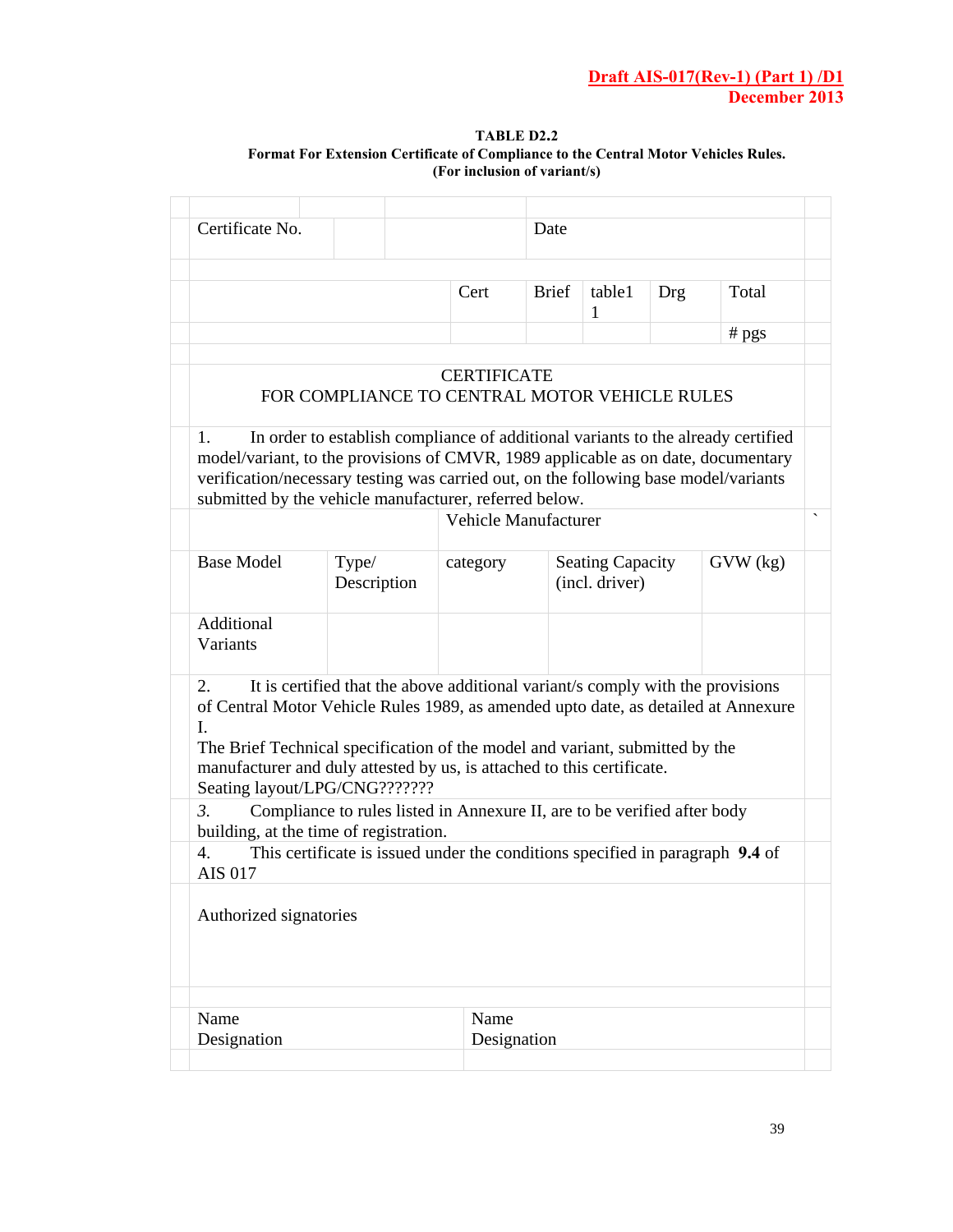#### **TABLE D2.3 Format For Extension Certificate of Compliance to the Central Motor Vehicles Rules. (For changes in provisions of CMVR)**

| Certificate No.                                                                                                                                                                                                                                      |  |                                               |                    | Date   |            |       |                                                                                  |
|------------------------------------------------------------------------------------------------------------------------------------------------------------------------------------------------------------------------------------------------------|--|-----------------------------------------------|--------------------|--------|------------|-------|----------------------------------------------------------------------------------|
|                                                                                                                                                                                                                                                      |  | Cert                                          | <b>Brief</b>       | table1 | <b>Drg</b> | Total |                                                                                  |
|                                                                                                                                                                                                                                                      |  |                                               |                    |        | 1          |       | $#$ pgs                                                                          |
|                                                                                                                                                                                                                                                      |  | FOR COMPLIANCE TO CENTRAL MOTOR VEHICLE RULES | <b>CERTIFICATE</b> |        |            |       |                                                                                  |
| 1.<br>model/variant, to the additional provisions of CMVR, 1989 applicable as on date,<br>documentary verification/necessary testing was carried out, on the following base<br>model/variants submitted by the vehicle manufacturer, referred below. |  |                                               |                    |        |            |       | In order to establish compliance of additional variants to the already certified |
| Vehicle Manufacturer<br><b>Base Model</b>                                                                                                                                                                                                            |  |                                               |                    |        |            |       |                                                                                  |
| 2.<br>- dated----- comply to the additional provisions of Central Motor Vehicle Rules<br>1989, as amended upto date, as listed in Annexure I.                                                                                                        |  |                                               |                    |        |            |       | It is certified that the models and variants listed in CMVR Certificate No.----  |
| 3.<br><b>AIS 017</b>                                                                                                                                                                                                                                 |  |                                               |                    |        |            |       | This certificate is issued under the conditions specified in paragraph 9.4 of    |
| Authorized signatories                                                                                                                                                                                                                               |  |                                               |                    |        |            |       |                                                                                  |
|                                                                                                                                                                                                                                                      |  |                                               |                    |        |            |       |                                                                                  |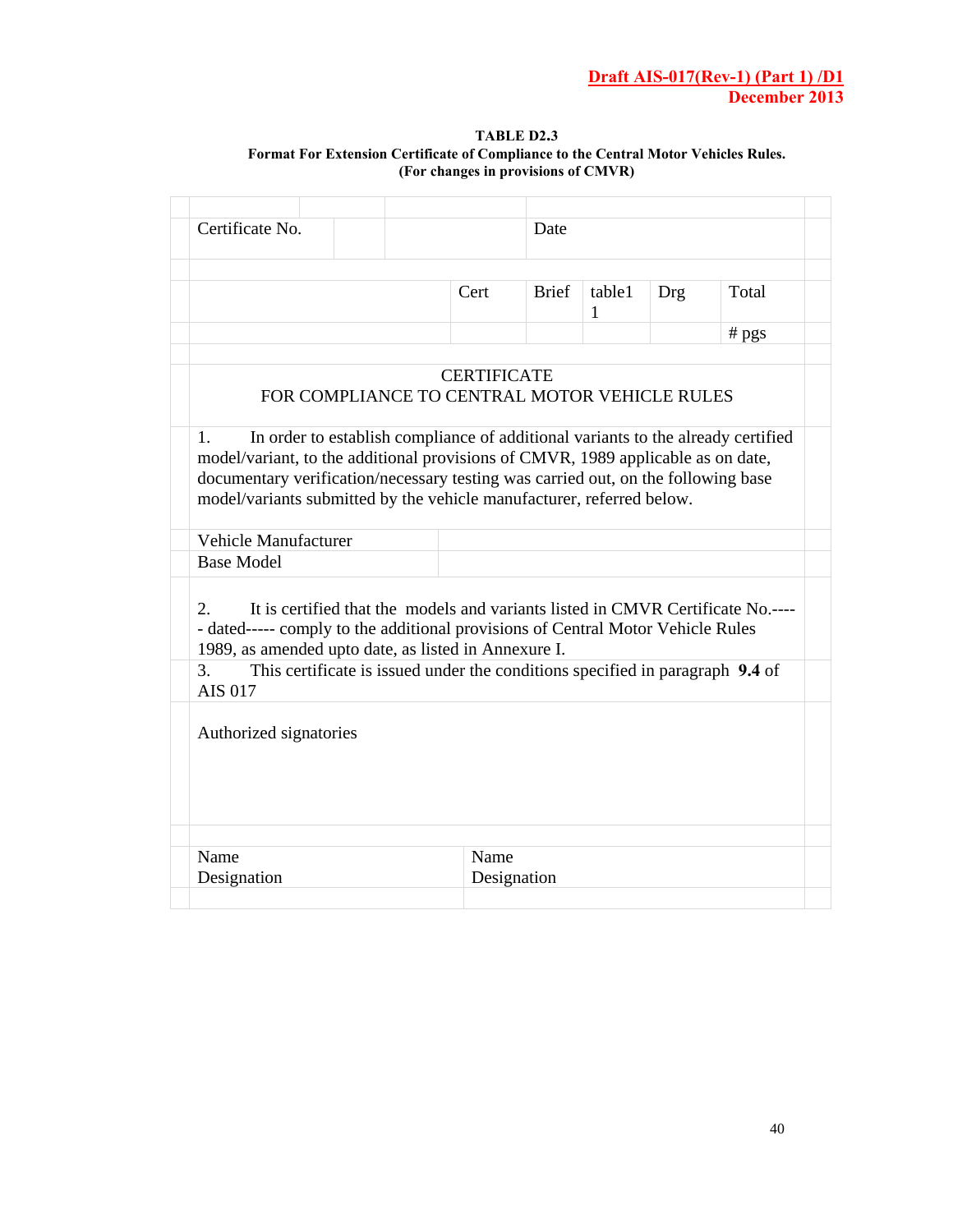|                 | List of provision of CMVR for which compliance has been established |              |                      |  |
|-----------------|---------------------------------------------------------------------|--------------|----------------------|--|
| CMV Rule<br>No. | Subject                                                             | Sub-Rule No. | Standard (if<br>any) |  |
|                 |                                                                     |              |                      |  |
|                 |                                                                     |              |                      |  |
|                 |                                                                     |              |                      |  |
|                 |                                                                     |              |                      |  |

**Table D 3.1 Format for Annexure I referred in Table D1 and Table D2.2** 

**Table D3.2 Format for Annexure II referred in Table D1.** 

| of registration | List of provision of CMVR for which are to be verified after body building at the time |              |  |
|-----------------|----------------------------------------------------------------------------------------|--------------|--|
| CMV Rule No.    | Subject                                                                                | Sub-Rule No. |  |
|                 |                                                                                        |              |  |
|                 |                                                                                        |              |  |
|                 |                                                                                        |              |  |
|                 |                                                                                        |              |  |

**Table D3.3 Format for Annexure I referred in Table D2.3** 

|                                 |                        | List of provision of CMVR for which compliance has been established |                 |                      |  |
|---------------------------------|------------------------|---------------------------------------------------------------------|-----------------|----------------------|--|
| Notificatio<br>n No and<br>date | <b>CMV</b> Rule<br>No. | Subject                                                             | Sub-Rule<br>No. | Standard (if<br>any) |  |
|                                 |                        |                                                                     |                 |                      |  |
|                                 |                        |                                                                     |                 |                      |  |
|                                 |                        |                                                                     |                 |                      |  |
|                                 |                        |                                                                     |                 |                      |  |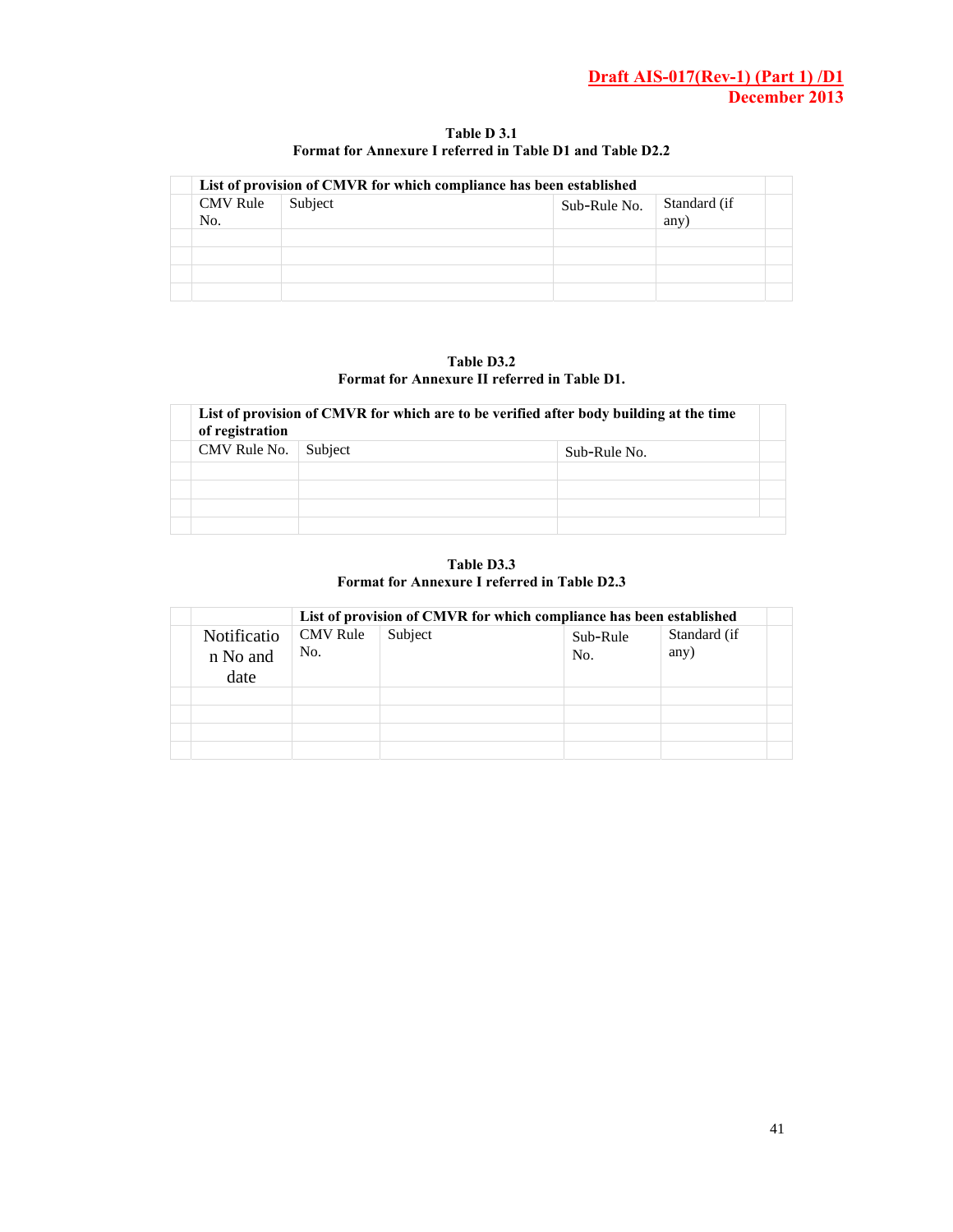#### **Annex E (See 12.2) Procedure to be followed till all models, variant, versions of same type are covered by same CMVR certificate**

| $E-11$ | The manufacturer shall apply to a test agency of his choice, the details of<br>models/variants which are to be considered as one type in the formats given<br>in Tables E1, E2, E3 or E4, as applicable |
|--------|---------------------------------------------------------------------------------------------------------------------------------------------------------------------------------------------------------|
| $E-2$  | Approval for each type designation shall be made in separate tables.                                                                                                                                    |
| $E-3$  | The test agency to whom the application is being made, shall have issued at<br>least one CMVR certificate/extension covered in the tables as described<br>above.                                        |
|        | The test agency shall verify the details given in these formats and issue a<br>certificate in the format given in Table E5.                                                                             |

| Table E1.<br><b>Application format for M1 category vehicles</b> |  |  |
|-----------------------------------------------------------------|--|--|
| Name of Manufacturer                                            |  |  |
| Name of Current Model/variant                                   |  |  |
| CMVR Certificate No. <sup>(1)</sup>                             |  |  |
| Issued by $(2)$                                                 |  |  |
| Type designation $(3)$                                          |  |  |
| Essential aspects of construction and                           |  |  |
| design:                                                         |  |  |
| Chassis/floor pan (obvious and                                  |  |  |
| fundamental differences),                                       |  |  |

| Table E2.<br>Application format for M2 and M3 category vehicles        |  |  |  |
|------------------------------------------------------------------------|--|--|--|
| Name of Manufacturer                                                   |  |  |  |
| Name of Current Model/variant                                          |  |  |  |
| CMVR Certificate No. <sup>(1)</sup>                                    |  |  |  |
| Issued by $^{(2)}$                                                     |  |  |  |
| Type designation $(3)$                                                 |  |  |  |
| category,                                                              |  |  |  |
| Essential aspects of construction and<br>design $^{(4)}$               |  |  |  |
| chassis/self-supporting body,<br>single/double deck, rigid/articulated |  |  |  |
| (obvious and fundamental differences),                                 |  |  |  |
| number of axles,                                                       |  |  |  |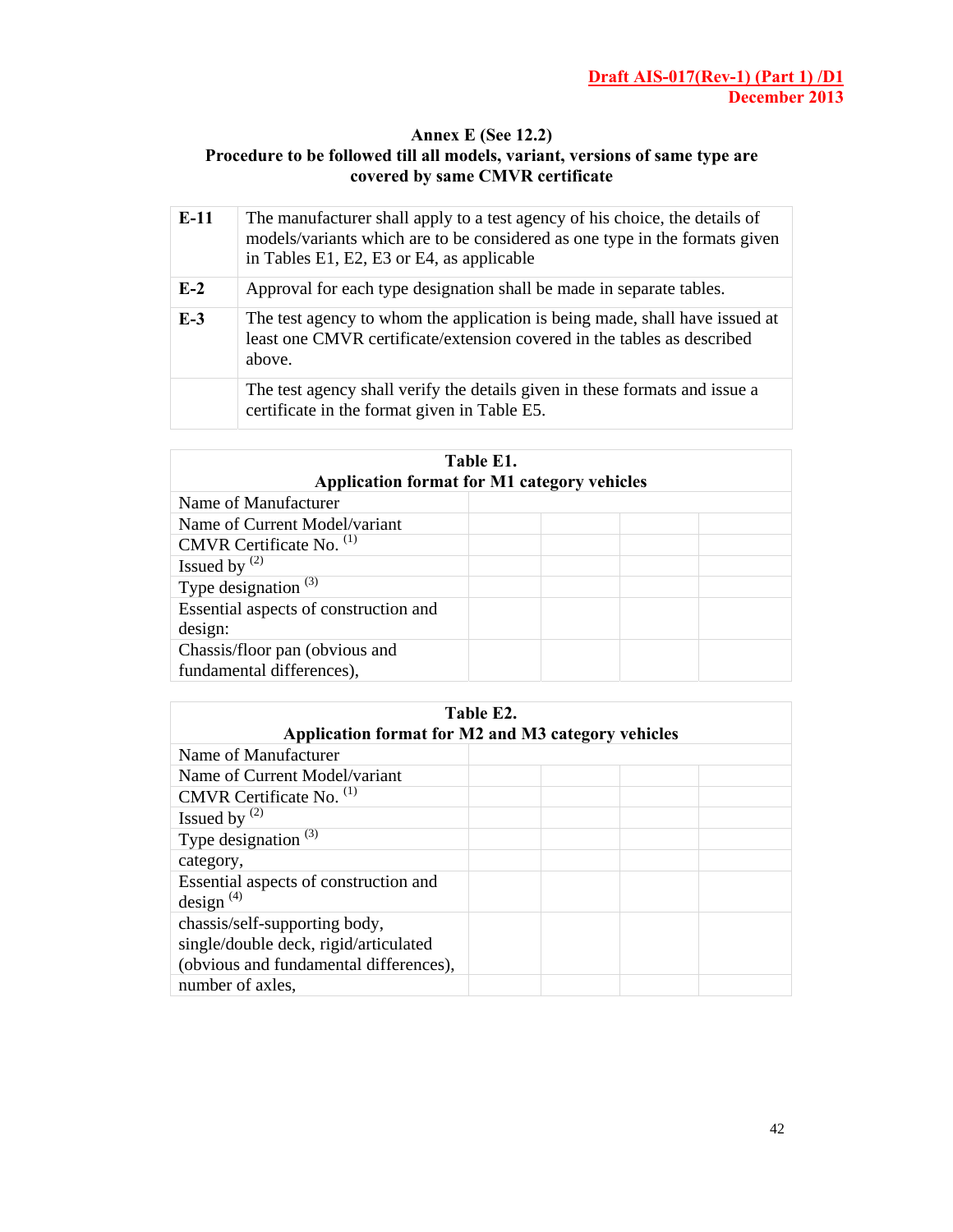| Table E4.<br>Application format for N1, N2 and N3 category vehicles |  |  |
|---------------------------------------------------------------------|--|--|
| Name of Manufacturer                                                |  |  |
| Name of Current Model/variant                                       |  |  |
| CMVR Certificate No. <sup>(1)</sup>                                 |  |  |
| Issued by $(2)$                                                     |  |  |
| Type designation $(3)$                                              |  |  |
| category,                                                           |  |  |
| Essential aspects of construction and<br>design $^{(4)}$            |  |  |
| chassis/floor pan (obvious and<br>fundamental differences),         |  |  |
| number of axles,                                                    |  |  |

| Table E4.<br>Application format for L category vehicles                                                                                                                                     |  |  |
|---------------------------------------------------------------------------------------------------------------------------------------------------------------------------------------------|--|--|
| Name of Manufacturer                                                                                                                                                                        |  |  |
| Name of Current Model/variant                                                                                                                                                               |  |  |
| CMVR Certificate No. <sup>(1)</sup>                                                                                                                                                         |  |  |
| Issued by $(2)$                                                                                                                                                                             |  |  |
| Type designation $(3)$                                                                                                                                                                      |  |  |
| category,                                                                                                                                                                                   |  |  |
| chassis, frame, sub-frame, floor pan or<br>structure to which major components<br>are attached $(4)$<br>In the case of two wheelers, Motorcycle<br>chassis, Step thru chassis, Scooter type |  |  |
| chassis                                                                                                                                                                                     |  |  |

|     | Notes for Tables E1 to E4                        |
|-----|--------------------------------------------------|
| (1) | Including the latest applicable extension Number |
| (2) | Name of test agency who issued the certificate   |
| (3) | To be newly allotted by the Manufacturer         |
| (4) | Add additional sheets/sketches if required       |
|     | Add as many columns as desired                   |